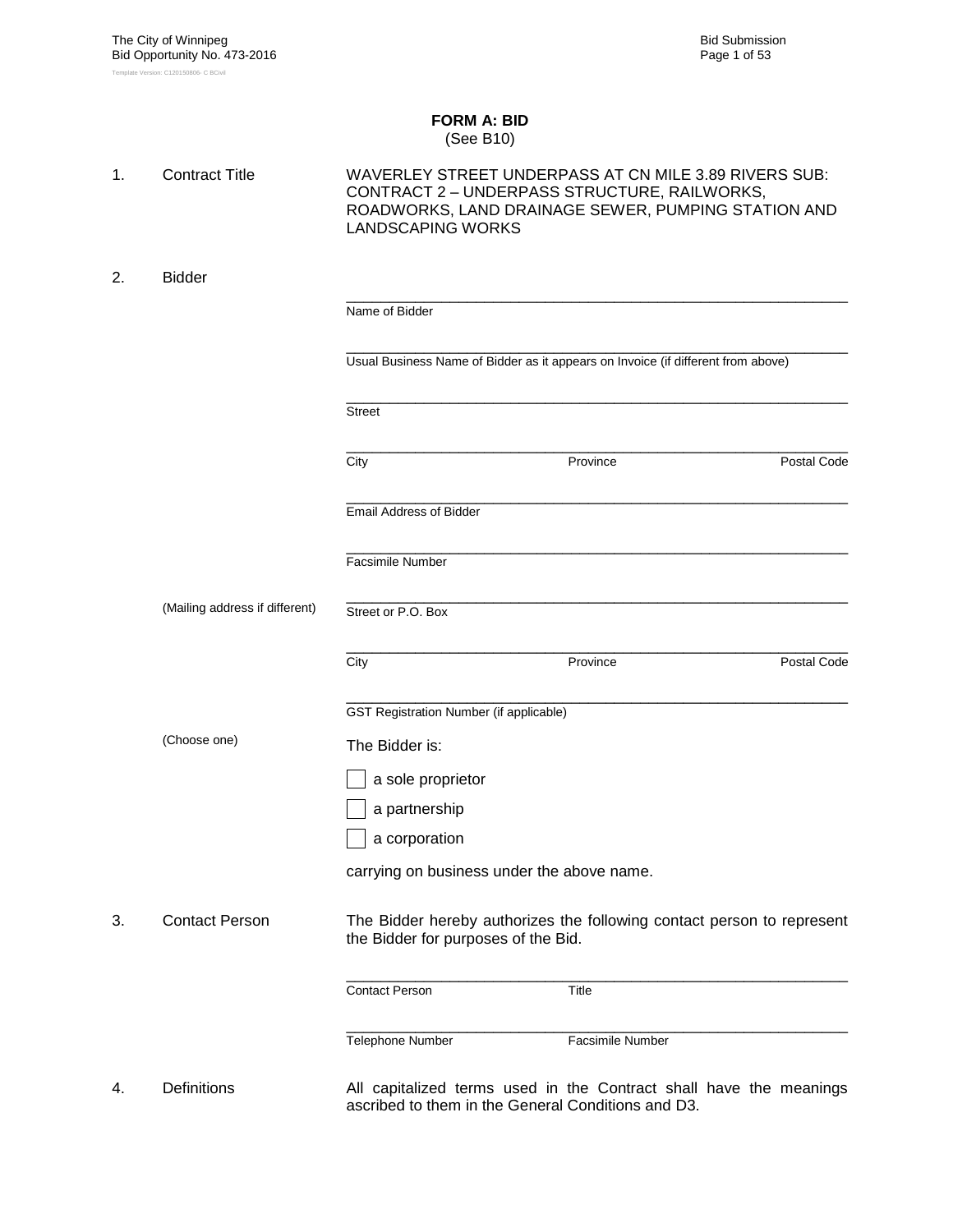| 5.  | Offer                        | The Bidder hereby offers to perform the Work in accordance with the<br>Contract for the Total Bid Price, in Canadian funds, set out on Form B:<br>Prices, appended hereto.                                                               |
|-----|------------------------------|------------------------------------------------------------------------------------------------------------------------------------------------------------------------------------------------------------------------------------------|
| 6.  | <b>Bid Security</b>          | In accordance with B15.1, the Bidder encloses bid security in the form<br>of:                                                                                                                                                            |
|     | (Choose one)                 | a bid bond (Form G1: Bid Bond and Agreement to Bond)                                                                                                                                                                                     |
|     |                              | an irrevocable standby letter of credit (Form G2: Irrevocable<br>Standby Letter of Credit and Undertaking)                                                                                                                               |
|     |                              | a certified cheque or draft                                                                                                                                                                                                              |
|     |                              | and agrees that it shall be held by the City in accordance with the<br>Contract.                                                                                                                                                         |
| 7.  | <b>Execution of Contract</b> | The Bidder agrees to execute and return the Contract no later than<br>seven (7) Calendar Days after receipt of the Contract, in the manner<br>specified in C4.                                                                           |
| 8.  | Commencement<br>of the Work  | The Bidder agrees that no Work shall commence until he/she is in<br>receipt of a letter of intent from the Award Authority authorizing the<br>commencement of the Work.                                                                  |
| 9.  | Contract                     | The Bidder agrees that the Bid Opportunity in its entirety shall be<br>deemed to be incorporated in and to form a part of this offer<br>notwithstanding that not all parts thereof are necessarily attached to or<br>accompany this Bid. |
| 10. | Addenda                      | The Bidder certifies that the following addenda have been received and<br>agrees that they shall be deemed to form a part of the Contract:                                                                                               |
|     |                              | No.<br>Dated                                                                                                                                                                                                                             |
|     |                              |                                                                                                                                                                                                                                          |
|     |                              |                                                                                                                                                                                                                                          |
|     |                              |                                                                                                                                                                                                                                          |

11. Time This offer shall be open for acceptance, binding and irrevocable for a period of Ninety (90) Calendar Days following the Submission Deadline.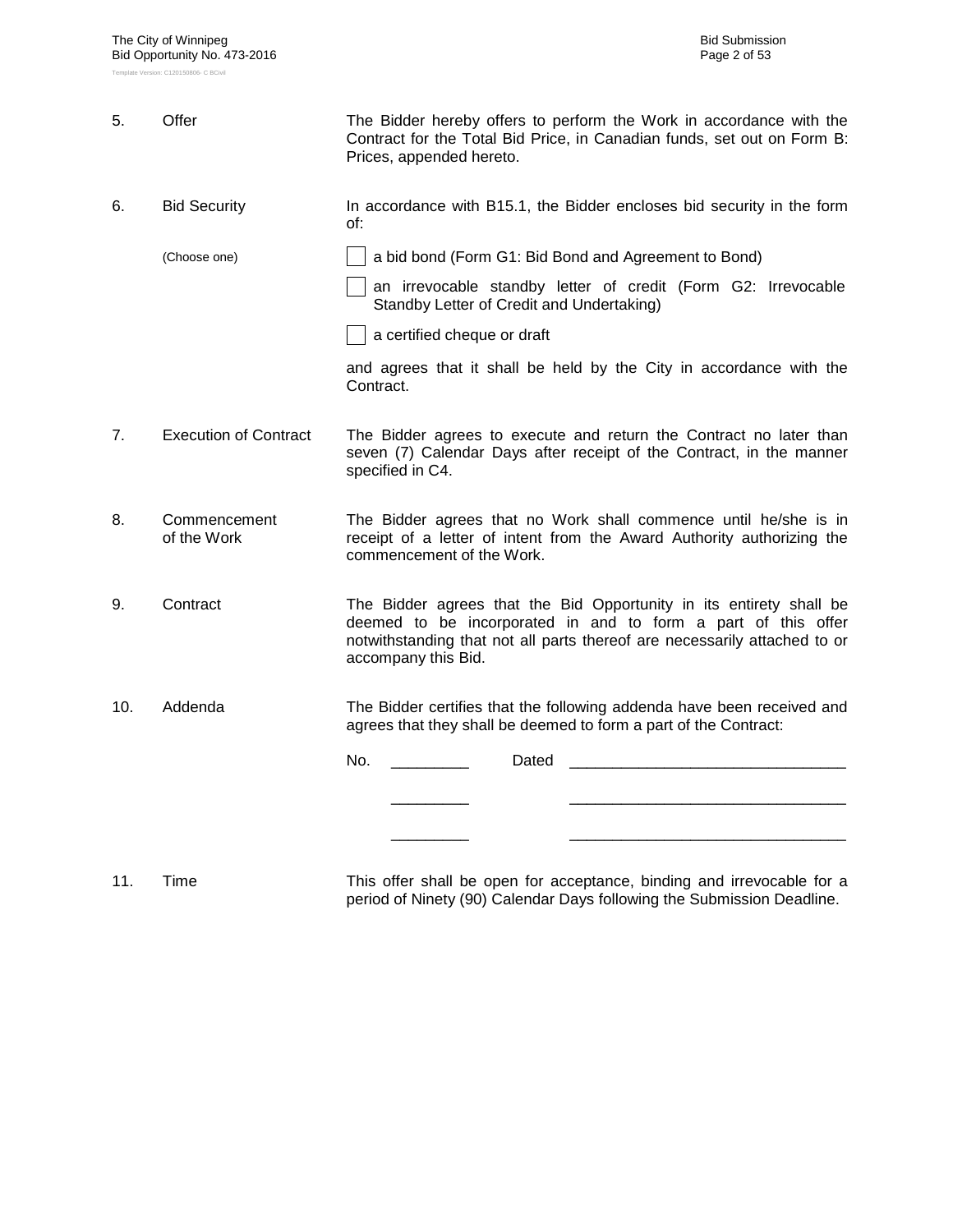### 12. Signatures The Bidder or the Bidder's authorized official or officials have signed this

\_ day of \_\_\_\_\_\_\_\_\_\_\_\_\_\_\_\_\_\_\_\_\_\_\_ , 20\_\_\_\_\_\_\_\_ .

Signature of Bidder or Bidder"s Authorized Official or Officials

\_\_\_\_\_\_\_\_\_\_\_\_\_\_\_\_\_\_\_\_\_\_\_\_\_\_\_\_\_\_\_\_\_\_\_\_\_\_\_\_\_\_\_\_\_\_\_\_\_\_\_\_\_ (Print here name and official capacity of individual whose signature appears above)

\_\_\_\_\_\_\_\_\_\_\_\_\_\_\_\_\_\_\_\_\_\_\_\_\_\_\_\_\_\_\_\_\_\_\_\_\_\_\_\_\_\_\_\_\_\_\_\_\_\_\_\_\_

\_\_\_\_\_\_\_\_\_\_\_\_\_\_\_\_\_\_\_\_\_\_\_\_\_\_\_\_\_\_\_\_\_\_\_\_\_\_\_\_\_\_\_\_\_\_\_\_\_\_\_\_\_ (Print here name and official capacity of individual whose signature appears above)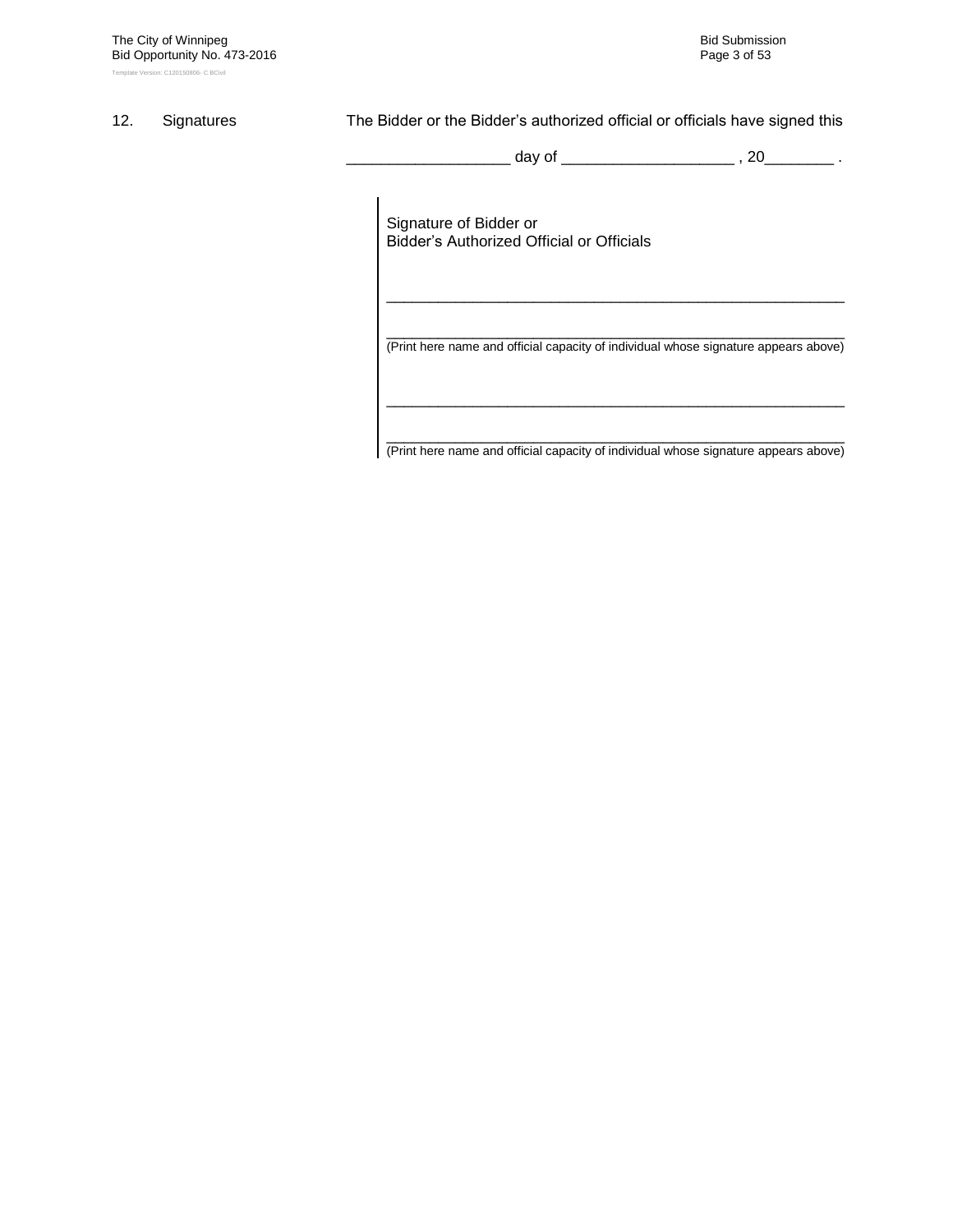(SEE B11)

| <b>ITEM</b>   | <b>DESCRIPTION</b>                         | SPEC.<br>REF.      | <b>UNIT</b>    | APPROX.<br><b>QUANTITY</b> | UNIT PRICE | <b>AMOUNT</b> |
|---------------|--------------------------------------------|--------------------|----------------|----------------------------|------------|---------------|
| $\mathbf{A}$  | <b>WILKES INTERSECTION-SURFACE WORKS</b>   |                    |                |                            |            |               |
|               | <b>EARTH AND BASE WORKS</b>                |                    |                |                            |            |               |
| A.1           | <b>Common Excavation</b>                   | CW 3110-R19<br>E19 | m <sup>3</sup> | 2,110                      |            |               |
| A.2           | Roadway Excavation                         | CW 3110-R19<br>E19 | m <sup>3</sup> | 9,920                      |            |               |
| A.3           | <b>Sub-Grade Compaction</b>                | CW 3110-R19        | m <sup>2</sup> | 13,400                     |            |               |
| A.4           | <b>Crushed Sub-base Material</b>           | CW 3110-R19        |                |                            |            |               |
| i)            | 50 mm - Limestone                          |                    | tonne          | 7,110                      |            |               |
| $\mathsf{ii}$ | 100 mm - Limestone                         |                    | tonne          | 180                        |            |               |
| iii)          | 150 mm - Limestone                         |                    | tonne          | 14,400                     |            |               |
| A.5           | Supplying and Placing Base Course Material | CW 3110-R19        | m <sup>3</sup> | 1,040                      |            |               |
| A.6           | <b>Grading of Boulevards</b>               | CW 3110-R19<br>E19 | m <sup>2</sup> | 6,230                      |            |               |
| A.7           | <b>Ditch Grading</b>                       | CW 3110-R19<br>E19 | m <sup>2</sup> | 850                        |            |               |
| A.8           | Removal of Existing Concrete Bases         | CW 3110-R19        |                |                            |            |               |
| i)            | 600 mm Diameter or Less                    |                    | each           | 8                          |            |               |
| A.9           | <b>Separation Geotextile Fabric</b>        | CW 3130-R4         | m <sup>2</sup> | 13,400                     |            |               |
|               | <b>ROADWORKS - RENEWALS</b>                |                    |                |                            |            |               |
| A.10          | <b>Pavement Removal</b>                    | CW 3110-R19        |                |                            |            |               |
| i)            | <b>Concrete Pavement</b>                   |                    | m <sup>2</sup> | 3,710                      |            |               |
| ii)           | <b>Asphalt Pavement</b>                    |                    | m <sup>2</sup> | 1,840                      |            |               |
| A.11          | Slab Replacement                           | CW 3230-R8         |                |                            |            |               |
| i)            | 250 mm Concrete Pavement (Plain-Dowelled)  |                    | m <sup>2</sup> | 175                        |            |               |
|               |                                            |                    |                |                            |            |               |

| -::\ | 200 mm Concrete Pavement (Plain-Dowelled) | m <sup>2</sup> |  |  |
|------|-------------------------------------------|----------------|--|--|
|      |                                           |                |  |  |

\_\_\_\_\_\_\_\_\_\_\_\_\_\_\_\_\_\_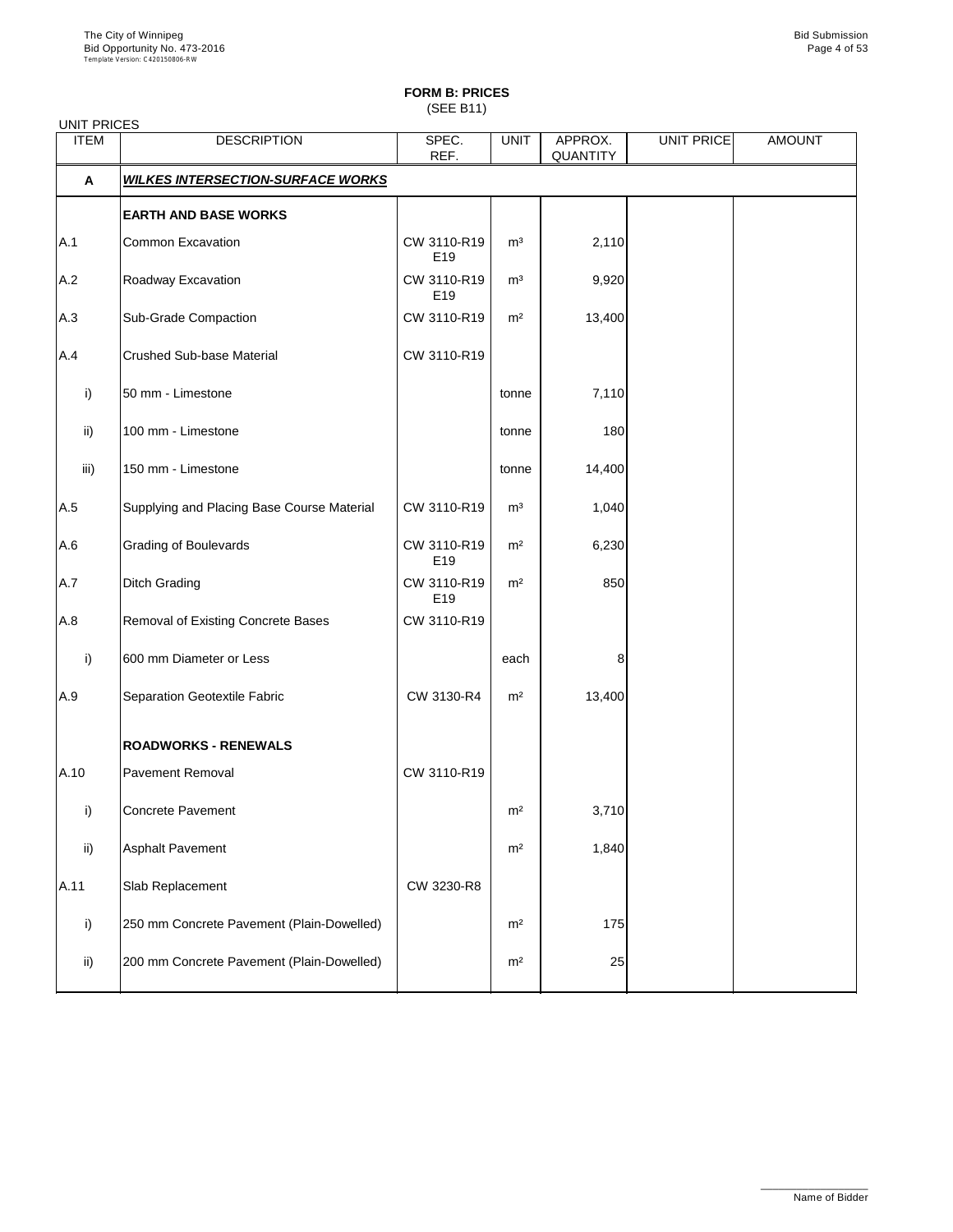(SEE B11)

### UNIT PRICES

| <b>ITEM</b>   | <b>DESCRIPTION</b>                             | SPEC.<br>REF. | <b>UNIT</b>    | APPROX.<br><b>QUANTITY</b> | <b>UNIT PRICE</b> | <b>AMOUNT</b> |
|---------------|------------------------------------------------|---------------|----------------|----------------------------|-------------------|---------------|
| A.12          | <b>Partial Slab Patches</b>                    | CW 3230-R8    |                |                            |                   |               |
|               |                                                |               |                |                            |                   |               |
| i)            | 200 mm Concrete Pavement (Type A)              |               | m <sup>2</sup> |                            |                   |               |
| $\mathsf{ii}$ | 200 mm Concrete Pavement (Type B)              |               | m <sup>2</sup> | 135                        |                   |               |
| iii)          | 200 mm Concrete Pavement (Type C)              |               | m <sup>2</sup> | 15                         |                   |               |
| iv)           | 200 mm Concrete Pavement (Type D)              |               | m <sup>2</sup> | 40                         |                   |               |
| A.13          | Slab Replacement - Early Opening (24 hour)     | CW 3230-R8    |                |                            |                   |               |
| i)            | 150 mm Concrete Pavement (Reinforced)          |               | m <sup>2</sup> | 130                        |                   |               |
| A.14          | Partial Slab Patches - Early Opening (24 hour) | CW 3230-R8    |                |                            |                   |               |
| i)            | 200 mm Concrete Pavement (Type A)              |               | m <sup>2</sup> | 30                         |                   |               |
| $\mathsf{ii}$ | 200 mm Concrete Pavement (Type B)              |               | m <sup>2</sup> | 60                         |                   |               |
| A.15          | Partial Depth Planing of Existing Joints       | E25           | m <sup>2</sup> | 40                         |                   |               |
| A.16          | Asphalt Patching of Partial Depth Joints       | E25           | m <sup>2</sup> | 40                         |                   |               |
| A.17          | <b>Drilled Dowels</b>                          | CW 3230-R8    |                |                            |                   |               |
| i)            | 19.1 mm Diameter                               |               | each           | 330                        |                   |               |
| A.18          | Drilled Tie Bars                               | CW 3230-R8    |                |                            |                   |               |
| i)            | 20 M Deformed Tie Bar                          |               | each           | 460                        |                   |               |
| A.19          | Miscellaneous Concrete Slab Removal            | CW 3235-R9    |                |                            |                   |               |
| i)            | <b>Monolithic Median Slab</b>                  |               | m <sup>2</sup> | 80                         |                   |               |
| $\mathsf{ii}$ | 100 mm Sidewalk                                |               | m <sup>2</sup> | 1,300                      |                   |               |
| iii)          | <b>Bullnose</b>                                |               | m <sup>2</sup> | 60                         |                   |               |
| A.20          | Miscellaneous Concrete Slab Installation       | CW 3235-R9    |                |                            |                   |               |

| IA.ZU | <u>IMISCEIIAHEOUS CONCLETE SIAD IIISTAIIANON</u> | UW JZJJ-NY     |                |    |  |
|-------|--------------------------------------------------|----------------|----------------|----|--|
|       | <b>Bullnose</b>                                  | <b>SD-227C</b> | m <sup>2</sup> | 40 |  |
| A.21  | Miscellaneous Concrete Slab Renewal              | CW 3235-R9     |                |    |  |
|       | <b>Bullnose</b>                                  | <b>SD-227C</b> | m <sup>2</sup> | 65 |  |
| A.22  | Concrete Curb Removal                            | CW 3240-R10    |                |    |  |

\_\_\_\_\_\_\_\_\_\_\_\_\_\_\_\_\_\_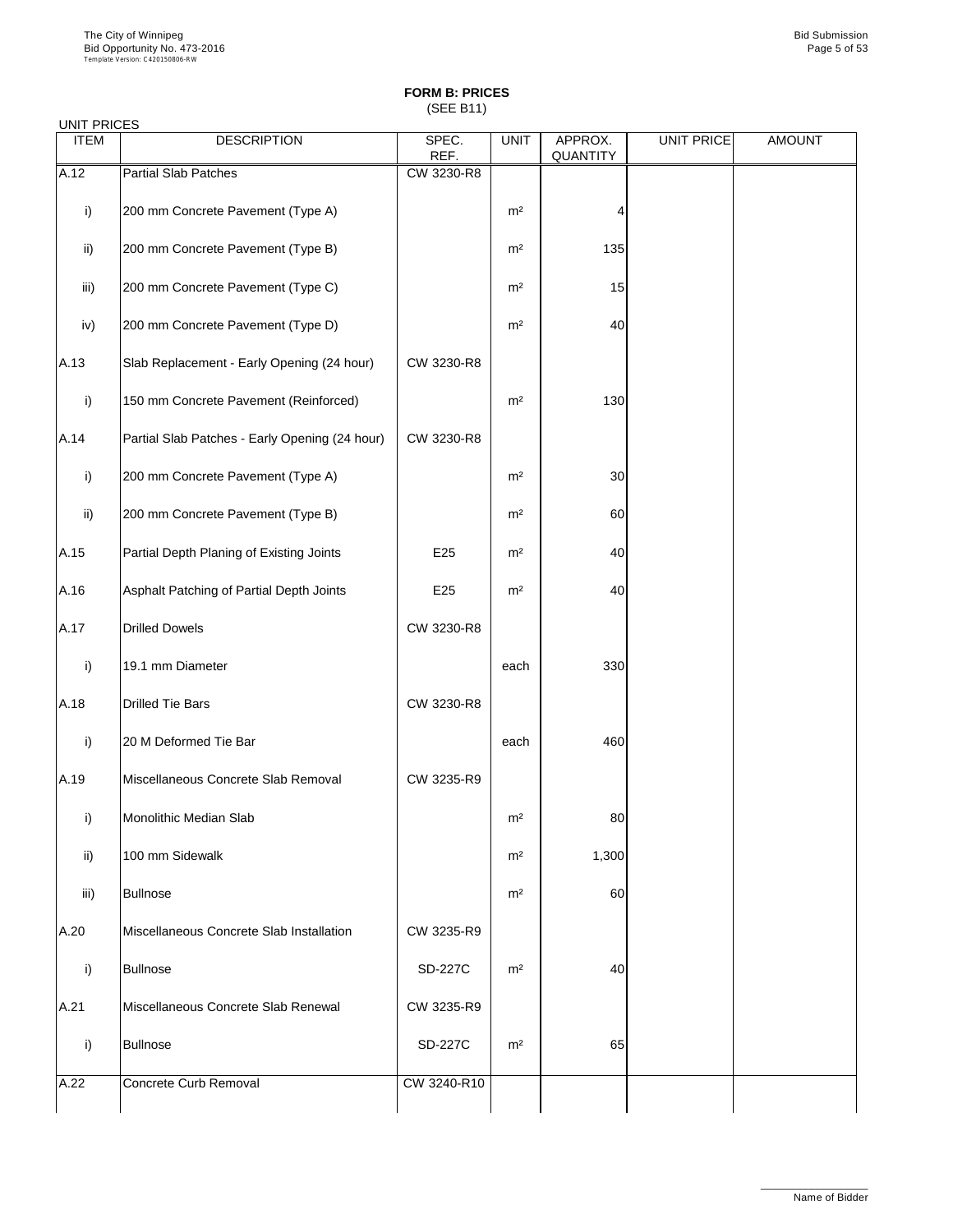(SEE B11)

| <b>UNIT PRICES</b> |                                             |               |                |                     |                   |               |
|--------------------|---------------------------------------------|---------------|----------------|---------------------|-------------------|---------------|
| <b>ITEM</b>        | <b>DESCRIPTION</b>                          | SPEC.<br>REF. | <b>UNIT</b>    | APPROX.<br>QUANTITY | <b>UNIT PRICE</b> | <b>AMOUNT</b> |
| i)                 | <b>Barrier Curb Separate</b>                |               | m              | 1,400               |                   |               |
| $\mathsf{ii}$ )    | <b>Barrier Curb Integral</b>                |               | m              | 100                 |                   |               |
| iii)               | Curb Ramp                                   |               | m              | 50                  |                   |               |
| iv)                | <b>Splash Strip Monolithic</b>              |               | m              | 800                 |                   |               |
| A.23               | <b>Concrete Curb Renewal</b>                | CW 3240-R10   |                |                     |                   |               |
| A.24               | Supply and Installation of Dowel Assemblies | CW 3310-R17   | m              | 30                  |                   |               |
| A.25               | Miscellaneous Concrete Slab Removal         | CW 3235-R9    |                |                     |                   |               |
| i)                 | 100 mm Sidewalk                             |               | m <sup>2</sup> | 1,300               |                   |               |
| A.26               | Construction of Asphaltic Concrete Overlay  | CW 3410-R11   |                |                     |                   |               |
| i)                 | Main Line Paving                            |               |                |                     |                   |               |
|                    | a) Type IA                                  |               | tonne          | 1,700               |                   |               |
| $\mathsf{ii}$ )    | Tie-ins and Approaches                      |               |                |                     |                   |               |
|                    | a) Type IA                                  |               | tonne          | 180                 |                   |               |
| A.27               | Asphalt Patching of Miscellaneous Concrete  | E26           | m <sup>2</sup> | 110                 |                   |               |
| A.28               | <b>Planing of Pavement</b>                  | CW 3450-R6    |                |                     |                   |               |
| $\mathsf{i}$       | 1 - 50 mm Depth (Asphalt)                   |               | m <sup>2</sup> | 700                 |                   |               |
| $\mathsf{ii}$      | 50 - 100 mm Depth (Asphalt)                 |               | m <sup>2</sup> | 700                 |                   |               |
| iii)               | 1 - 50 mm Depth (Concrete)                  |               | m <sup>2</sup> | 80                  |                   |               |
| A.29               | Detectable Warning Surface Tiles            | CW 3326-R3    | each           | 50                  |                   |               |

\_\_\_\_\_\_\_\_\_\_\_\_\_\_\_\_\_\_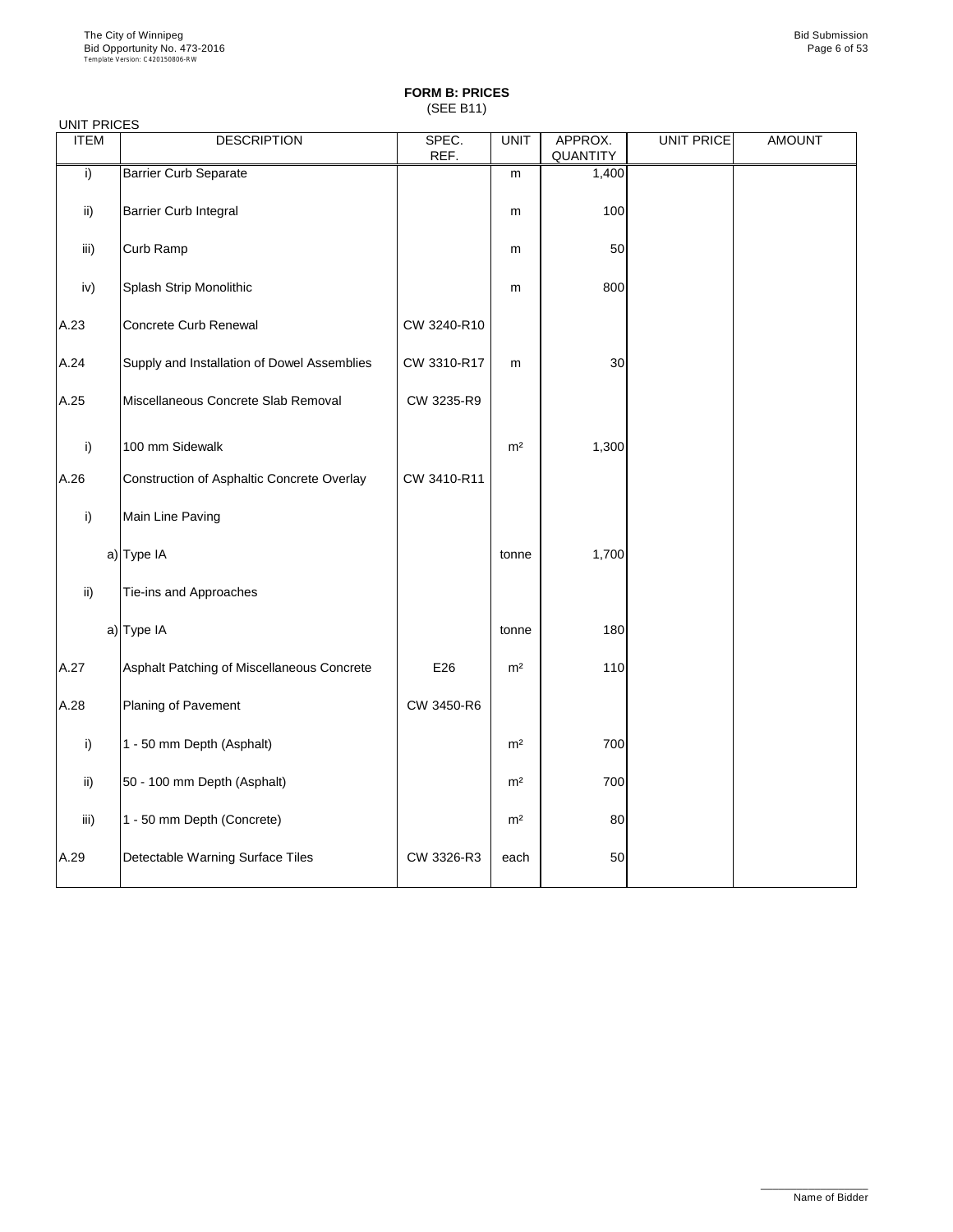(SEE B11)

| <b>UNIT PRICES</b> |                                                                                                        |                       |                |                            |                   |               |
|--------------------|--------------------------------------------------------------------------------------------------------|-----------------------|----------------|----------------------------|-------------------|---------------|
| <b>ITEM</b>        | <b>DESCRIPTION</b>                                                                                     | SPEC.<br>REF.         | <b>UNIT</b>    | APPROX.<br><b>QUANTITY</b> | <b>UNIT PRICE</b> | <b>AMOUNT</b> |
|                    | <b>ROADWORKS - NEW CONSTRUCTION</b>                                                                    |                       |                |                            |                   |               |
| A.30               | Concrete Pavements, Median Slabs, Bull-<br>noses, and Safety Medians                                   | CW 3310-R17           |                |                            |                   |               |
| i)                 | Construction of 230 mm Concrete Pavement<br>(Plain-Dowelled) Slip Form Paving                          |                       | m <sup>2</sup> | 8,800                      |                   |               |
| $\mathsf{ii}$ )    | Construction of 200 mm Concrete Pavement<br>(Plain-Dowelled)                                           |                       | m <sup>2</sup> | 2,450                      |                   |               |
| iii)               | Construction of 200 mm Concrete Pavement<br>(Plain-Dowelled, Tinted)                                   | E24                   | m <sup>2</sup> | 40                         |                   |               |
| iv)                | <b>Construction of Monolithic Concrete Median</b><br>Slabs                                             | <b>SD-226A</b>        | m <sup>2</sup> | 900                        |                   |               |
| V)                 | <b>Construction of Monolithic Concrete Bull-noses</b>                                                  | <b>SD-227C</b>        | m <sup>2</sup> | 100                        |                   |               |
| A.31               | <b>Transit Shelter Foundations</b>                                                                     | E21                   | m <sup>2</sup> | 15                         |                   |               |
| A.32               | Concrete Curbs, Curb and Gutter, and Splash<br><b>Strips</b>                                           | CW 3310-R17           |                |                            |                   |               |
| $\mathsf{i}$       | Construction of Modified Barrier (180 mm ht,<br>Dowelled)                                              | <b>SD-203B</b>        | m              | 300                        |                   |               |
| $\mathsf{ii}$ )    | <b>Construction of Modified Barrier Curb And</b><br>Gutter (180 mm ht, Integral)                       | <b>SD-203B</b><br>E30 | m              | 1,300                      |                   |               |
| iii)               | <b>Pinned Barrier Curb</b>                                                                             | SD-205<br>E30         | m              | 100                        |                   |               |
| iv)                | 75 mm Lip Curb and Gutter                                                                              | <b>SD-202A</b><br>E30 | m              | 75                         |                   |               |
| V)                 | Construction of Curb Ramp (8-12 mm ht,<br>Monolithic)                                                  | <b>SD-229C</b>        | m              | 130                        |                   |               |
| vi)                | Construction of Splash Strip (180 mm ht,<br>Monolithic Barrier Curb, 750 mm width) Slip<br>Form Paving | <b>SD-223A</b>        | m              | 530                        |                   |               |
| vii)               | Construction of Splash Strip, (Separate, 600<br>mm width)                                              | <b>SD-223B</b>        | m              | 1,410                      |                   |               |
| A.33               | Supply and Installation of Dowel Assemblies                                                            | CW 3310-R17           | m              | 1,740                      |                   |               |
| A.34               | Interlocking Paving Stones Charcoal Holland<br>Paver 60x210x210mm                                      | CW 3330-R5<br>E27     | m <sup>2</sup> | 20                         |                   |               |
| A.35               | Interlocking Paving Stones Blue Holland Paver<br>60x105x210mm                                          | CW 3330-R5<br>E27     | m <sup>2</sup> | 5                          |                   |               |
| A.36               | <b>Directional Tactile Strip</b>                                                                       | E28                   | m              | 100                        |                   |               |

\_\_\_\_\_\_\_\_\_\_\_\_\_\_\_\_\_\_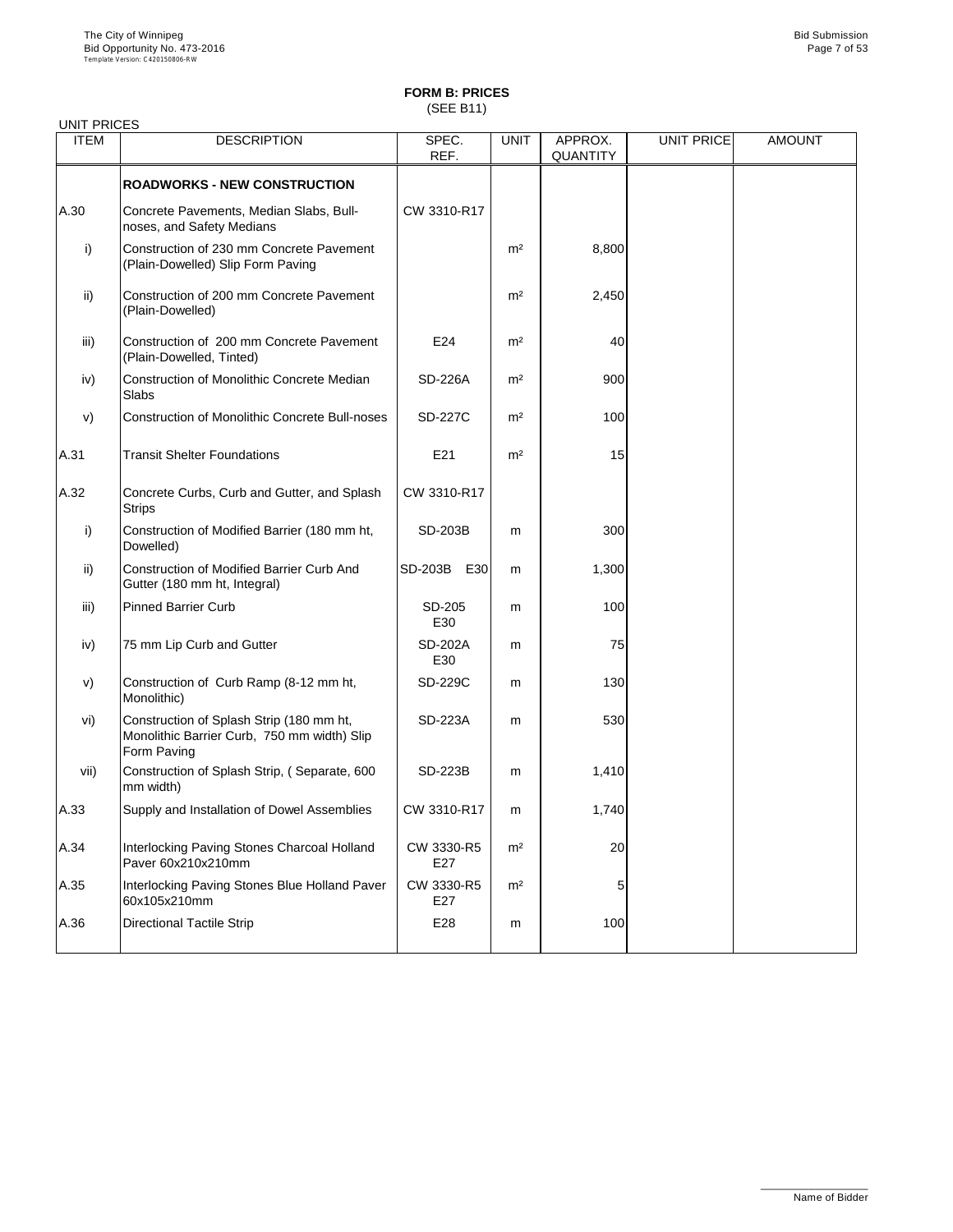(SEE B11)

| <b>UNIT PRICES</b> |                                                               |                             |             |                            |                   |               |
|--------------------|---------------------------------------------------------------|-----------------------------|-------------|----------------------------|-------------------|---------------|
| <b>ITEM</b>        | <b>DESCRIPTION</b>                                            | SPEC.<br>REF.               | <b>UNIT</b> | APPROX.<br><b>QUANTITY</b> | <b>UNIT PRICE</b> | <b>AMOUNT</b> |
|                    | <b>JOINT AND CRACK SEALING</b>                                |                             |             |                            |                   |               |
| A.37               | Reflective Crack Maintenance                                  | CW 3250-R7                  | m           | 1,100                      |                   |               |
|                    | <b>ASSOCIATED DRAINAGE AND</b><br><b>UNDERGROUND WORKS</b>    |                             |             |                            |                   |               |
| A.38               | Replacing Existing Manhole and Catch Basin<br>Frames & Covers | CW 2130-R12                 |             |                            |                   |               |
| i)                 | AP-004 - Standard Frame for Manhole and<br><b>Catch Basin</b> |                             | each        |                            |                   |               |
| $\mathsf{ii}$      | AP-005 - Standard Solid Cover for Standard<br>Frame           |                             | each        |                            |                   |               |
| iii)               | AP-006 - Standard Grated Cover for Standard<br>Frame          |                             | each        |                            |                   |               |
| A.39               | <b>Installation of Subdrains</b>                              | CW 3120-R4                  | m           | 270                        |                   |               |
|                    | <b>ADJUSTMENTS</b>                                            |                             |             |                            |                   |               |
| A.40               | Adjustment of Catch Basins / Manholes Frames                  | CW 3210-R7                  | each        | 2                          |                   |               |
| A.41               | <b>Replacing Existing Risers</b>                              | CW 2130-R12                 |             |                            |                   |               |
| i)                 | <b>Pre-cast Concrete Risers</b>                               |                             | vert. m     | 1.0                        |                   |               |
| $\mathsf{ii}$ )    | <b>Brick Risers</b>                                           |                             | vert. m     | 1.0                        |                   |               |
| iii)               | Cast-in-place Concrete                                        |                             | vert. m     | 1.0                        |                   |               |
| A.42               | <b>Lifter Rings</b>                                           | CW 3210-R7                  |             |                            |                   |               |
| i)                 | 38 mm                                                         |                             | each        |                            |                   |               |
| $\mathsf{ii}$ )    | 51 mm                                                         |                             | each        | 4                          |                   |               |
| iii)               | 64 mm                                                         |                             | each        |                            |                   |               |
| iv)                | 76 mm                                                         |                             | each        |                            |                   |               |
| $\overline{A}$     | Adjustment of Value Reves                                     | $C\left(M\right)$ 2210 $D7$ | coch        |                            |                   |               |

|      | <b>ACTIVE TRANSPORTATION PATHWAY</b>               |            |      |   |  |
|------|----------------------------------------------------|------------|------|---|--|
| A.46 | Adjustment of Traffic Signal Service Box<br>Frames | CW 3210-R7 | each |   |  |
| A.45 | Adjustment of Curb Stop Boxes                      | CW 3210-R7 | each |   |  |
| A.44 | <b>Valve Box Extensions</b>                        | CW 3210-R7 | each |   |  |
| A.43 | Adjustment of Valve Boxes                          | CW 3210-R7 | each | 9 |  |

\_\_\_\_\_\_\_\_\_\_\_\_\_\_\_\_\_\_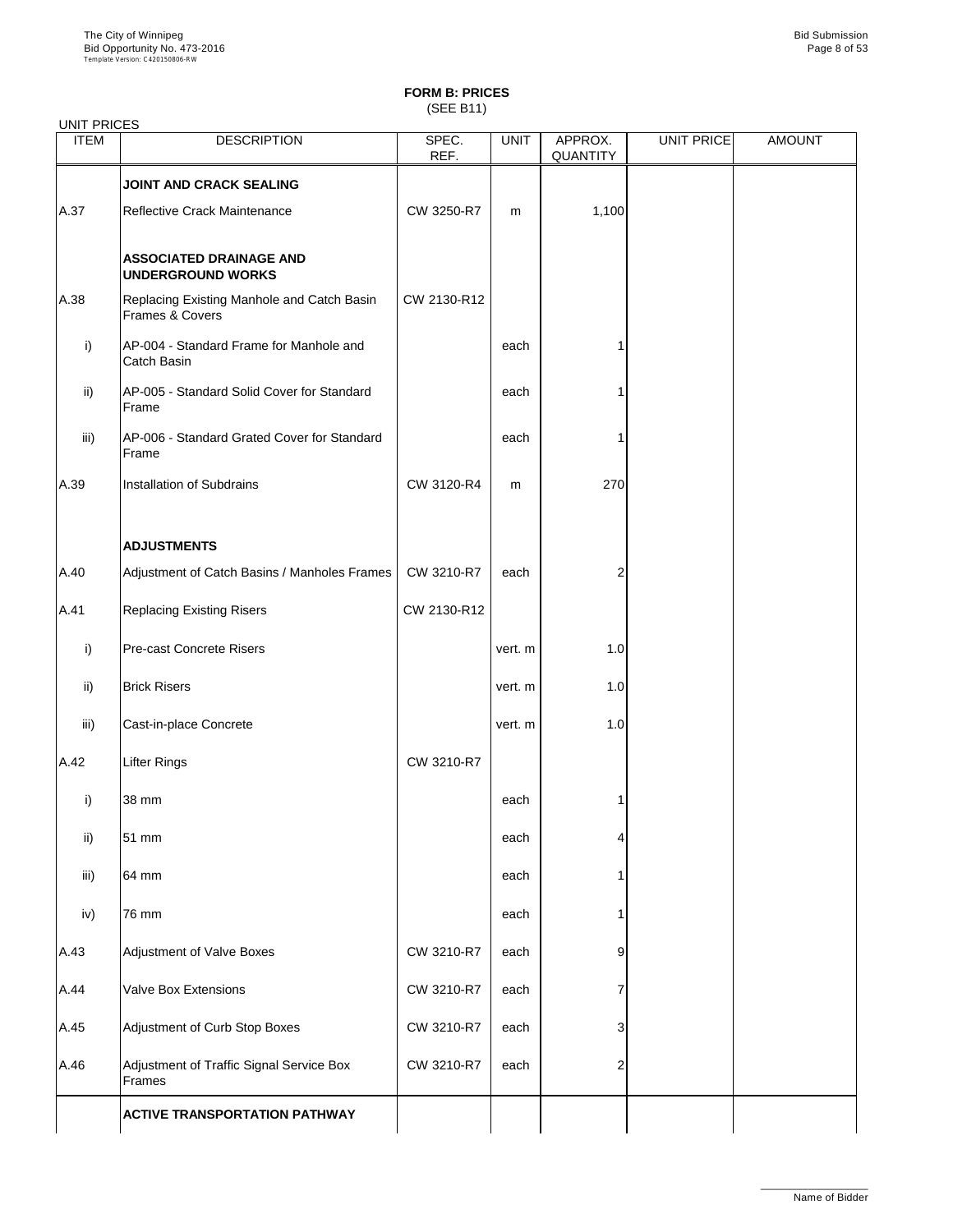## **FORM B: PRICES** (SEE B11)

### UNIT PRICES

| <b>UNITI INDLU</b>   |                                                              |                                     |                |                     |            |               |
|----------------------|--------------------------------------------------------------|-------------------------------------|----------------|---------------------|------------|---------------|
| <b>ITEM</b>          | <b>DESCRIPTION</b>                                           | SPEC.<br>REF.                       | <b>UNIT</b>    | APPROX.<br>QUANTITY | UNIT PRICE | <b>AMOUNT</b> |
| A.47                 | Excavation                                                   | CW 3110-R19                         | m <sup>3</sup> | 560                 |            |               |
| A.48                 | <b>Removal of Existing Asphalt</b>                           | CW 3110-R19                         | m <sup>2</sup> | 870                 |            |               |
| A.49                 | <b>Sub-Grade Compaction</b>                                  | CW 3110-R19                         | m <sup>2</sup> | 3,500               |            |               |
| A.50                 | <b>Crushed Sub-base Material</b>                             | CW 3110-R19                         |                |                     |            |               |
| i)                   | 50 mm - Limestone                                            |                                     | tonne          | 1,120               |            |               |
| A.51                 | Supplying and Placing Base Course Material                   | CW 3110-R19                         | m <sup>3</sup> | 350                 |            |               |
| A.52                 | HaTelit C                                                    | E22                                 | m <sup>2</sup> | 320                 |            |               |
| A.53                 | <b>Separation Geotextile Fabric</b>                          | CW 3130-R4                          | m <sup>2</sup> | 3,500               |            |               |
| A.54                 | 100 mm Concrete Sidewalk                                     | CW 3325-R5<br><b>SD-228A</b><br>E20 | m <sup>2</sup> | 1,020               |            |               |
| A.55                 | Construction of Asphaltic Concrete Overlay                   | CW 3410-R11                         |                |                     |            |               |
| $\mathsf{i}$         | Main Line Paving                                             |                                     |                |                     |            |               |
|                      | a) Type IA                                                   |                                     | tonne          | 530                 |            |               |
| A.56                 | Construction of Asphaltic Concrete Base<br>Course (Type III) | CW 3410-R11                         | tonne          | 40                  |            |               |
| A.57                 | <b>Asphalt Rumble Strip</b>                                  | E32                                 | m              | 320                 |            |               |
| A.58                 | <b>Reflective Crack Maintenance</b>                          | CW 3250-R7                          | m              | 100                 |            |               |
|                      | <b>LANDSCAPING</b>                                           |                                     |                |                     |            |               |
| A.59                 | <b>Clearing and Grubbing</b>                                 | CW 3010-R4<br>E16                   |                |                     |            |               |
| i)                   | <b>Clearing and Grubbing</b>                                 | CW 3010-R4<br>E16                   | ha             | 0.05                |            |               |
| $\mathsf{ii}$        | <b>Tree Removal</b>                                          | E16                                 | each           | 10                  |            |               |
| A.60                 | <b>Chain Link Fence Removal</b>                              | E42                                 | m              | 160                 |            |               |
| $\Lambda$ $\Omega$ 1 | $E$ onoina                                                   | $C\setminus N$ 2550 D <sub>2</sub>  |                |                     |            |               |

| IA.OT | TF encing                                            | UW 3550-R3<br>E40 |                |       |  |
|-------|------------------------------------------------------|-------------------|----------------|-------|--|
|       | Chain Link Fencing 3.66 m HT w Barb Wire             | E40               | m              | 155   |  |
| ii)   | Man Gate 1.22 m Wide x 2.44 m High                   | E40               | each           |       |  |
| A.62  | Sodding                                              | CW 3510-R9<br>E46 |                |       |  |
|       | Sodding width > 600mm (c/w 75mm imported<br>topsoil) |                   | m <sup>2</sup> | 7,250 |  |

\_\_\_\_\_\_\_\_\_\_\_\_\_\_\_\_\_\_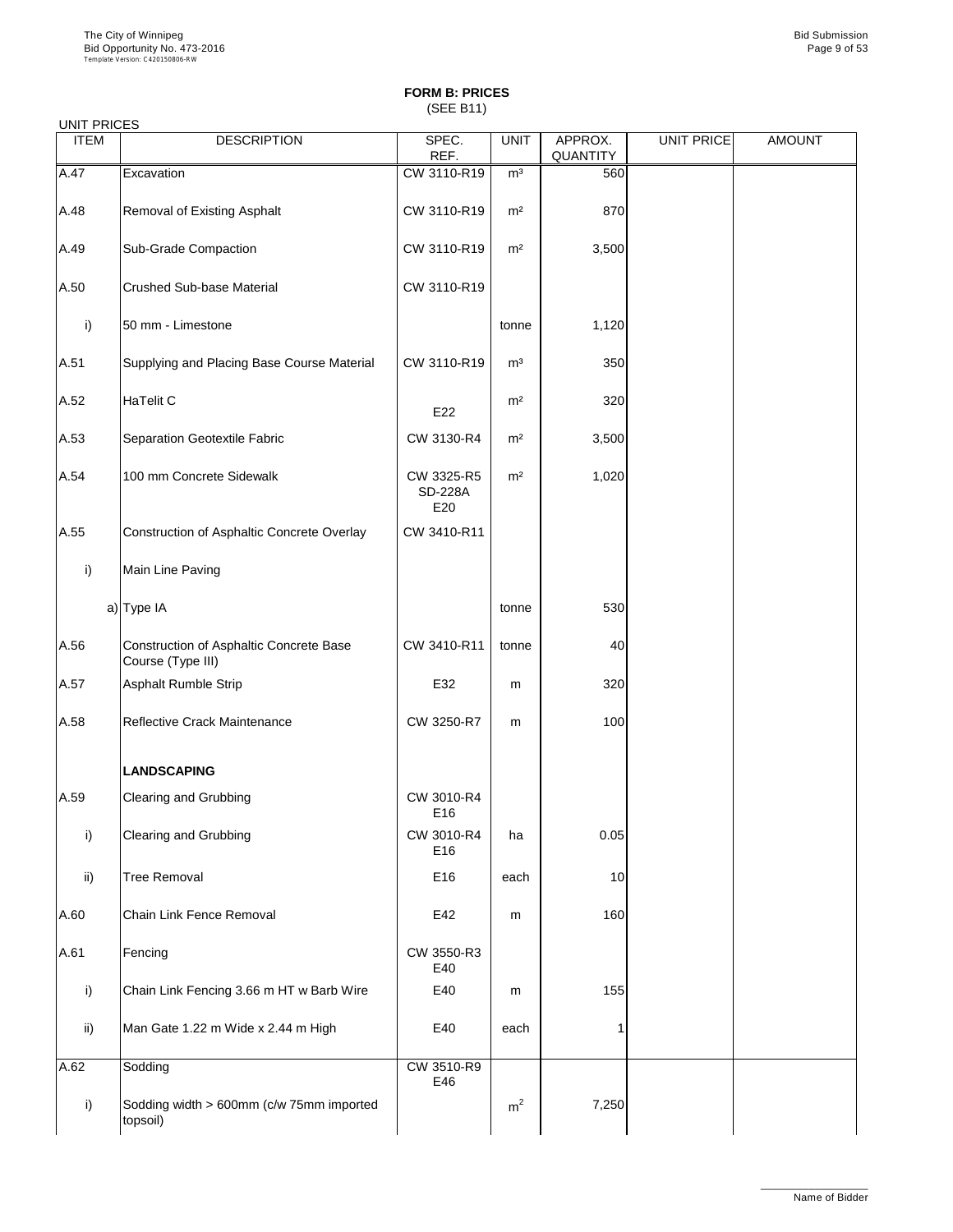(SEE B11)

| <b>UNIT PRICES</b> |                                                                  |                   |                |                            |                   |               |
|--------------------|------------------------------------------------------------------|-------------------|----------------|----------------------------|-------------------|---------------|
| <b>ITEM</b>        | <b>DESCRIPTION</b>                                               | SPEC.<br>REF.     | <b>UNIT</b>    | APPROX.<br><b>QUANTITY</b> | <b>UNIT PRICE</b> | <b>AMOUNT</b> |
| $\mathsf{ii}$      | Sodding width < $or = 600$ mm ( $c/w$ 75 mm<br>imported topsoil) |                   | m <sup>2</sup> | 858                        |                   |               |
| A.63               | Seeding                                                          | CW 3520-R7<br>E47 |                |                            |                   |               |
| i)                 | <b>Seed Mix</b>                                                  |                   | m <sup>2</sup> | 1,550                      |                   |               |
| $\mathsf{ii}$      | <b>Fescue Overs-seed Mix</b>                                     |                   | m <sup>2</sup> | 7,250                      |                   |               |
| A.64               | Soil Amendments for Seeding                                      | E45               | m <sup>2</sup> | 1,550                      |                   |               |
| A.65               | <b>Plant Material</b>                                            | E48               |                |                            |                   |               |
| $\mathsf{i}$       | Ohio Buckeye (50 mm cal.)                                        |                   | each           | 4                          |                   |               |
| $\mathsf{ii}$      | Delta Hackberry (50 mm cal.)                                     |                   | each           | 4                          |                   |               |
| iii)               | Japanese Tree Lilac (50 mm cal.)                                 |                   | each           | 3                          |                   |               |
| A.66               | <b>Site Furnishings</b>                                          | E39               |                |                            |                   |               |
| i)                 | <b>Bench</b>                                                     |                   | each           |                            |                   |               |
| $\mathsf{ii}$      | <b>Waste Receptacle</b>                                          |                   | each           |                            |                   |               |
| A.67               | <b>Interlocking Paving Stones</b>                                | CW 3335-R1        | m <sup>2</sup> | 9                          |                   |               |
| A.68               | Lean Concrete Base                                               | CW 3335-R1        | m <sup>2</sup> | 9                          |                   |               |
|                    | <b>MISCELLANEOUS</b>                                             |                   |                |                            |                   |               |
| A.69               | Supply and Installation of Crash Attenuation<br><b>Barrier</b>   | E36               | each           | 2                          |                   |               |
| A.70               | Supply and Place Crash Attenuation Barrels                       | E37               | each           | 9                          |                   |               |
| A                  | <b>WILKES INTERSECTION-SURFACE WORKS</b>                         |                   |                |                            | Subtotal:         |               |

\_\_\_\_\_\_\_\_\_\_\_\_\_\_\_\_\_\_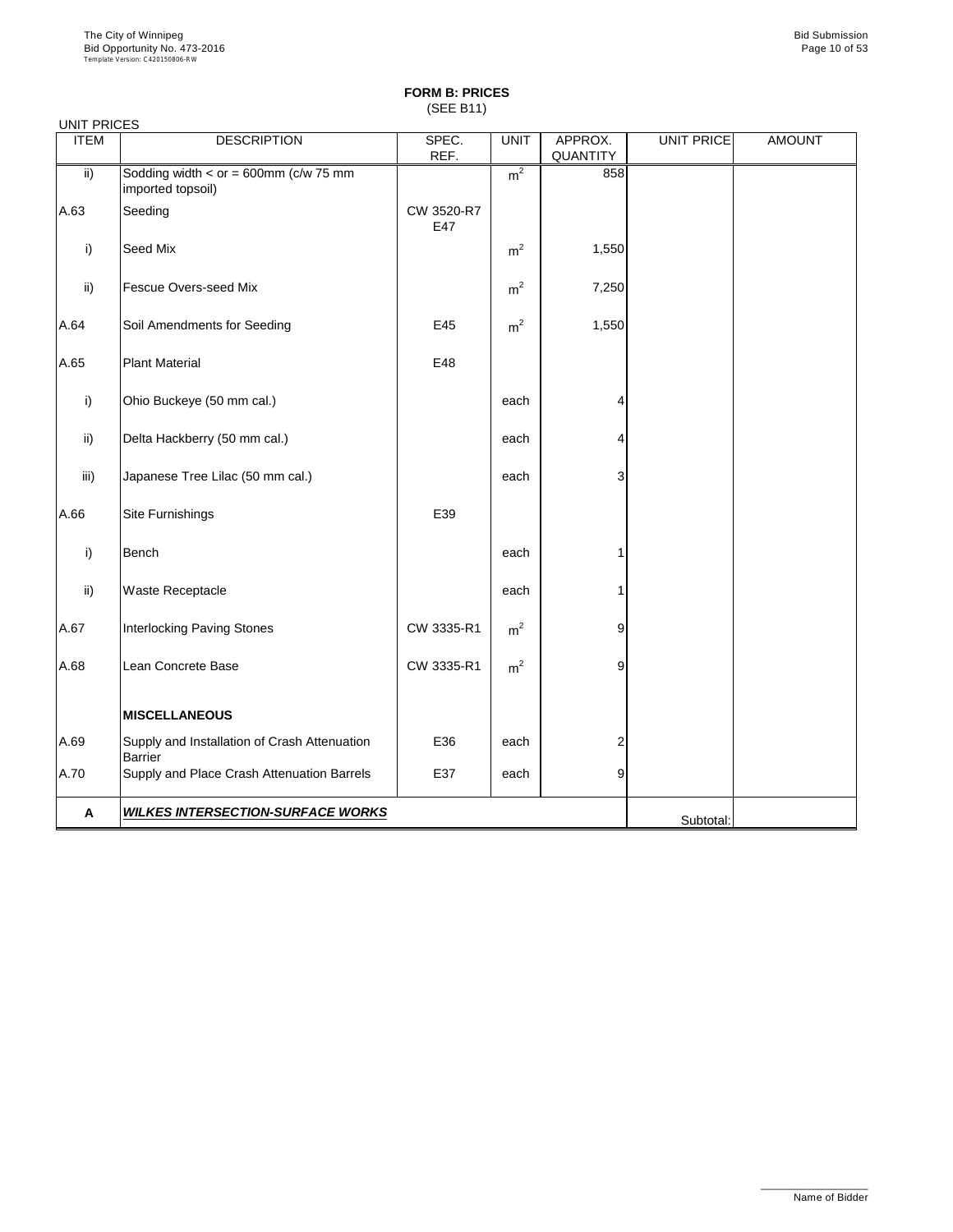(SEE B11)

| <b>UNIT PRICES</b> |                                            |                                |                |                            |            |               |
|--------------------|--------------------------------------------|--------------------------------|----------------|----------------------------|------------|---------------|
| <b>ITEM</b>        | <b>DESCRIPTION</b>                         | SPEC.<br>REF.                  | <b>UNIT</b>    | APPROX.<br><b>QUANTITY</b> | UNIT PRICE | <b>AMOUNT</b> |
| B                  | <b>BGSA-SURFACE WORKS</b>                  |                                |                |                            |            |               |
|                    | <b>EARTH AND BASE WORKS</b>                |                                |                |                            |            |               |
| B.1                | <b>Common Excavation</b>                   | CW 3110-R19<br>E <sub>19</sub> | m <sup>3</sup> | 91,360                     |            |               |
| B.2                | Roadway Excavation                         | CW 3110-R19<br>E19             | m <sup>3</sup> | 31,210                     |            |               |
| B.3                | <b>Sub-Grade Compaction</b>                | CW 3110-R19                    | m <sup>2</sup> | 32,200                     |            |               |
| B.4                | <b>Crushed Sub-base Material</b>           | CW 3110-R19                    |                |                            |            |               |
| i)                 | 50 mm - Limestone                          |                                | tonne          | 14,250                     |            |               |
| $\mathsf{ii}$      | 100 mm - Limestone                         |                                | tonne          | 3,840                      |            |               |
| iii)               | 150 mm - Limestone                         |                                | tonne          | 43,860                     |            |               |
| B.5                | Supplying and Placing Base Course Material | CW 3110-R19                    | m <sup>3</sup> | 2,830                      |            |               |
| B.6                | <b>Grading of Boulevards</b>               | CW 3110-R19<br>E19             | m <sup>2</sup> | 22,100                     |            |               |
| B.7                | <b>Removal of Existing Concrete Bases</b>  | CW 3110-R19                    |                |                            |            |               |
| $\mathsf{i}$       | 600 mm Diameter or Less                    |                                | each           | 4                          |            |               |
| B.8                | Separation Geotextile Fabric               | CW 3130-R4                     | m <sup>2</sup> | 32,200                     |            |               |
| B.9                | <b>Supply and Install Geogrid</b>          | CW 3135-R1                     | m <sup>2</sup> | 7,450                      |            |               |
| <b>B.10</b>        | <b>Fill Material</b>                       | CW 3170-R3<br>E19              |                |                            |            |               |
| i)                 | <b>Placing Suitable Site Material</b>      |                                | m <sup>3</sup> | 3,400                      |            |               |
|                    | <b>ROADWORKS - RENEWALS</b>                |                                |                |                            |            |               |
| <b>B.11</b>        | <b>Pavement Removal</b>                    | CW 3110-R19                    |                |                            |            |               |
| i)                 | <b>Concrete Pavement</b>                   |                                | m <sup>2</sup> | 9,900                      |            |               |
| ii)                | <b>Asphalt Pavement</b>                    |                                | m <sup>2</sup> | 9,255                      |            |               |
| <b>IR 12</b>       | Miscellaneous Concrete Slab Removal        | CW 3235-R9                     |                |                            |            |               |

| <b>B.12</b> | Miscellaneous Concrete Slab Removal | CW 3235-R9  |                |       |  |
|-------------|-------------------------------------|-------------|----------------|-------|--|
| i)          | Monolithic Median Slab              |             | m <sup>2</sup> | 400   |  |
| ii)         | 100 mm Sidewalk                     |             | m <sup>2</sup> | 1,650 |  |
| iii)        | <b>Bullnose</b>                     |             | m <sup>2</sup> | 20    |  |
| <b>B.13</b> | Concrete Curb Removal               | CW 3240-R10 |                |       |  |

\_\_\_\_\_\_\_\_\_\_\_\_\_\_\_\_\_\_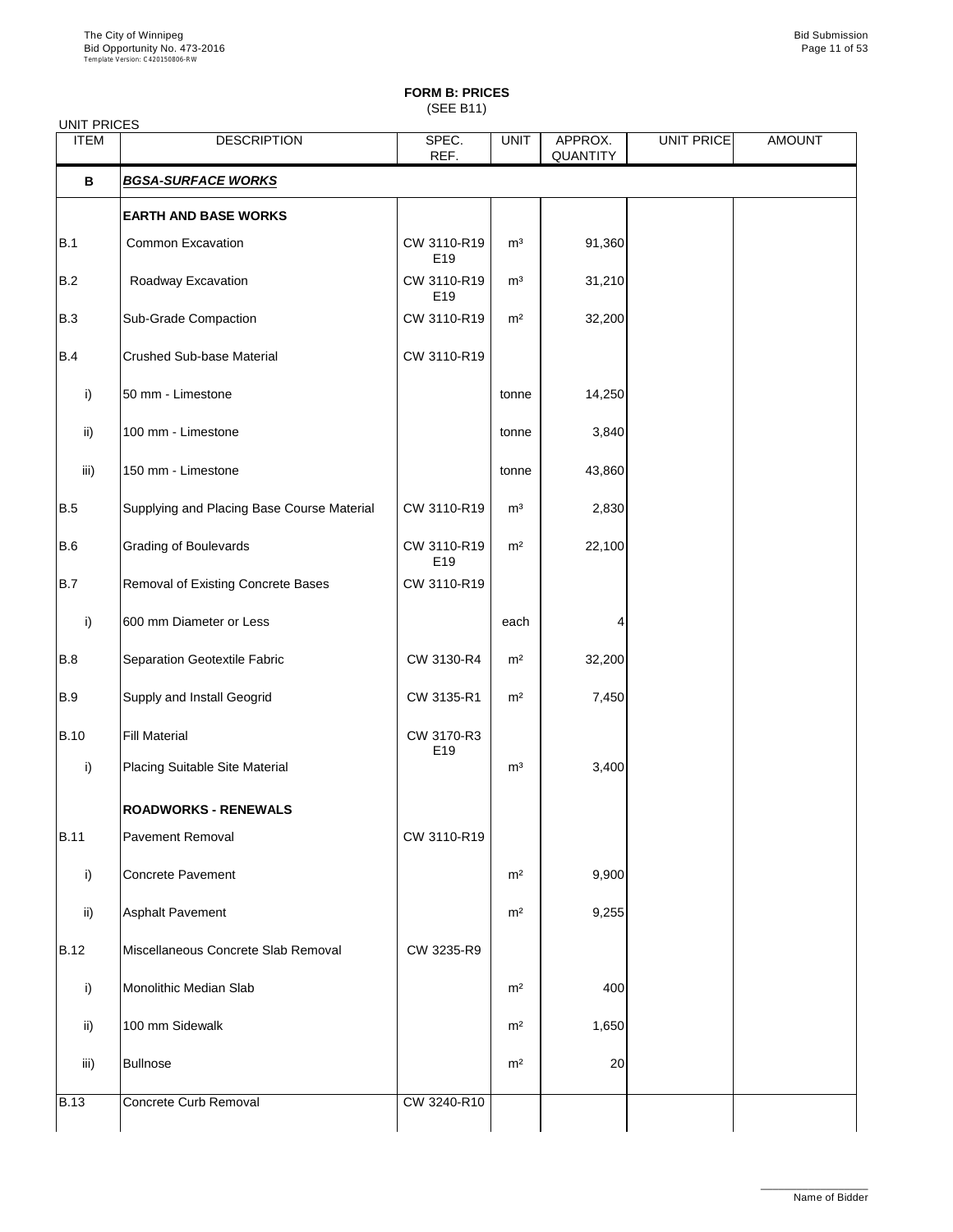(SEE B11)

| <b>UNIT PRICES</b> |                                                                               |                       |                |                            |                   |               |
|--------------------|-------------------------------------------------------------------------------|-----------------------|----------------|----------------------------|-------------------|---------------|
| <b>ITEM</b>        | <b>DESCRIPTION</b>                                                            | SPEC.<br>REF.         | <b>UNIT</b>    | APPROX.<br><b>QUANTITY</b> | <b>UNIT PRICE</b> | <b>AMOUNT</b> |
| $\mathsf{i}$       | <b>Barrier Curb Separate</b>                                                  |                       | m              | 2,130                      |                   |               |
| $\mathsf{ii}$      | <b>Barrier Curb Integral</b>                                                  |                       | m              | 300                        |                   |               |
| iii)               | <b>Curb Ramp</b>                                                              |                       | m              | 60                         |                   |               |
| <b>B.14</b>        | <b>Line Painting</b>                                                          | E33                   | m              | 200                        |                   |               |
| <b>B.15</b>        | <b>Detectable Warning Surface Tiles</b>                                       | CW 3326-R3            | each           | 35                         |                   |               |
|                    | <b>ROADWORKS - NEW CONSTRUCTION</b>                                           |                       |                |                            |                   |               |
| <b>B.16</b>        | Concrete Pavements, Median Slabs, Bull-<br>noses, and Safety Medians          | CW 3310-R17           |                |                            |                   |               |
| $\mathsf{i}$       | Construction of 250 mm Concrete Pavement<br>(Plain-Dowelled)                  |                       | m <sup>2</sup> | 165                        |                   |               |
| $\mathsf{ii}$      | Construction of 230 mm Concrete Pavement<br>(Plain-Dowelled) Slip Form Paving |                       | m <sup>2</sup> | 13,000                     |                   |               |
| iii)               | Construction of 200 mm Concrete Pavement<br>(Plain-Dowelled)                  |                       | m <sup>2</sup> | 830                        |                   |               |
| iv)                | <b>Construction of Monolithic Concrete Median</b><br><b>Slabs</b>             | <b>SD-226A</b>        | m <sup>2</sup> | 640                        |                   |               |
| V)                 | <b>Construction of Concrete Safety Medians</b>                                | <b>SD-226B</b>        | m <sup>2</sup> | 110                        |                   |               |
| vi)                | <b>Construction of Monolithic Concrete Bull-noses</b>                         | <b>SD-227C</b>        | m <sup>2</sup> | 40                         |                   |               |
| <b>B.17</b>        | <b>Transit Shelter Foundations</b>                                            | E21                   | m <sup>2</sup> | 10                         |                   |               |
| <b>B.18</b>        | Concrete Curbs, Curb and Gutter, and Splash<br><b>Strips</b>                  | CW 3310-R17           |                |                            |                   |               |
| $\mathsf{i}$       | Construction of Barrier (180 mm ht, Dowelled)                                 | SD-205                | m              | 200                        |                   |               |
| $\mathsf{ii}$      | Construction of Barrier (180 mm ht, Separate,<br>Slip Formed)                 | <b>SD-203A</b>        | m              | 155                        |                   |               |
| iii)               | <b>Modified Barrier Curb and Gutter</b>                                       | <b>SD-203B</b><br>E30 | m              | 1,330                      |                   |               |
| iv)                | <b>Barrier Curb and Gutter</b>                                                | <b>SD-200</b><br>E30  | m              | 850                        |                   |               |
| V)                 | 75 mm Lip Curb and Gutter                                                     | <b>SD-202A</b><br>E30 | m              | 500                        |                   |               |
| vi)                | <b>Pinned Barrier Curb</b>                                                    | <b>SD-203B</b>        | m              | 110                        |                   |               |

| VI)   | Plined Barner Curp                                                                 | SD-203B<br>E30 | m | ाण    |  |  |
|-------|------------------------------------------------------------------------------------|----------------|---|-------|--|--|
| vii)  | Construction of Curb Ramp and Gutter                                               | E30            | m | 13    |  |  |
| viii) | Construction of Curb Ramp (8-12 mm ht,<br>Monolithic)                              | SD-229C        | m | 140   |  |  |
| ix)   | Construction of Splash Strip (180 mm ht,<br>Monolithic Barrier Curb, 750 mm width) | <b>SD-223A</b> | m | 1,200 |  |  |
| X)    | Construction of Splash Strip, (Separate, 600<br>mm width)                          | <b>SD-223B</b> | m | 1,500 |  |  |

\_\_\_\_\_\_\_\_\_\_\_\_\_\_\_\_\_\_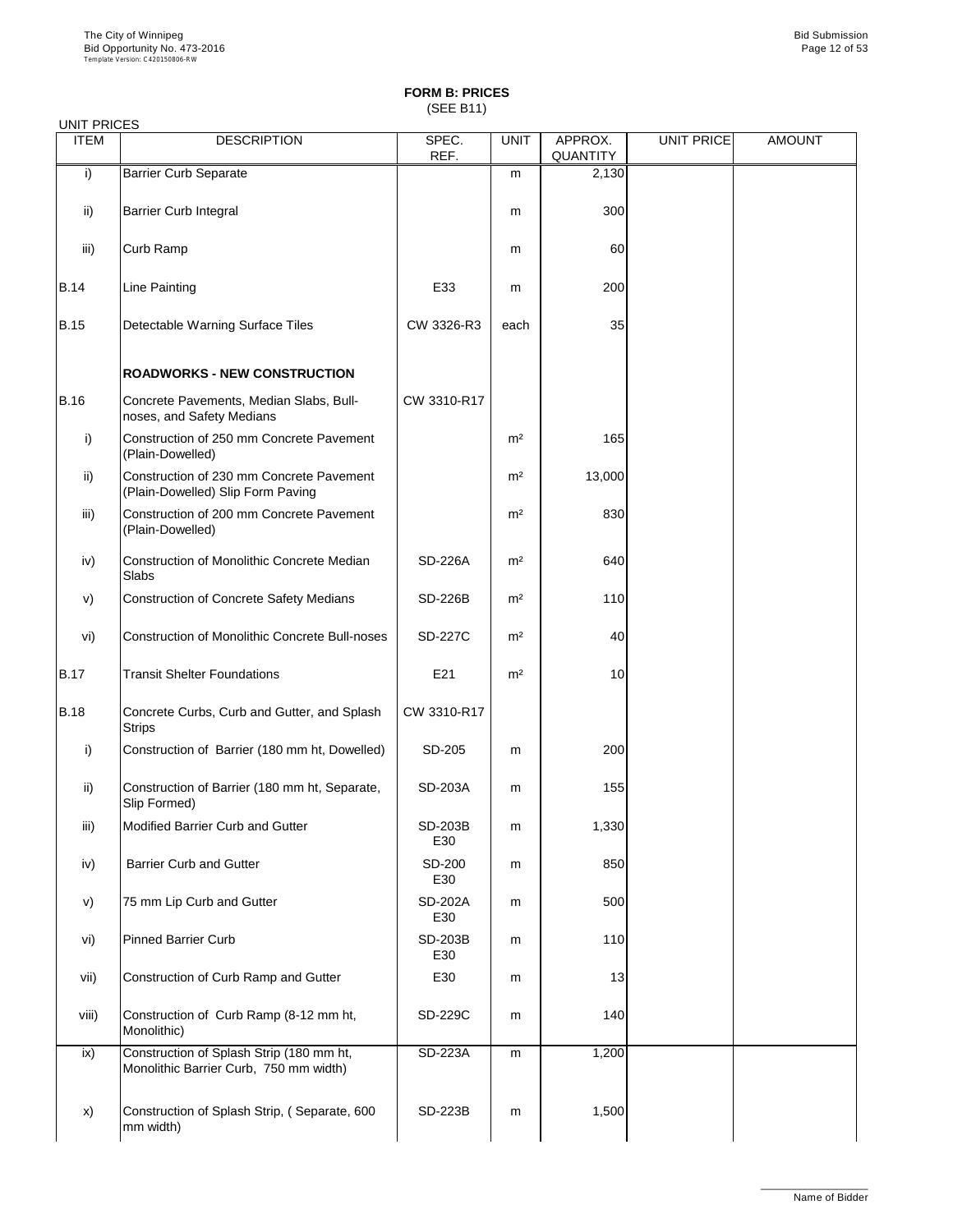(SEE B11)

| <b>UNIT PRICES</b> |                                                                   |                       |                |                            |                   |               |
|--------------------|-------------------------------------------------------------------|-----------------------|----------------|----------------------------|-------------------|---------------|
| <b>ITEM</b>        | <b>DESCRIPTION</b>                                                | SPEC.<br>REF.         | <b>UNIT</b>    | APPROX.<br><b>QUANTITY</b> | <b>UNIT PRICE</b> | <b>AMOUNT</b> |
| <b>B.19</b>        | Supply and Installation of Dowel Assemblies                       | CW 3310-R17           | m              | 2,375                      |                   |               |
| <b>B.20</b>        | Interlocking Paving Stones Charcoal Holland<br>Paver 60x210x210mm | CW 3330-R5<br>E27     | m <sup>2</sup> | 15                         |                   |               |
| <b>B.21</b>        | Interlocking Paving Stones Blue Holland Paver<br>60x105x210mm     | CW 3330-R5<br>E27     | m <sup>2</sup> | 5                          |                   |               |
| <b>B.22</b>        | <b>Directional Tactile Strip</b>                                  | E28                   | m              | 40                         |                   |               |
| <b>B.23</b>        | <b>Construction of Asphaltic Concrete Pavements</b>               | CW 3410-R11           |                |                            |                   |               |
| i)                 | Main Line Paving                                                  |                       |                |                            |                   |               |
|                    | a) Type IA                                                        |                       | tonne          | 3,200                      |                   |               |
| $\mathsf{ii}$ )    | Tie-ins and Approaches                                            |                       |                |                            |                   |               |
|                    | a) Type IA                                                        |                       | tonne          | 125                        |                   |               |
| <b>B.24</b>        | Construction of Asphaltic Concrete Base<br>Course (Type III)      | CW 3410-R11           | tonne          | 3,400                      |                   |               |
|                    | JOINT AND CRACK SEALING                                           |                       |                |                            |                   |               |
| <b>B.25</b>        | <b>Reflective Crack Maintenance</b>                               | CW 3250-R7            | m              | 350                        |                   |               |
|                    | <b>ACTIVE TRANSPORTATION PATHWAY</b>                              |                       |                |                            |                   |               |
| <b>B.26</b>        | Excavation                                                        | CW 3110-R19           | m <sup>3</sup> | 1,850                      |                   |               |
| <b>B.27</b>        | <b>Removal of Existing Asphalt</b>                                | CW 3110-R19           | m <sup>2</sup> | 2900                       |                   |               |
| <b>B.28</b>        | <b>Sub-Grade Compaction</b>                                       | CW 3110-R19           | m <sup>2</sup> | 7,910                      |                   |               |
| B.29               | <b>Crushed Sub-base Material</b>                                  | CW 3110-R19           |                |                            |                   |               |
| i)                 | 50 mm - Limestone                                                 |                       | tonne          | 3,040                      |                   |               |
| <b>B.30</b>        | Supplying and Placing Base Course Material                        | CW 3110-R19           | m <sup>3</sup> | 610                        |                   |               |
| <b>B.31</b>        | Separation Geotextile Fabric                                      | CW 3130-R4            | m <sup>2</sup> | 7,910                      |                   |               |
| i)                 | Construction of Monolithic Curb and Sidewalk                      | <b>SD-228B</b><br>E20 | m <sup>2</sup> | 100                        |                   |               |

|             | <u>TOUTSUUCUUT OF MUTUINING OUID AND ONEWAIN</u> | 10D-220D<br>∟∠∪⊥ | -----          | וטטו  |  |
|-------------|--------------------------------------------------|------------------|----------------|-------|--|
| <b>B.32</b> | 100 mm Concrete Sidewalk                         | CW 3325-R5       | m <sup>2</sup> | 2,400 |  |
|             |                                                  |                  |                |       |  |

\_\_\_\_\_\_\_\_\_\_\_\_\_\_\_\_\_\_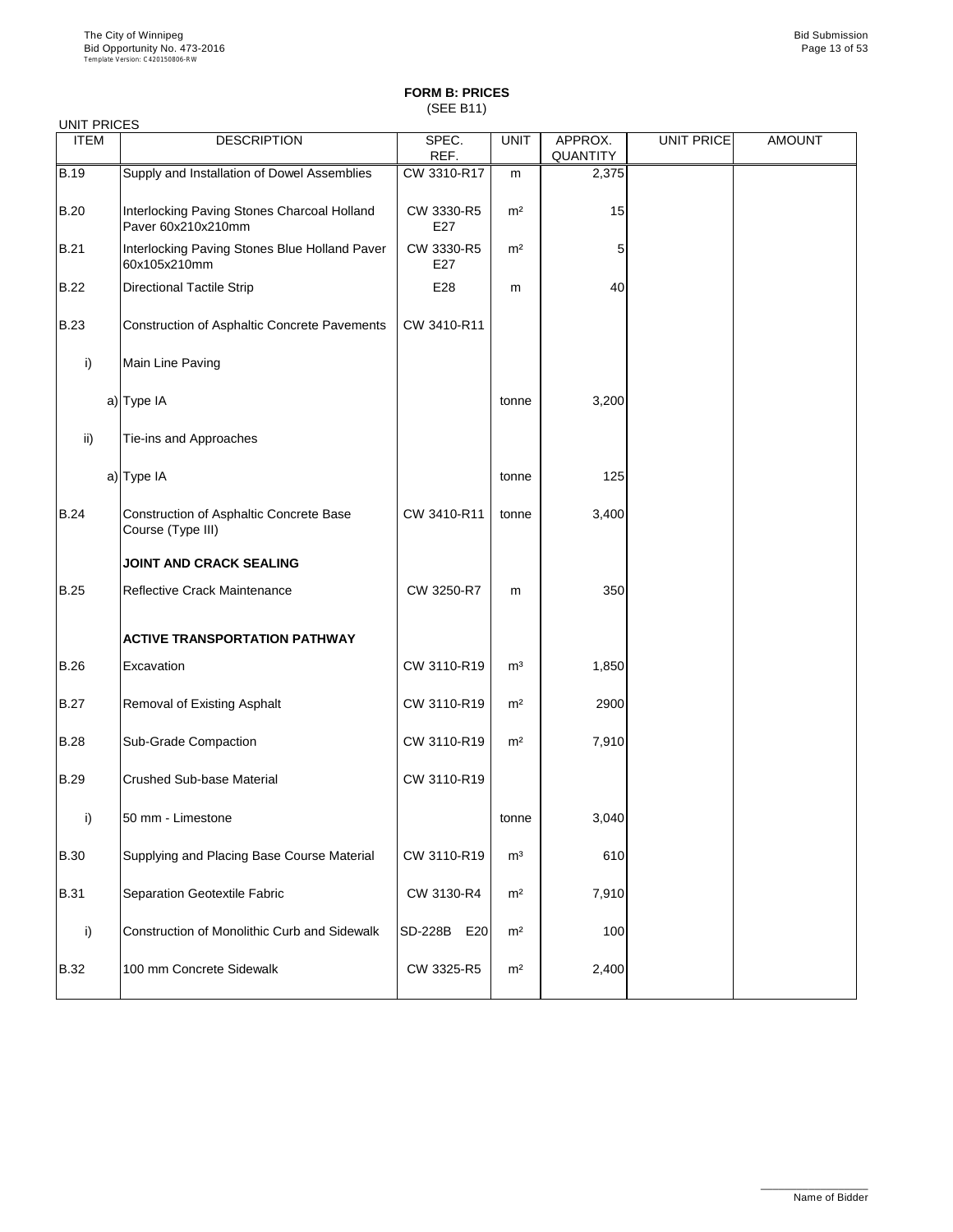(SEE B11)

| <b>UNIT PRICES</b> |                                                            |                   |             |                            |            |               |
|--------------------|------------------------------------------------------------|-------------------|-------------|----------------------------|------------|---------------|
| <b>ITEM</b>        | <b>DESCRIPTION</b>                                         | SPEC.<br>REF.     | <b>UNIT</b> | APPROX.<br><b>QUANTITY</b> | UNIT PRICE | <b>AMOUNT</b> |
| <b>B.33</b>        | Construction of Asphaltic Concrete Overlay                 | CW 3410-R11       |             |                            |            |               |
| i)                 | Main Line Paving                                           |                   |             |                            |            |               |
|                    | a) Type IA                                                 |                   | tonne       | 1,155                      |            |               |
| <b>B.34</b>        | <b>Asphalt Rumble Strip</b>                                | E32               | m           | 920                        |            |               |
| <b>B.35</b>        | Reflective Crack Maintenance                               | CW 3250-R7        | m           | 230                        |            |               |
|                    | <b>ASSOCIATED DRAINAGE AND</b><br><b>UNDERGROUND WORKS</b> |                   |             |                            |            |               |
| <b>B.36</b>        | Installation of Subdrains                                  | CW 3120-R4        | m           | 1,200                      |            |               |
|                    | <b>LANDSCAPING</b>                                         |                   |             |                            |            |               |
| <b>B.37</b>        | <b>Clearing and Grubbing</b>                               | CW 3010-R4<br>E16 |             |                            |            |               |
| i)                 | <b>Clearing and Grubbing</b>                               |                   | ha          | 0.02                       |            |               |
| ii)                | <b>Tree Removal</b>                                        |                   | each        | 80                         |            |               |
| <b>B.38</b>        | <b>Chain Link Fence Removal</b>                            | E42               | m           | 730                        |            |               |
| <b>B.39</b>        | Fencing                                                    | CW 3550-R3<br>E40 |             |                            |            |               |
| i)                 | Chain Link Fencing 1.83 m HT                               |                   | m           | 255                        |            |               |
| ii)                | Chain Link Fencing 1.83 m HT w Barb Wire                   |                   | m           | 210                        |            |               |
| iii)               | <b>New Ornamental Fencing</b>                              |                   | m           | 5                          |            |               |
| iv)                | Man Gate 1.22 m Wide x 1.83 m High                         |                   | each        |                            |            |               |
| V)                 | Chain Link Baseball Backstop                               |                   | each        |                            |            |               |
| vi)                | Remove, Salvage and Intall Ornamental Fence                |                   | m           | 55                         |            |               |
| w۳۱                | Bomove, Colvege and Install Wood Fence                     |                   |             |                            |            |               |

| vii)        | Remove, Salvage and Install Wood Fence                       |                   | m              | 13     |  |
|-------------|--------------------------------------------------------------|-------------------|----------------|--------|--|
| <b>B.40</b> | Sodding                                                      | CW 3510-R9<br>E46 |                |        |  |
| i)          | Sodding width > 600mm (c/w 75mm imported<br>topsoil)         |                   | m <sup>2</sup> | 20,650 |  |
| ii)         | Sodding width $<$ or = 600mm (c/w 75 mm<br>imported topsoil) |                   | m <sup>2</sup> | 1,100  |  |

\_\_\_\_\_\_\_\_\_\_\_\_\_\_\_\_\_\_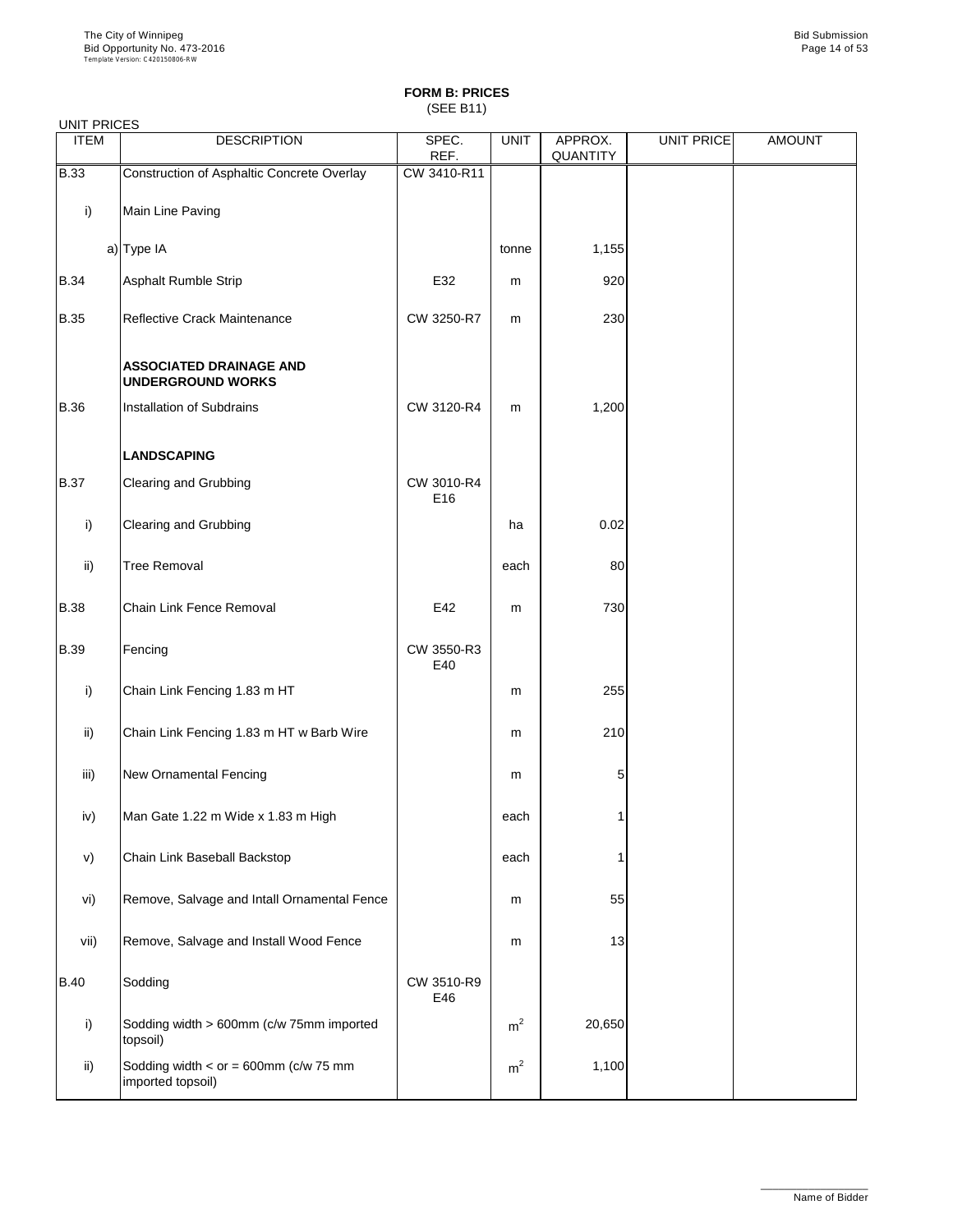(SEE B11)

|                 | <b>UNIT PRICES</b>                                 |                   |                |                            |                   |               |  |  |  |
|-----------------|----------------------------------------------------|-------------------|----------------|----------------------------|-------------------|---------------|--|--|--|
| <b>ITEM</b>     | <b>DESCRIPTION</b>                                 | SPEC.<br>REF.     | <b>UNIT</b>    | APPROX.<br><b>QUANTITY</b> | <b>UNIT PRICE</b> | <b>AMOUNT</b> |  |  |  |
| <b>B.41</b>     | Seeding                                            | CW 3520-R7<br>E47 |                |                            |                   |               |  |  |  |
| i)              | Seed Mix                                           |                   | m <sup>2</sup> | 11,750                     |                   |               |  |  |  |
| ii)             | <b>Fescue Overs-seed Mix</b>                       |                   | m <sup>2</sup> | 20,650                     |                   |               |  |  |  |
| <b>B.42</b>     | Soil Amendments for Seeding                        | E45               | m <sup>2</sup> | 11,750                     |                   |               |  |  |  |
| <b>B.43</b>     | Planting Beds with Growing Medium (450mm<br>Depth) | E45               | m <sup>2</sup> | 125                        |                   |               |  |  |  |
| <b>B.44</b>     | Wood Chip Mulch                                    | E45               | m <sup>2</sup> | 125                        |                   |               |  |  |  |
| <b>B.45</b>     | Heavy Duty Plastic Landscape Edger                 | E45               | m              | 60                         |                   |               |  |  |  |
| <b>B.46</b>     | <b>Plant Material</b>                              | E48               |                |                            |                   |               |  |  |  |
| i)              | Colorado Spruce (2.4 m HT)                         |                   | each           | 8                          |                   |               |  |  |  |
| $\mathsf{ii}$ ) | Baron Manitoba Maple (65 mm cal.)                  |                   | each           | 11                         |                   |               |  |  |  |
| iii)            | Silver Maple (65 mm cal.)                          |                   | each           | 3                          |                   |               |  |  |  |
| iv)             | Ohio Buckeye (50 mm cal.)                          |                   | each           | 12                         |                   |               |  |  |  |
| V)              | Prairie Horizon Alder (50 mm cal.)                 |                   | each           | 12                         |                   |               |  |  |  |
| vi)             | Delta Hackberry (50 mm cal.)                       |                   | each           | 23                         |                   |               |  |  |  |
| vii)            | Bur Oak (45 mm cal.)                               |                   | each           |                            |                   |               |  |  |  |
| viii)           | Glenleven Linden (65 mm cal.)                      |                   | each           | 2                          |                   |               |  |  |  |
| ix)             | American Elm (65 mm cal.)                          |                   | each           | 10                         |                   |               |  |  |  |
| X)              | Brandon Elm (65 mm cal)                            |                   | each           | 14                         |                   |               |  |  |  |
| xi)             | Amur Maple (50 mm cal.)                            |                   | each           | 9                          |                   |               |  |  |  |
|                 |                                                    |                   |                |                            |                   |               |  |  |  |

| xii)  | Japanese Tree Lilac (50 mm cal.) | each |                 |  |
|-------|----------------------------------|------|-----------------|--|
| xiii) | False Spirea (0.80 m HT)         | each | 15 <sub>l</sub> |  |
| xiv)  | Charles Joly Lilac (1.2 m HT)    | each | 12              |  |

\_\_\_\_\_\_\_\_\_\_\_\_\_\_\_\_\_\_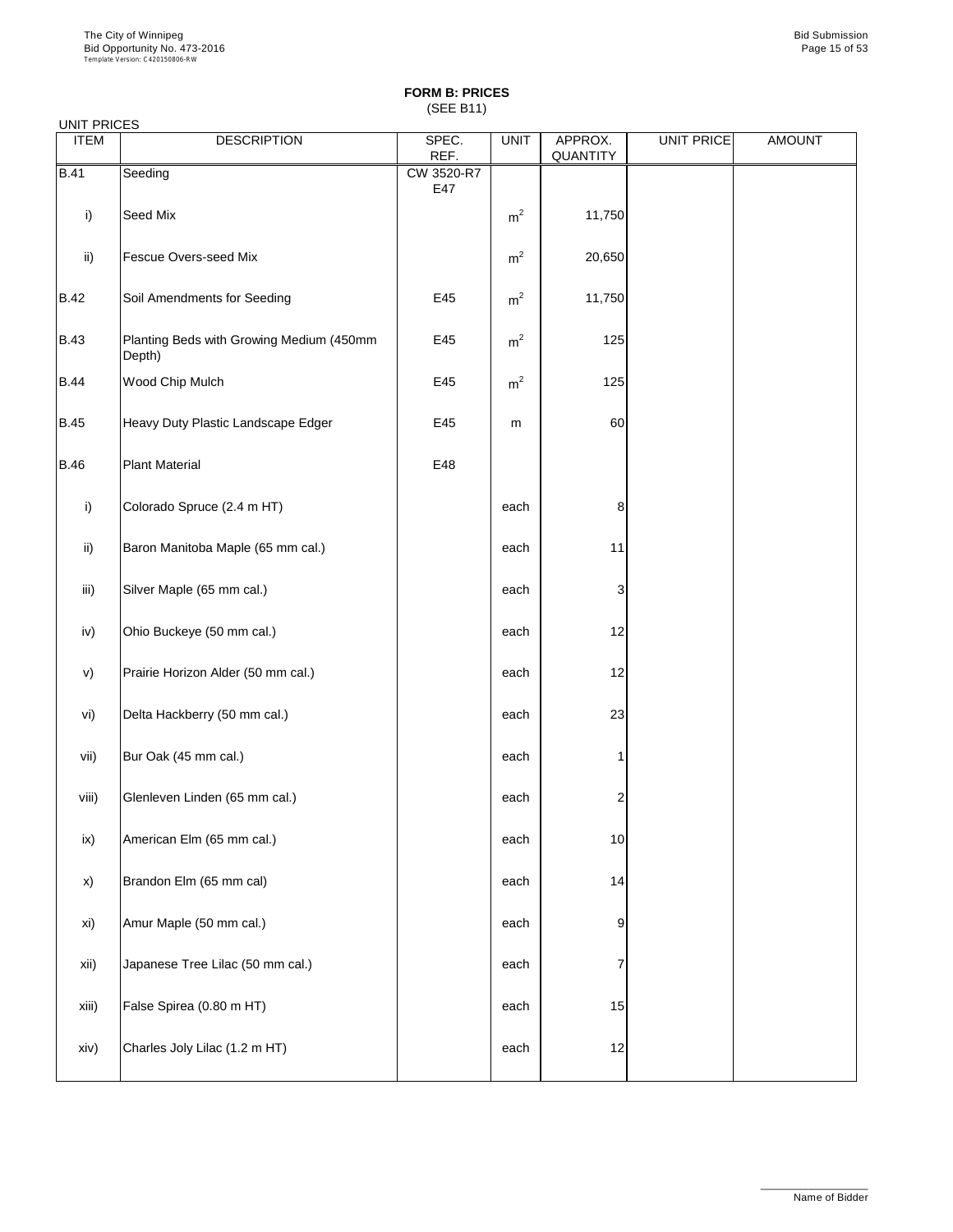(SEE B11)

### UNIT PRICES

| <b>ITEM</b>   | <b>DESCRIPTION</b>                                                | SPEC.<br>REF. | <b>UNIT</b>    | APPROX.<br><b>QUANTITY</b> | UNIT PRICE | <b>AMOUNT</b> |
|---------------|-------------------------------------------------------------------|---------------|----------------|----------------------------|------------|---------------|
| XV)           | Meyer Lilac (0.60 m HT)                                           |               | each           | 45                         |            |               |
| xvi)          | Nannyberry (0.80 m HT)                                            |               | each           | $\boldsymbol{9}$           |            |               |
| xvii)         | Abbotswood Potentilla (0.50 m ht)                                 |               | each           | 45                         |            |               |
| xviii)        | Gray Gleam Junipers (1.0 m ht)                                    |               | each           | $\,8\,$                    |            |               |
| xix)          | Big Tuna Mugo Pine (0.80 m ht.)                                   |               | each           | 5                          |            |               |
| xx)           | Calgary Carpet Juniper (0.60 m width)                             |               | each           | 13                         |            |               |
| xxi)          | Hughes Juniper (0.60 m width)                                     |               | each           | 5                          |            |               |
| xxii)         | Blue Chip Juniper (0.50 m width)                                  |               | each           | 11                         |            |               |
| <b>B.46</b>   | <b>Chemical Application of Herbicide</b>                          | E51           | m <sup>2</sup> | 1000                       |            |               |
| <b>B.47</b>   | <b>Site Furnishings</b>                                           | E39           |                |                            |            |               |
| i)            | <b>Bench</b>                                                      |               | each           | $\overline{c}$             |            |               |
| $\mathsf{ii}$ | <b>Waste Receptacle</b>                                           |               | each           | $\overline{2}$             |            |               |
| <b>B.48</b>   | <b>Interlocking Paving Stones</b>                                 | CW 3335-R1    | m <sup>2</sup> | 18                         |            |               |
| <b>B.49</b>   | Lean Concrete Base                                                | CW 3335-R1    | m <sup>2</sup> | 18                         |            |               |
| <b>B.50</b>   | <b>Crushed Limestone Path</b>                                     | E43           | m <sup>2</sup> | 600                        |            |               |
| <b>B.51</b>   | Infield Granular                                                  | E44           | m <sup>2</sup> | 725                        |            |               |
| <b>B.52</b>   | Cash Allowance for Irrigation Systems                             | E53           | $\mathsf{L}$ s |                            |            |               |
| <b>B.53</b>   | Long Term Maintenance                                             | E49           |                |                            |            |               |
| i)            | General Maintenance of Plant Material and<br><b>Planting Beds</b> |               | annual         | $\overline{2}$             |            |               |

\_\_\_\_\_\_\_\_\_\_\_\_\_\_\_\_\_\_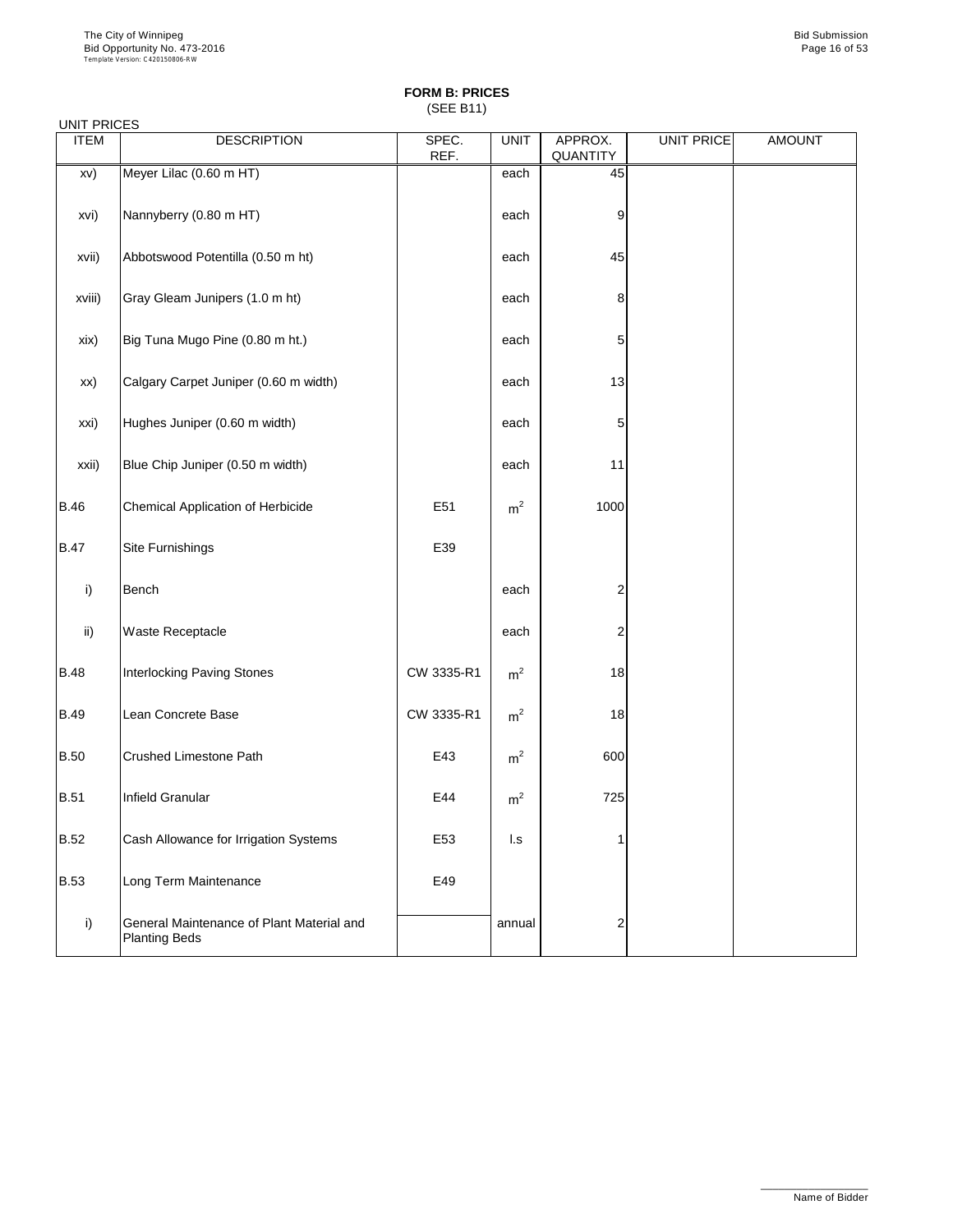(SEE B11)

| <b>UNIT PRICES</b> |                                                                      |                                |                |                            |            |               |
|--------------------|----------------------------------------------------------------------|--------------------------------|----------------|----------------------------|------------|---------------|
| <b>ITEM</b>        | <b>DESCRIPTION</b>                                                   | SPEC.<br>REF.                  | <b>UNIT</b>    | APPROX.<br><b>QUANTITY</b> | UNIT PRICE | <b>AMOUNT</b> |
|                    | <b>MISCELLANEOUS</b>                                                 |                                |                |                            |            |               |
| <b>B.54</b>        | Supply and Installation of Crash Attenuation<br><b>Barrier</b>       | E36                            | each           | 2                          |            |               |
| <b>B.55</b>        | <b>Steel Beam Guardrail</b>                                          | E38                            | m              | 11.4                       |            |               |
| <b>B.56</b>        | ET-31 End Treatment                                                  | E38                            | each           |                            |            |               |
| B                  | <b>BGSA-SURFACE WORKS</b>                                            |                                |                |                            | Subtotal:  |               |
| $\mathbf{C}$       | <b>DETOUR-SURFACE WORKS</b>                                          |                                |                |                            |            |               |
|                    | <b>EARTH AND BASE WORKS</b>                                          |                                |                |                            |            |               |
| C.1                | <b>Common Excavation</b>                                             | CW 3110-R19<br>E <sub>19</sub> | m <sup>3</sup> | 11,120                     |            |               |
| C.2                | Roadway Excavation                                                   | CW 3110-R19<br>E <sub>19</sub> | m <sup>3</sup> | 5,200                      |            |               |
| C.3                | <b>Sub-Grade Compaction</b>                                          | CW 3110-R19                    | m <sup>2</sup> | 13,450                     |            |               |
| C.4                | <b>Crushed Sub-base Material</b>                                     | CW 3110-R19                    |                |                            |            |               |
| i)                 | 50 mm - Limestone                                                    |                                | tonne          | 6,030                      |            |               |
| $\mathsf{ii}$ )    | 100 mm - Limestone                                                   |                                | tonne          | 10,210                     |            |               |
| C.5                | Supplying and Placing Base Course Material                           | CW 3110-R19                    | m <sup>3</sup> | 1,110                      |            |               |
| C.6                | <b>Separation Geotextile Fabric</b>                                  | CW 3130-R4                     | m <sup>2</sup> | 13,560                     |            |               |
| C.7                | <b>Pavement Removal</b>                                              | CW 3110-R19                    |                |                            |            |               |
| i)                 | <b>Asphalt Pavement</b>                                              |                                | m <sup>2</sup> | 9,900                      |            |               |
|                    | <b>ROADWORKS - NEW CONSTRUCTION</b>                                  |                                |                |                            |            |               |
| C.8                | Concrete Pavements, Median Slabs, Bull-<br>noses, and Safety Medians | CW 3310-R17                    |                |                            |            |               |
| i)                 | Temporary Asphalt Curb (150 mm ht) Slip Form                         | E31                            | m              | 1,200                      |            |               |
| $\mathsf{ii}$      | Temporary Asphalt Median (180 mm ht)                                 | E31                            | m <sup>2</sup> | 240                        |            |               |
| iii)               | <b>Temporary Safety Curb</b>                                         | E31                            | m              | 20                         |            |               |

| C.9 | Construction of Asphaltic Concrete Pavements | CW 3410-R11 |       |       |  |
|-----|----------------------------------------------|-------------|-------|-------|--|
|     | Main Line Paving                             |             |       |       |  |
|     | a) Type IA                                   |             | tonne | 1,650 |  |

\_\_\_\_\_\_\_\_\_\_\_\_\_\_\_\_\_\_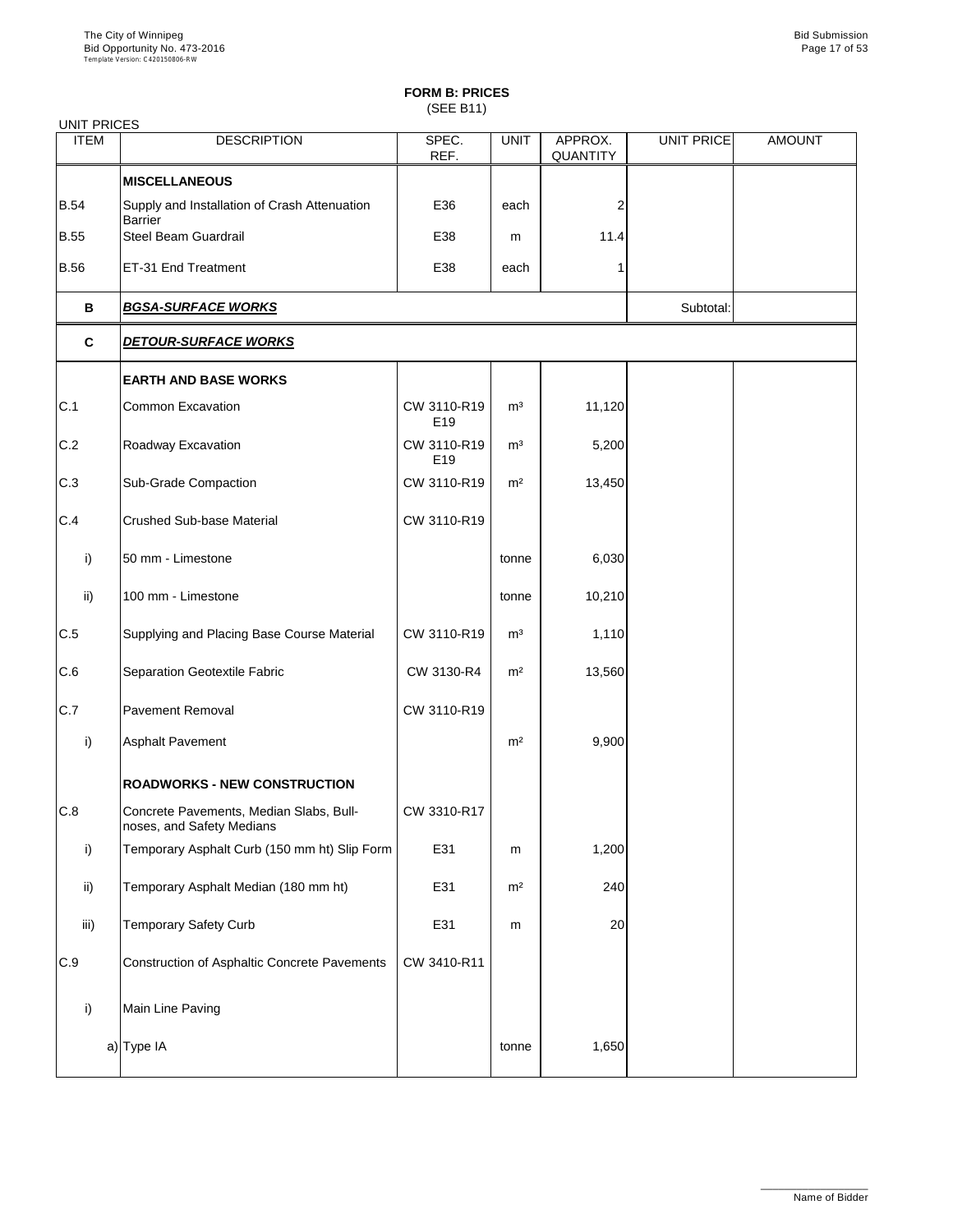## **FORM B: PRICES** (SEE B11)

| <b>UNIT PRICES</b> |                                                              | -- - -            |                |                 |                   |               |
|--------------------|--------------------------------------------------------------|-------------------|----------------|-----------------|-------------------|---------------|
| <b>ITEM</b>        | <b>DESCRIPTION</b>                                           | SPEC.             | <b>UNIT</b>    | APPROX.         | <b>UNIT PRICE</b> | <b>AMOUNT</b> |
|                    |                                                              | REF.              |                | <b>QUANTITY</b> |                   |               |
| C.10               | Construction of Asphaltic Concrete Base<br>Course (Type III) | CW 3410-R11       | tonne          | 2,300           |                   |               |
|                    | <b>ACTIVE TRANSPORTATION PATHWAY</b>                         |                   |                |                 |                   |               |
| C.11               | Supplying and Placing Base Course Material                   | CW 3110-R19       | m <sup>3</sup> | 234             |                   |               |
| C.12               | Construction of Asphaltic Concrete Overlay                   | CW 3410-R11       |                |                 |                   |               |
| i)                 | Main Line Paving                                             |                   |                |                 |                   |               |
|                    | a) Type IA                                                   |                   | tonne          | 310             |                   |               |
|                    | <b>LANDSCAPING</b>                                           |                   |                |                 |                   |               |
| C.13               | <b>Clearing and Grubbing</b>                                 | CW 3010-R4<br>E16 |                |                 |                   |               |
| i)                 | <b>Clearing and Grubbing</b>                                 |                   | ha             | 0.01            |                   |               |
| $\mathsf{ii}$      | <b>Tree Removal</b>                                          |                   | each           | 40              |                   |               |
| C.14               | Fencing                                                      | CW 3550-R3<br>E40 |                |                 |                   |               |
| i)                 | Chain Link Fencing 1.22 m HT                                 |                   | m              | 70              |                   |               |
| $\mathsf{ii}$      | Chain Link Fencing 1.83 m HT                                 |                   | m              | 80              |                   |               |
| C.15               | Sodding                                                      | CW 3510-R9<br>E46 |                |                 |                   |               |
| i)                 | Sodding width > 600mm (c/w 75mm imported<br>topsoil)         |                   | m <sup>2</sup> | 2,000           |                   |               |
| $\mathsf{ii}$      | Sodding width $<$ or = 600mm (c/w 75 mm<br>imported topsoil) |                   | m <sup>2</sup> | 500             |                   |               |
|                    | <b>MISCELLANEOUS</b>                                         |                   |                |                 |                   |               |
| C.16               | Supply and Place Crash Attenuation Barrels                   | E37               | each           | 14              |                   |               |
| C.17               | <b>Detour Temporary Lighing</b>                              | E35               | l.s            |                 |                   |               |
| $\mathbf c$        | <b>DETOUR-SURFACE WORKS</b>                                  |                   |                |                 | Subtotal:         |               |

\_\_\_\_\_\_\_\_\_\_\_\_\_\_\_\_\_\_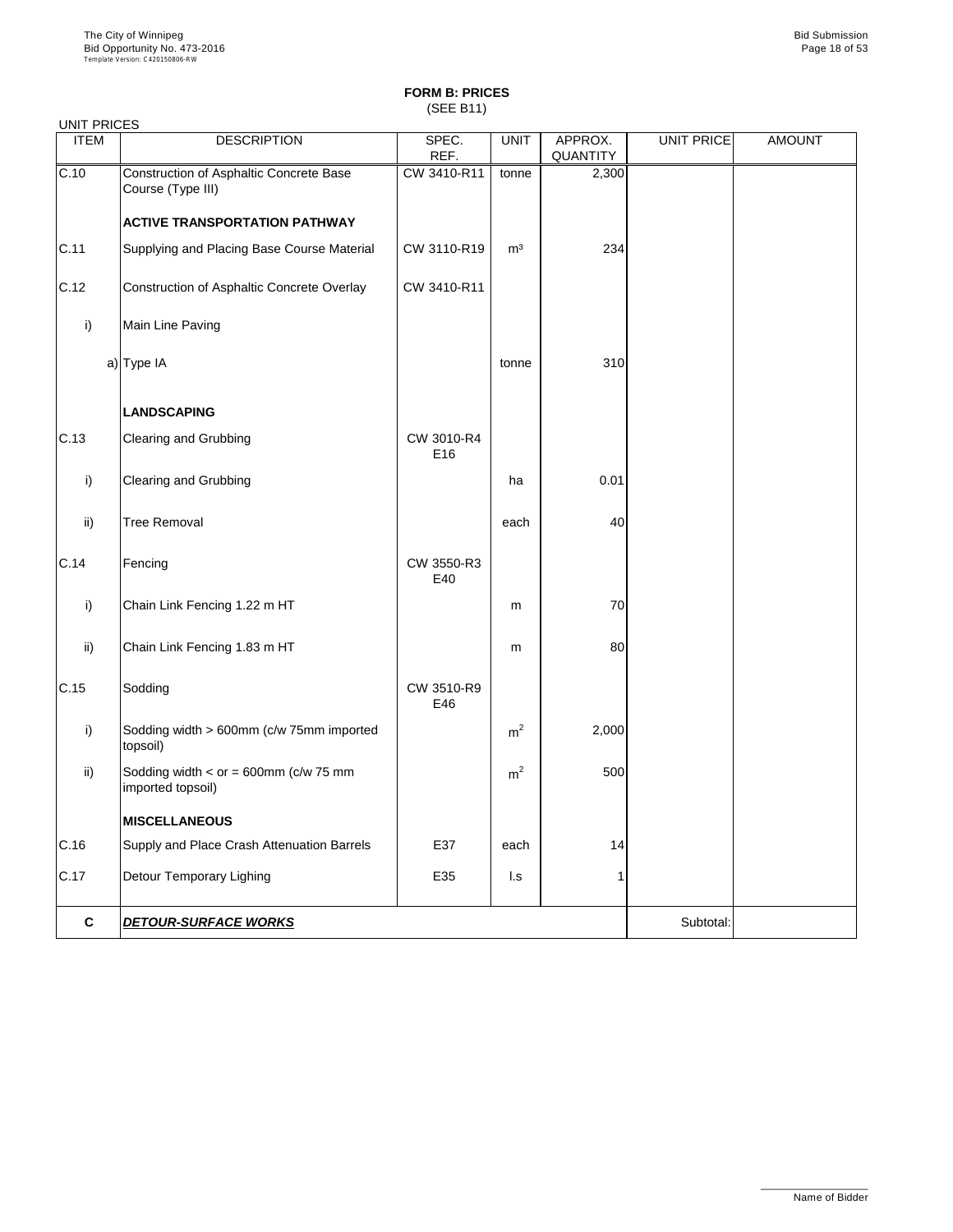(SEE B11)

|                 | <b>UNIT PRICES</b>                                |                                |                |                            |                   |               |  |  |  |  |
|-----------------|---------------------------------------------------|--------------------------------|----------------|----------------------------|-------------------|---------------|--|--|--|--|
| <b>ITEM</b>     | <b>DESCRIPTION</b>                                | SPEC.<br>REF.                  | <b>UNIT</b>    | APPROX.<br><b>QUANTITY</b> | <b>UNIT PRICE</b> | <b>AMOUNT</b> |  |  |  |  |
| D               | <b>1360 TAYLOR AVENUE</b>                         |                                |                |                            |                   |               |  |  |  |  |
|                 | <b>EARTH AND BASE WORKS</b>                       |                                |                |                            |                   |               |  |  |  |  |
| D.1             | Roadway Excavation                                | CW 3110-R19<br>E <sub>19</sub> | m <sup>3</sup> | 470                        |                   |               |  |  |  |  |
| D.2             | <b>Sub-Grade Compaction</b>                       | CW 3110-R19                    | m <sup>2</sup> | 1,100                      |                   |               |  |  |  |  |
| D.3             | <b>Crushed Sub-base Material</b>                  | CW 3110-R19                    |                |                            |                   |               |  |  |  |  |
| D.4             | Supplying and Placing Base Course Material        | CW 3110-R19                    | m <sup>3</sup> | 90                         |                   |               |  |  |  |  |
|                 | <b>ROADWORKS - RENEWALS</b>                       |                                |                |                            |                   |               |  |  |  |  |
| D.5             | <b>Pavement Removal</b>                           | CW 3110-R19                    |                |                            |                   |               |  |  |  |  |
| i)              | <b>Concrete Pavement</b>                          |                                | m <sup>2</sup> | 30                         |                   |               |  |  |  |  |
| $\mathsf{ii}$ ) | <b>Asphalt Pavement</b>                           |                                | m <sup>2</sup> | 600                        |                   |               |  |  |  |  |
| iii)            | Monolithic Median Slab                            | <b>SD-226A</b>                 | m <sup>2</sup> | 70                         |                   |               |  |  |  |  |
| D.6             | <b>Concrete Curb Renewal</b>                      | CW 3240-R10                    |                |                            |                   |               |  |  |  |  |
| i)              | <b>Pinned Barrier Curb</b>                        | SD-205<br>E30                  |                | 170                        |                   |               |  |  |  |  |
| D.7             | <b>Line Painting</b>                              | E33                            | m              | 200                        |                   |               |  |  |  |  |
| D.8             | <b>Construction of Asphaltic Concrete Overlay</b> | CW 3410-R11                    |                |                            |                   |               |  |  |  |  |
| i)              | Main Line Paving                                  |                                |                |                            |                   |               |  |  |  |  |
|                 | a) Type IA                                        |                                | tonne          | 210                        |                   |               |  |  |  |  |
|                 | <b>LANDSCAPING</b>                                |                                |                |                            |                   |               |  |  |  |  |
| D.9             | <b>Tree Removal</b>                               | E16                            | each           | 5                          |                   |               |  |  |  |  |
| D.10            | Sodding                                           | CW 3510-R9<br>E46              |                |                            |                   |               |  |  |  |  |
| i)              | Sodding width > 600mm (c/w 75mm imported          |                                | m <sup>2</sup> | 100                        |                   |               |  |  |  |  |

|       | $\sim$ Sodding width $>$ 600 $\sigma$ mm (C/w 7 3 $\sigma$ mm imported)<br>topsoil) |     | m-             | TUUT            |  |
|-------|-------------------------------------------------------------------------------------|-----|----------------|-----------------|--|
| ii)   | Sodding width $\lt$ or = 600mm (c/w 75 mm<br>imported topsoil)                      |     | m <sup>2</sup> | 10 <sup>1</sup> |  |
| ID.11 | Planting Beds with Growing Medium (450mm<br>Depth)                                  | E45 | m <sup>2</sup> | 110             |  |
| D.12  | <b>Wood Chip Mulch</b>                                                              | E45 | m <sup>2</sup> | 110             |  |
|       |                                                                                     |     |                |                 |  |

\_\_\_\_\_\_\_\_\_\_\_\_\_\_\_\_\_\_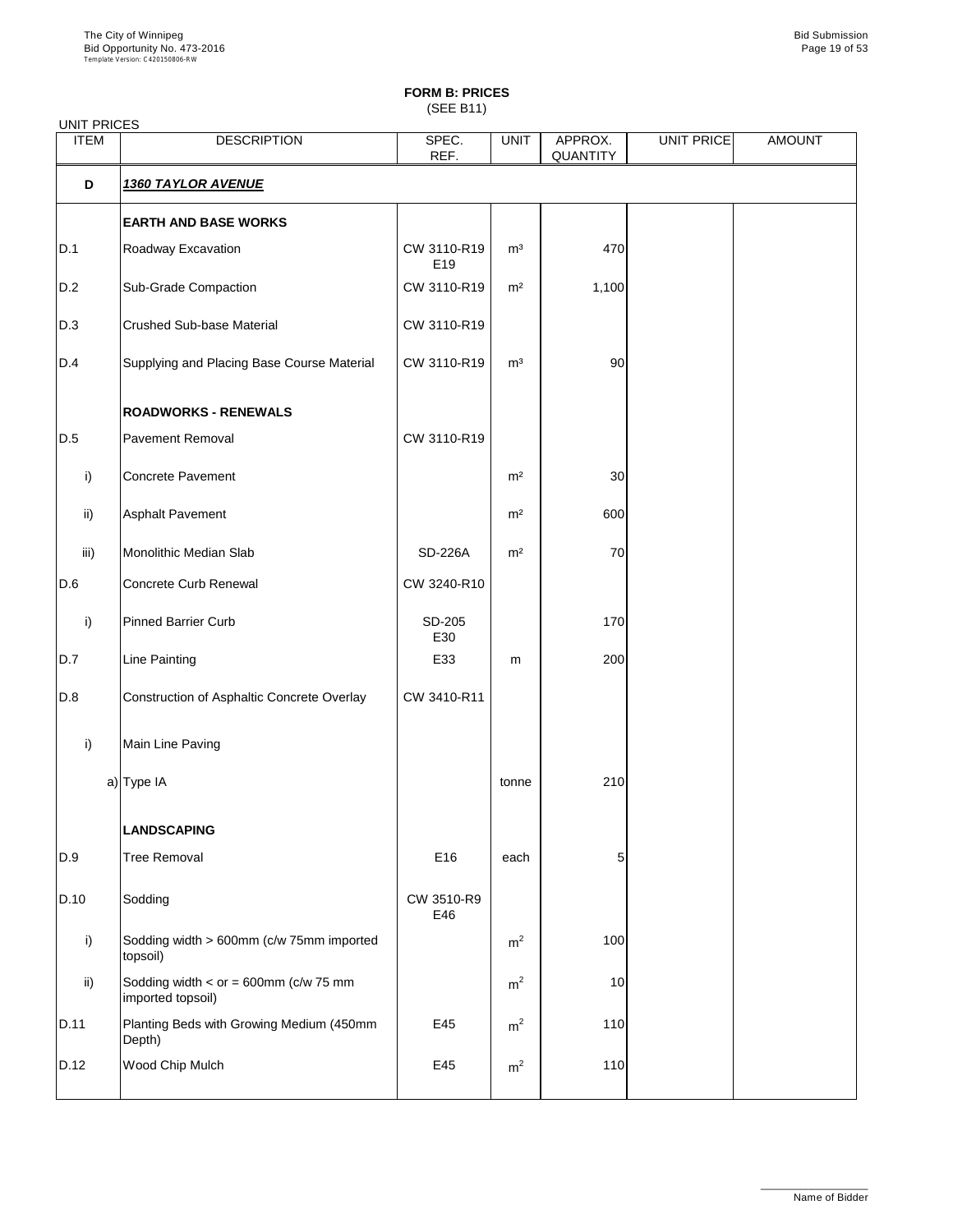(SEE B11)

UNIT PRICES

| <b>ITEM</b>  | <b>DESCRIPTION</b>                         | SPEC.<br>REF.                  | <b>UNIT</b>    | APPROX.<br><b>QUANTITY</b> | <b>UNIT PRICE</b> | <b>AMOUNT</b> |
|--------------|--------------------------------------------|--------------------------------|----------------|----------------------------|-------------------|---------------|
| D.13         | Heavy Duty Plastic Landscape Edger         | E45                            | m <sup>2</sup> | 40                         |                   |               |
| D.14         | <b>Plant Material</b>                      | E48                            |                |                            |                   |               |
| i)           | Ohio Buckeye (50 mm cal.)                  |                                | each           | 4                          |                   |               |
| ii)          | Delta Hackberry (50 mm cal.)               |                                | each           |                            |                   |               |
| iii)         | Green Ash (65 mm cal.)                     |                                | each           |                            |                   |               |
| iv)          | Miss Kim Lilac (0.60 m ht.)                |                                | each           | 45                         |                   |               |
| D            | <u>1360 TAYLOR AVENUE</u>                  |                                |                |                            | Subtotal:         |               |
| E            | <b>GRANT INTERSECTION-SURFACE WORKS</b>    |                                |                |                            |                   |               |
|              | <b>EARTH AND BASE WORKS</b>                |                                |                |                            |                   |               |
| E.1          | Roadway Excavation                         | CW 3110-R19<br>E <sub>19</sub> | m <sup>3</sup> | 720                        |                   |               |
| E.2          | <b>Sub-Grade Compaction</b>                | CW 3110-R19                    | m <sup>2</sup> | 1,500                      |                   |               |
| $\vert$ i)   | 50 mm - Limestone                          |                                | tonne          | 150                        |                   |               |
| E.3          | Supplying and Placing Base Course Material | CW 3110-R19                    | m <sup>3</sup> | 250                        |                   |               |
| E.4          | <b>Grading of Boulevards</b>               | CW 3110-R19<br>E <sub>19</sub> | m <sup>2</sup> | 2,117                      |                   |               |
| E.5          | Removal of Existing Concrete Bases         | CW 3110-R19                    |                |                            |                   |               |
| $\mathsf{i}$ | 600 mm Diameter or Less                    |                                | each           | 3                          |                   |               |
| E.6          | Separation Geotextile Fabric               | CW 3130-R4                     | m <sup>2</sup> | 1,500                      |                   |               |
| E.7          | <b>HaTelit BL</b>                          | E23                            | m <sup>2</sup> | 210                        |                   |               |
|              | <b>ROADWORKS - RENEWALS</b>                |                                |                |                            |                   |               |
| E.8          | <b>Pavement Removal</b>                    | CW 3110-R19                    |                |                            |                   |               |
| i)           | <b>Concrete Pavement</b>                   |                                | m <sup>2</sup> | 200                        |                   |               |

|     | IUUIIUIUU FAVUIIIUIII                      |            | - 11 I T       | ZUUI  |  |  |
|-----|--------------------------------------------|------------|----------------|-------|--|--|
| E.9 | <b>Slab Replacement</b>                    | CW 3230-R8 |                |       |  |  |
|     | [250 mm Concrete Pavement (Plain-Dowelled) |            | m <sup>2</sup> | 220   |  |  |
| ii) | 200 mm Concrete Pavement (Plain-Dowelled)  |            | m <sup>2</sup> | 1,300 |  |  |
|     |                                            |            |                |       |  |  |

\_\_\_\_\_\_\_\_\_\_\_\_\_\_\_\_\_\_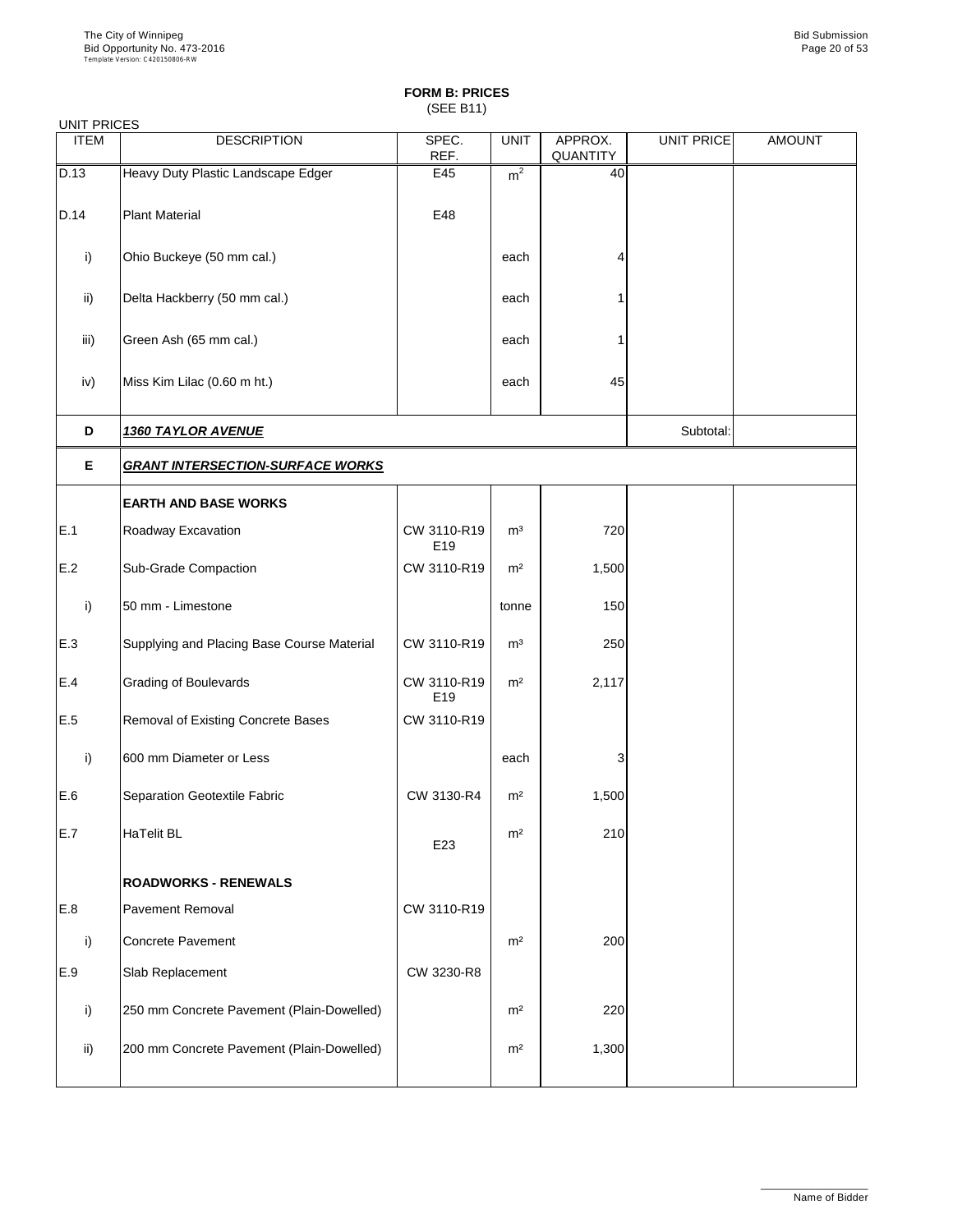(SEE B11)

| <b>UNIT PRICES</b> |                                                |                |                |                            |            |               |
|--------------------|------------------------------------------------|----------------|----------------|----------------------------|------------|---------------|
| <b>ITEM</b>        | <b>DESCRIPTION</b>                             | SPEC.<br>REF.  | <b>UNIT</b>    | APPROX.<br><b>QUANTITY</b> | UNIT PRICE | <b>AMOUNT</b> |
| E.10               | <b>Partial Slab Patches</b>                    | CW 3230-R8     |                |                            |            |               |
| i)                 | 200 mm Concrete Pavement (Type A)              |                | m <sup>2</sup> | 15                         |            |               |
| $\mathsf{ii}$ )    | 200 mm Concrete Pavement (Type B)              |                | m <sup>2</sup> | 910                        |            |               |
| iii)               | 200 mm Concrete Pavement (Type C)              |                | m <sup>2</sup> | 35                         |            |               |
| iv)                | 200 mm Concrete Pavement (Type D)              |                | m <sup>2</sup> | 65                         |            |               |
| E.11               | Slab Replacement - Early Opening (24 hour)     | CW 3230-R8     |                |                            |            |               |
| i)                 | 150 mm Concrete Pavement (Reinforced)          |                | m <sup>2</sup> | 55                         |            |               |
| E.12               | Partial Slab Patches - Early Opening (24 hour) | CW 3230-R8     |                |                            |            |               |
| i)                 | 200 mm Concrete Pavement (Type A)              |                | m <sup>2</sup> | 40                         |            |               |
| $\mathsf{ii}$      | 200 mm Concrete Pavement (Type B)              |                | m <sup>2</sup> | 110                        |            |               |
| E.13               | <b>Drilled Dowels</b>                          | CW 3230-R8     |                |                            |            |               |
| $\vert$ i)         | 19.1 mm Diameter                               |                | each           | 1,770                      |            |               |
| E.14               | <b>Drilled Tie Bars</b>                        | CW 3230-R8     |                |                            |            |               |
| i)                 | 20 M Deformed Tie Bar                          |                | each           | 2,560                      |            |               |
| E.15               | Miscellaneous Concrete Slab Removal            | CW 3235-R9     |                |                            |            |               |
| i)                 | 100 mm Sidewalk                                |                | m <sup>2</sup> | 2,230                      |            |               |
| E.16               | Miscellaneous Concrete Slab Renewal            | CW 3235-R9     |                |                            |            |               |
| i)                 | Monolithic Median Slab                         | <b>SD-226A</b> | m <sup>2</sup> | 360                        |            |               |
| $\mathsf{ii}$ )    | <b>Safety Median</b>                           | <b>SD-226B</b> | m <sup>2</sup> | 230                        |            |               |
| iii)               | 100 mm Sidewalk                                | <b>SD-228A</b> |                |                            |            |               |
|                    | a) Greater than 20 sq.m.                       |                | m <sup>2</sup> | 550                        |            |               |

|      | $\alpha$ , $\beta$ , $\alpha$ , $\alpha$ , $\alpha$ , $\beta$ , $\beta$ , $\beta$ , $\beta$ , $\beta$ , $\beta$ , $\beta$ , $\beta$ , $\beta$ , $\beta$ , $\beta$ , $\beta$ , $\beta$ , $\beta$ , $\beta$ , $\beta$ , $\beta$ , $\beta$ , $\beta$ , $\beta$ , $\beta$ , $\beta$ , $\beta$ , $\beta$ , $\beta$ , $\beta$ , $\alpha$ , $\beta$ , $\alpha$ , $\beta$ , $\alpha$ , $\beta$ , |                | .              | $\sim$ |  |
|------|------------------------------------------------------------------------------------------------------------------------------------------------------------------------------------------------------------------------------------------------------------------------------------------------------------------------------------------------------------------------------------------|----------------|----------------|--------|--|
| iv)  | Bullnose                                                                                                                                                                                                                                                                                                                                                                                 | <b>SD-227C</b> | m <sup>2</sup> | 60     |  |
| E.17 | Adjustment of Precast Sidewalk Blocks                                                                                                                                                                                                                                                                                                                                                    | CW 3235-R9     | m <sup>2</sup> | 35     |  |

\_\_\_\_\_\_\_\_\_\_\_\_\_\_\_\_\_\_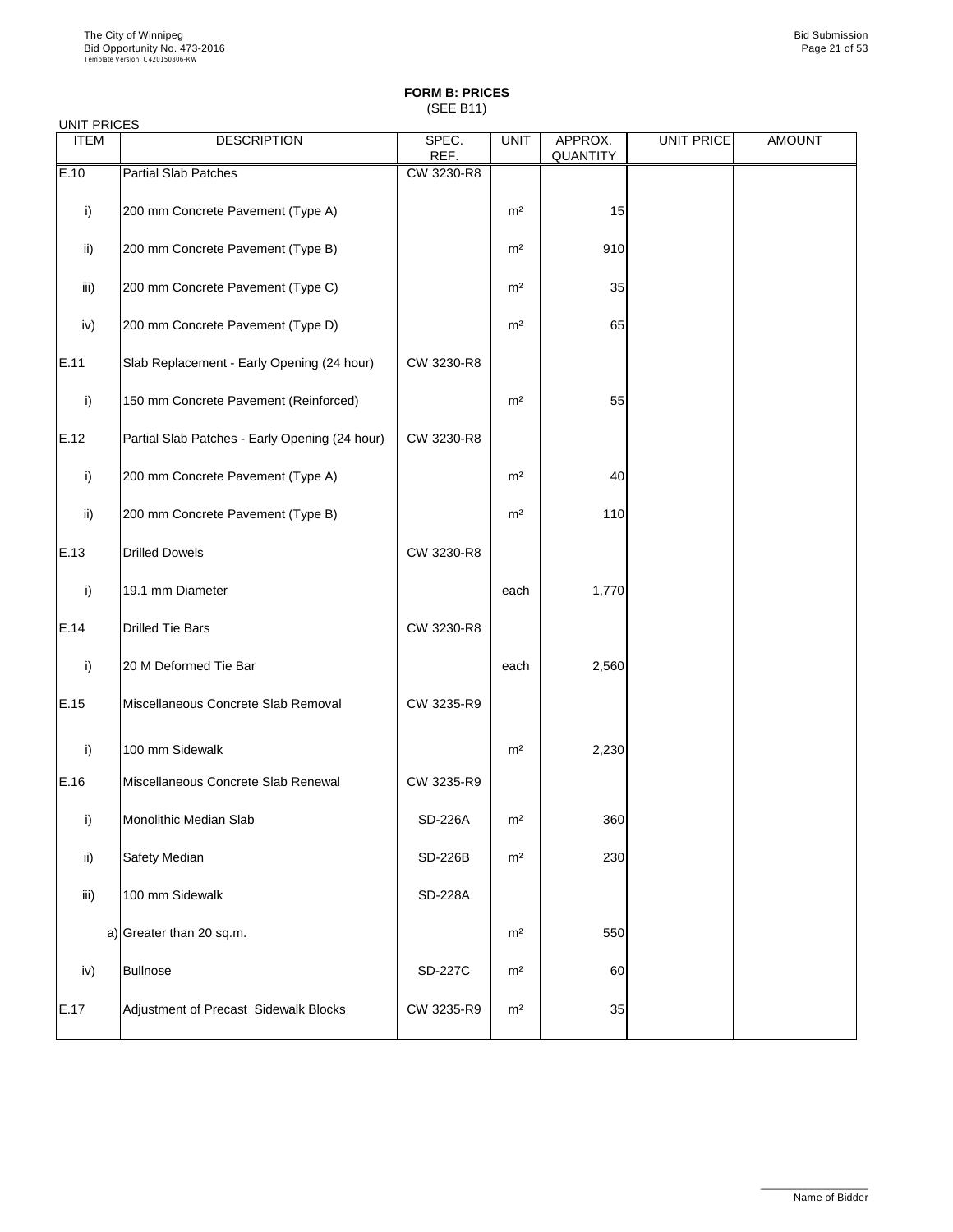(SEE B11)

| <b>UNIT PRICES</b> |                                                                      |                           |                |                            |            |               |
|--------------------|----------------------------------------------------------------------|---------------------------|----------------|----------------------------|------------|---------------|
| <b>ITEM</b>        | <b>DESCRIPTION</b>                                                   | SPEC.<br>REF.             | <b>UNIT</b>    | APPROX.<br><b>QUANTITY</b> | UNIT PRICE | <b>AMOUNT</b> |
| E.18               | <b>Concrete Curb Renewal</b>                                         | CW 3240-R10               |                |                            |            |               |
| i)                 | Barrier (150 mm reveal ht, Dowelled)                                 | SD-205,<br><b>SD-206A</b> |                |                            |            |               |
| a)                 | Greater than 30 m                                                    |                           | m              | 900                        |            |               |
| $\mathsf{ii}$ )    | Barrier (150 mm reveal ht, Separate)                                 | <b>SD-203A</b>            |                |                            |            |               |
|                    | a) $ 3 \text{ m}$ to 30 m                                            |                           | m              | 4                          |            |               |
| iii)               | Curb Ramp (8-12 mm reveal ht, Monolithic)                            | SD-229C,D                 | m              | 115                        |            |               |
| E.19               | Supply and Installation of Dowel Assemblies                          | CW 3310-R17               | m              | 190                        |            |               |
| E.20               | Construction of Asphaltic Concrete Overlay                           | CW 3410-R11               |                |                            |            |               |
| i)                 | Main Line Paving                                                     |                           |                |                            |            |               |
|                    | a) Type IA                                                           |                           | tonne          | 2,500                      |            |               |
| $\mathsf{ii}$ )    | Tie-ins and Approaches                                               |                           |                |                            |            |               |
|                    | a) Type IA                                                           |                           | tonne          | 140                        |            |               |
| E.21               | Asphalt Patching of Miscellaneous Concrete                           | E26                       | m <sup>2</sup> | 600                        |            |               |
| E.22               | <b>Planing of Pavement</b>                                           | CW 3450-R6                |                |                            |            |               |
| i)                 | 1 - 50 mm Depth (Asphalt)                                            |                           | m <sup>2</sup> | 6,500                      |            |               |
| $\mathsf{ii}$      | 50 - 100 mm Depth (Asphalt)                                          |                           | m <sup>2</sup> | 6,500                      |            |               |
| E.23               | Detectable Warning Surface Tiles                                     | CW 3326-R3                | each           | 40                         |            |               |
|                    | <b>ROADWORKS - NEW CONSTRUCTION</b>                                  |                           |                |                            |            |               |
| E.24               | Concrete Pavements, Median Slabs, Bull-<br>noses, and Safety Medians | CW 3310-R17               |                |                            |            |               |
| i)                 | <b>Construction of Monolithic Curb and Sidewalk</b>                  | <b>SD-228B</b>            | m <sup>2</sup> | 2,400                      |            |               |
| E.25               | Supplying and Placing Base Course Material                           | CW 3110-R19               | m <sup>3</sup> | 125                        |            |               |

| ___ |                                                                                    |                | - - - | ---- |  |
|-----|------------------------------------------------------------------------------------|----------------|-------|------|--|
|     | Construction of Splash Strip (180 mm ht,<br>Monolithic Barrier Curb, 750 mm width) | <b>SD-223A</b> | m     | 10   |  |
|     |                                                                                    |                |       |      |  |

\_\_\_\_\_\_\_\_\_\_\_\_\_\_\_\_\_\_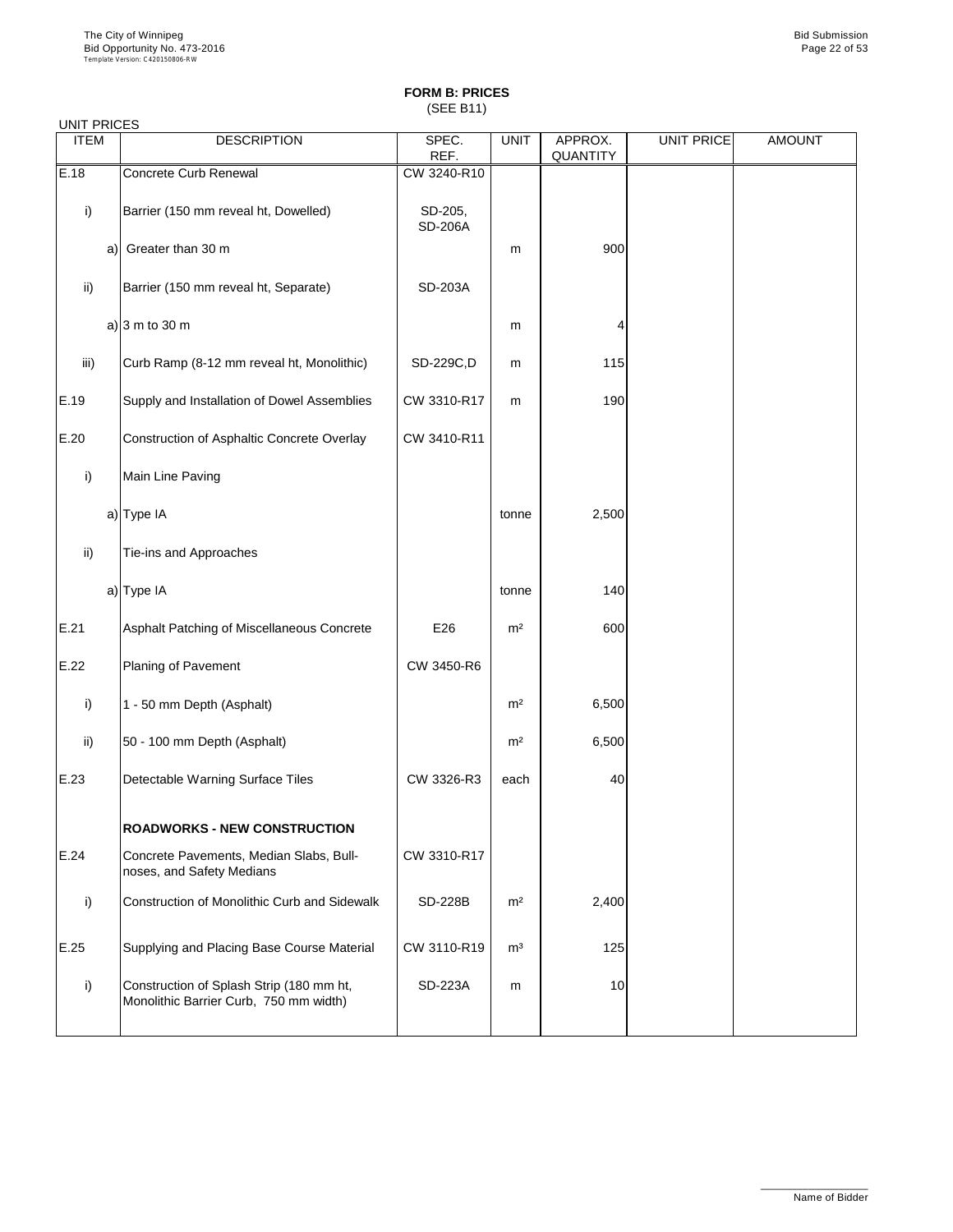(SEE B11)

| <b>UNIT PRICES</b> |                                                                          |                   |                |                            |                   |               |
|--------------------|--------------------------------------------------------------------------|-------------------|----------------|----------------------------|-------------------|---------------|
| <b>ITEM</b>        | <b>DESCRIPTION</b>                                                       | SPEC.<br>REF.     | <b>UNIT</b>    | APPROX.<br><b>QUANTITY</b> | <b>UNIT PRICE</b> | <b>AMOUNT</b> |
| E.26               | Interlocking Paving Stones Charcoal Holland<br>Paver 60x210x210mm        | CW 3330-R5<br>E27 | m <sup>2</sup> | 180                        |                   |               |
| E.27               | Interlocking Paving Stones Blue Holland Paver<br>60x105x210mm            | CW 3330-R5<br>E27 | m <sup>2</sup> |                            |                   |               |
|                    | <b>JOINT AND CRACK SEALING</b>                                           |                   |                |                            |                   |               |
| E.28               | <b>Reflective Crack Maintenance</b>                                      | CW 3250-R7        | m              | 1,860                      |                   |               |
|                    | <b>ASSOCIATED DRAINAGE AND</b><br><b>UNDERGROUND WORKS</b>               |                   |                |                            |                   |               |
| E.29               | Replacing Existing Manhole and Catch Basin<br><b>Frames &amp; Covers</b> | CW 2130-R12       |                |                            |                   |               |
| i)                 | AP-004 - Standard Frame for Manhole and<br><b>Catch Basin</b>            |                   | each           |                            |                   |               |
| ii)                | AP-005 - Standard Solid Cover for Standard<br>Frame                      |                   | each           | 4                          |                   |               |
| iii)               | AP-006 - Standard Grated Cover for Standard<br>Frame                     |                   | each           | 12                         |                   |               |
| E.30               | <b>Installation of Subdrains</b>                                         | CW 3120-R4        | m              | 10                         |                   |               |
|                    | <b>ADJUSTMENTS</b>                                                       |                   |                |                            |                   |               |
| E.31               | Adjustment of Catch Basins / Manholes Frames                             | CW 3210-R7        | each           | 20                         |                   |               |
| E.32               | <b>Replacing Existing Risers</b>                                         | CW 2130-R12       |                |                            |                   |               |
| $\mathsf{i}$       | <b>Pre-cast Concrete Risers</b>                                          |                   | vert. m        | 1.0                        |                   |               |
| $\mathsf{ii}$      | <b>Brick Risers</b>                                                      |                   | vert. m        | 1.0                        |                   |               |
| E.33               | <b>Lifter Rings</b>                                                      | CW 3210-R7        |                |                            |                   |               |
| i)                 | 38 mm                                                                    |                   | each           |                            |                   |               |
| ii)                | 51 mm                                                                    |                   | each           | 10                         |                   |               |
| iii)               | 64 mm                                                                    |                   | each           | 2                          |                   |               |
| iv)                | 76 mm                                                                    |                   | each           |                            |                   |               |
| E.34               | <b>Adjustment of Valve Boxes</b>                                         | CW 3210-R7        | each           |                            |                   |               |
| E.35               | <b>Valve Box Extensions</b>                                              | CW 3210-R7        | each           | 3                          |                   |               |
| E.36               | Adjustment of Curb Stop Boxes                                            | CW 3210-R7        | each           | 5                          |                   |               |
| E.37               | Supply of Curb Inlet Box Covers                                          | CW 3210-R7        | each           | $\overline{2}$             |                   |               |

\_\_\_\_\_\_\_\_\_\_\_\_\_\_\_\_\_\_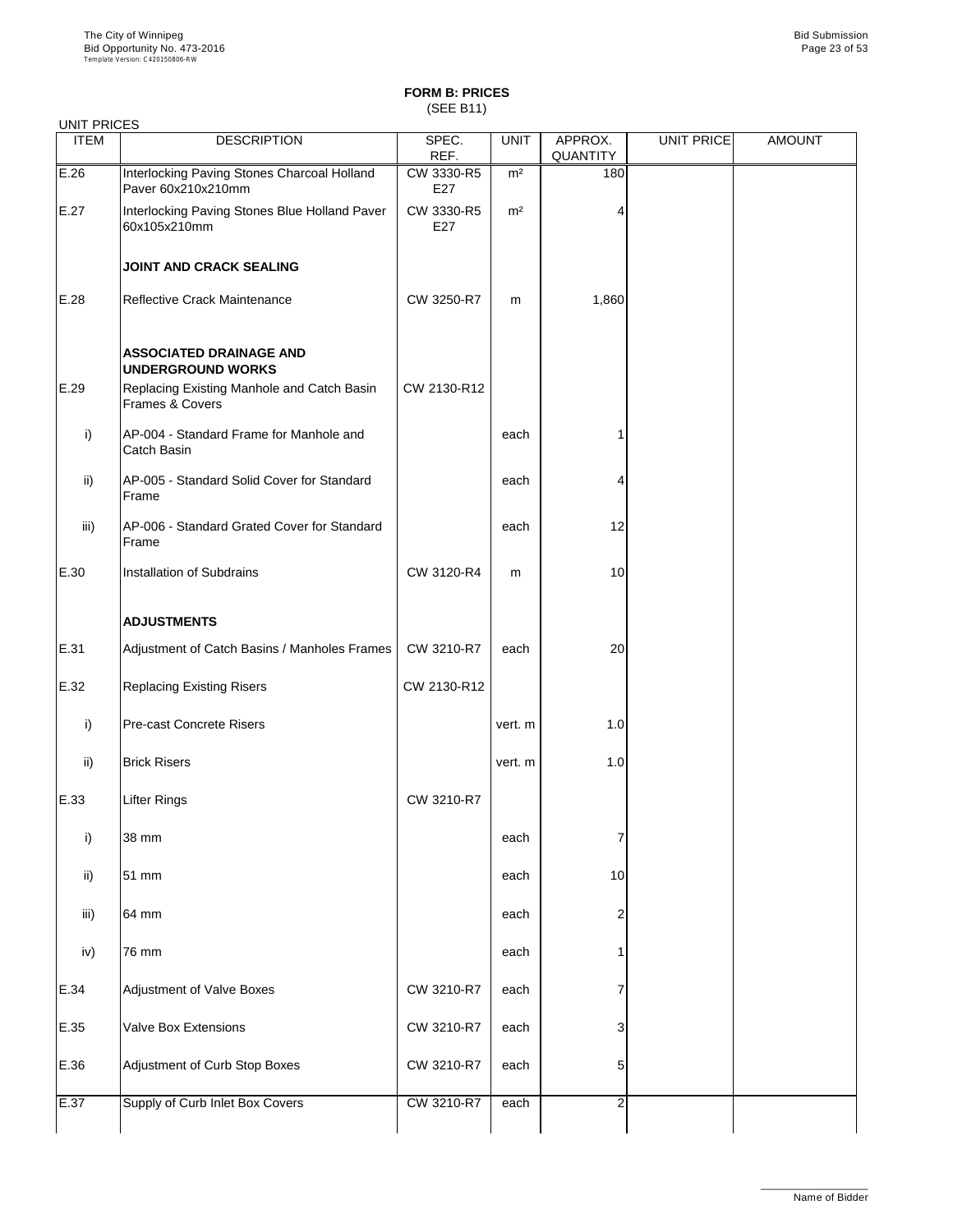## **FORM B: PRICES** (SEE B11)

| <b>UNIT PRICES</b> |                                                              |                   |                |                            |                   |               |
|--------------------|--------------------------------------------------------------|-------------------|----------------|----------------------------|-------------------|---------------|
| <b>ITEM</b>        | <b>DESCRIPTION</b>                                           | SPEC.<br>REF.     | <b>UNIT</b>    | APPROX.<br><b>QUANTITY</b> | <b>UNIT PRICE</b> | <b>AMOUNT</b> |
| E.38               | <b>Curb Stop Extensions</b>                                  | CW 3210-R7        | each           |                            |                   |               |
| E.39               | Adjustment of Traffic Signal Service Box<br>Frames           | CW 3210-R7        | each           | 3                          |                   |               |
|                    | <b>LANDSCAPING</b>                                           |                   |                |                            |                   |               |
| E.40               | <b>Tree Removal</b>                                          | E16               | each           | 3                          |                   |               |
| E.41               | <b>Chain Link Fence Removal</b>                              | E42               | m              | 95                         |                   |               |
| E.42               | Fencing                                                      | CW 3550-R3<br>E40 |                |                            |                   |               |
| i)                 | Chain Link Fencing 1.83 m HT                                 |                   | m              | 70                         |                   |               |
| ii)                | Double Vehicular Gate 6.1 m Wide x 1.93 m HT                 |                   | each           |                            |                   |               |
| E.43               | Sodding                                                      | CW 3510-R9<br>E46 |                |                            |                   |               |
| i)                 | Sodding width > 600mm (c/w 75mm imported<br>topsoil)         |                   | m <sup>2</sup> | 1,650                      |                   |               |
| ii)                | Sodding width $<$ or = 600mm (c/w 75 mm<br>imported topsoil) |                   | m <sup>2</sup> | 700                        |                   |               |
| E.44               | Seeding                                                      | CW 3520-R7<br>E47 |                |                            |                   |               |
| i)                 | <b>Fescue Overs-seed Mix</b>                                 |                   | m <sup>2</sup> | 1,650                      |                   |               |

\_\_\_\_\_\_\_\_\_\_\_\_\_\_\_\_\_\_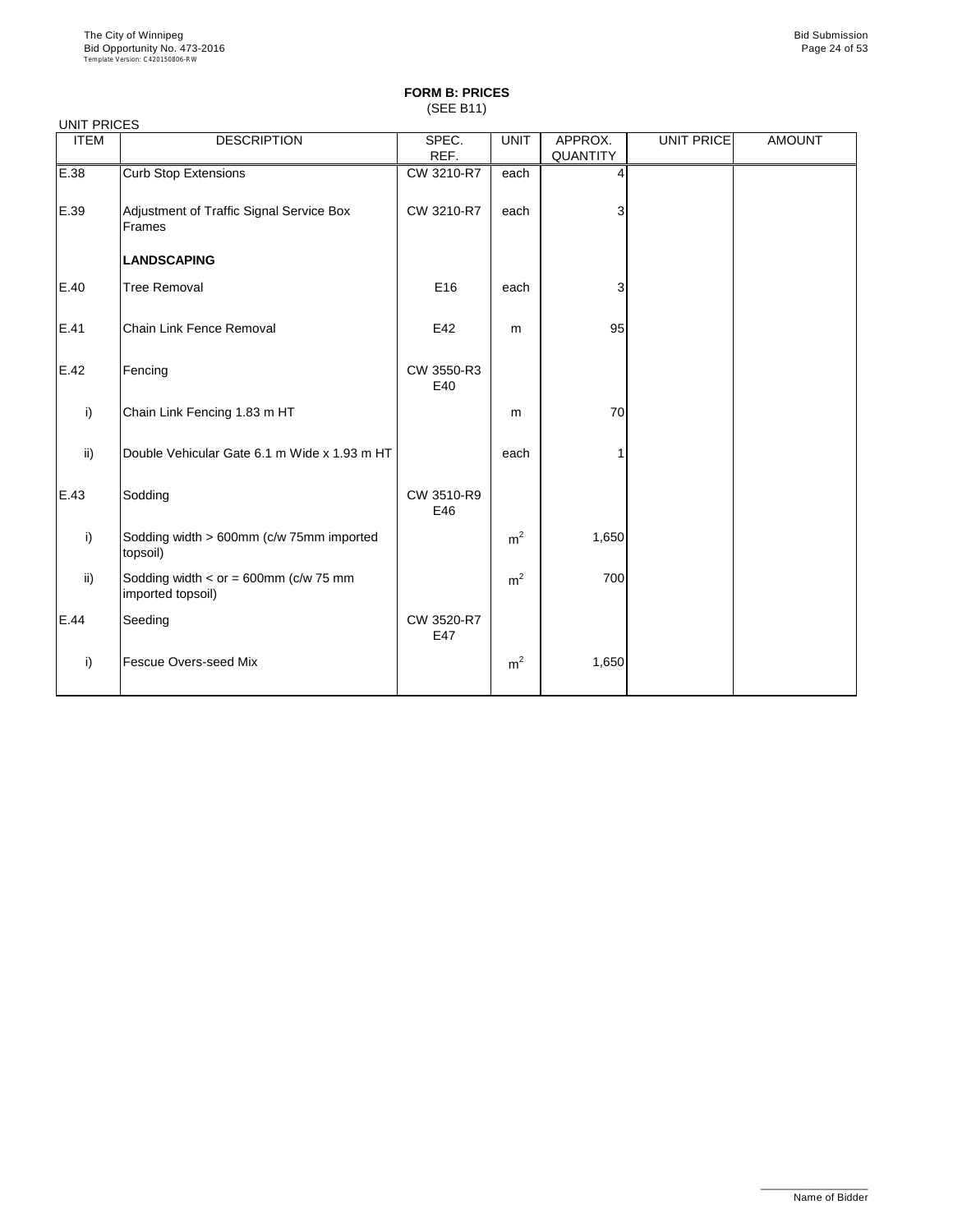(SEE B11)

| <b>UNIT PRICES</b> |                                            |                                |                |                            |                   |               |
|--------------------|--------------------------------------------|--------------------------------|----------------|----------------------------|-------------------|---------------|
| <b>ITEM</b>        | <b>DESCRIPTION</b>                         | SPEC.<br>REF.                  | <b>UNIT</b>    | APPROX.<br><b>QUANTITY</b> | <b>UNIT PRICE</b> | <b>AMOUNT</b> |
| E                  | <b>GRANT INTERSECTION-SURFACE WORKS</b>    |                                |                |                            | Subtotal:         |               |
| F                  | <u>TAYLOR AVENUE WEST-SURFACE WORKS</u>    |                                |                |                            |                   |               |
|                    | <b>EARTH AND BASE WORKS</b>                |                                |                |                            |                   |               |
| F.1                | <b>Common Excavation</b>                   | CW 3110-R19<br>E <sub>19</sub> | m <sup>3</sup> | 1,760                      |                   |               |
| F.2                | Roadway Excavation                         | CW 3110-R19<br>E <sub>19</sub> | m <sup>3</sup> | 14,340                     |                   |               |
| F.3                | <b>Sub-Grade Compaction</b>                | CW 3110-R19                    | m <sup>2</sup> | 15,310                     |                   |               |
| F.4                | <b>Crushed Sub-base Material</b>           | CW 3110-R19                    |                |                            |                   |               |
| $\mathsf{i}$       | 50 mm - Limestone                          |                                | tonne          | 6,020                      |                   |               |
| $\mathsf{ii}$      | 100 mm - Limestone                         |                                | tonne          | 510                        |                   |               |
| iii)               | 150 mm - Limestone                         |                                | tonne          | 23,055                     |                   |               |
| F.5                | Supplying and Placing Base Course Material | CW 3110-R19                    | m <sup>3</sup> | 250                        |                   |               |
| F.6                | <b>Grading of Boulevards</b>               | CW 3110-R19<br>E19             | m <sup>2</sup> | 9,700                      |                   |               |
| F.7                | <b>Removal of Existing Concrete Bases</b>  | CW 3110-R19                    |                |                            |                   |               |
| i)                 | 600 mm Diameter or Less                    |                                | each           |                            |                   |               |
| F.8                | <b>Separation Geotextile Fabric</b>        | CW 3130-R4                     | m <sup>2</sup> | 15,310                     |                   |               |
| F.9                | <b>Supply and Install Geogrid</b>          | CW 3135-R1                     | m <sup>2</sup> | 6,021                      |                   |               |
| F.10               | <b>Fill Material</b>                       | CW 3170-R3                     |                |                            |                   |               |
| i)                 | <b>Placing Suitable Site Material</b>      |                                | m <sup>3</sup> | 350                        |                   |               |
|                    | <b>ROADWORKS - RENEWALS</b>                |                                |                |                            |                   |               |
| F.11               | <b>Pavement Removal</b>                    | CW 3110-R19                    |                |                            |                   |               |
| i)                 | <b>Concrete Pavement</b>                   |                                | m <sup>2</sup> | 2,240                      |                   |               |
| $\mathsf{ii}$      | <b>Asphalt Pavement</b>                    |                                | m <sup>2</sup> | 2,236                      |                   |               |
| F.12               | Slab Replacement                           | CW 3230-R8                     |                |                            |                   |               |
| i)                 | 250 mm Concrete Pavement (Plain-Dowelled)  |                                | m <sup>2</sup> | 220                        |                   |               |
| F.13               | <b>Partial Slab Patches</b>                | CW 3230-R8                     |                |                            |                   |               |
| i)                 | 200 mm Concrete Pavement (Type A)          |                                | m <sup>2</sup> | 5                          |                   |               |
|                    |                                            |                                |                |                            |                   |               |

\_\_\_\_\_\_\_\_\_\_\_\_\_\_\_\_\_\_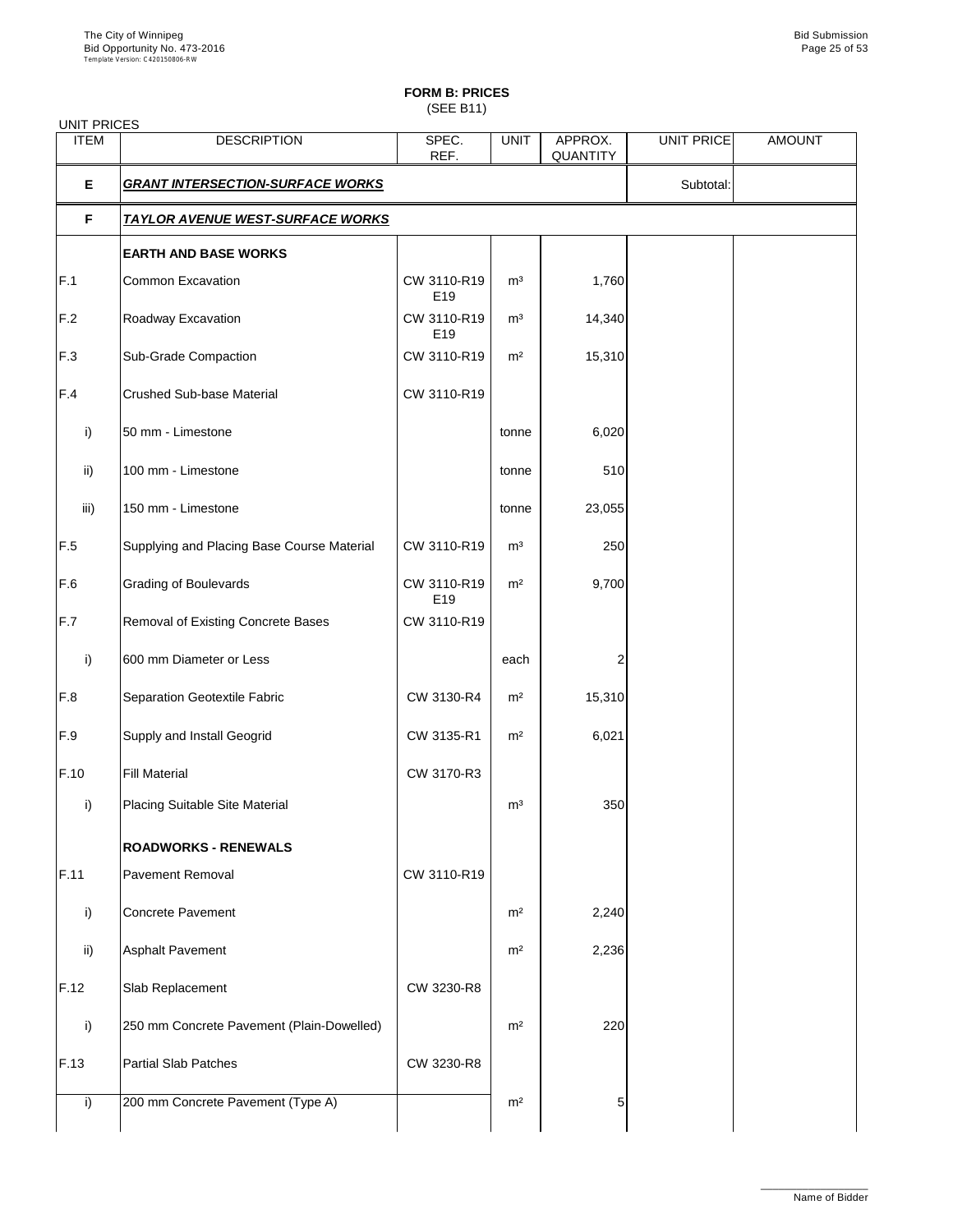(SEE B11)

| <b>ITEM</b>   | <b>DESCRIPTION</b>                                | SPEC.<br>REF. | <b>UNIT</b>    | APPROX.<br><b>QUANTITY</b> | <b>UNIT PRICE</b> | <b>AMOUNT</b> |
|---------------|---------------------------------------------------|---------------|----------------|----------------------------|-------------------|---------------|
| $\mathsf{ii}$ | 200 mm Concrete Pavement (Type B)                 |               | m <sup>2</sup> | 1,040                      |                   |               |
| iii)          | 200 mm Concrete Pavement (Type C)                 |               | m <sup>2</sup> | 40                         |                   |               |
| iv)           | 200 mm Concrete Pavement (Type D)                 |               | m <sup>2</sup> | 80                         |                   |               |
| F.14          | Slab Replacement - Early Opening (24 hour)        | CW 3230-R8    |                |                            |                   |               |
| $\mathsf{i}$  | 200 mm Concrete Pavement (Plain-Dowelled)         |               | m <sup>2</sup> | 70                         |                   |               |
| ii)           | 150 mm Concrete Pavement (Reinforced)             |               | m <sup>2</sup> | 100                        |                   |               |
| F.15          | Partial Slab Patches - Early Opening (24 hour)    | CW 3230-R8    |                |                            |                   |               |
| i)            | 200 mm Concrete Pavement (Type A)                 |               | m <sup>2</sup> | 10                         |                   |               |
| ii)           | 200 mm Concrete Pavement (Type B)                 |               | m <sup>2</sup> | 60                         |                   |               |
| F.16          | <b>Drilled Dowels</b>                             | CW 3230-R8    |                |                            |                   |               |
| i)            | 19.1 mm Diameter                                  |               | each           | 2,425                      |                   |               |
| F.17          | <b>Drilled Tie Bars</b>                           | CW 3230-R8    |                |                            |                   |               |
| i)            | 20 M Deformed Tie Bar                             |               | each           | 3,530                      |                   |               |
| F.18          | Miscellaneous Concrete Slab Removal               | CW 3235-R9    |                |                            |                   |               |
| i)            | 100 mm Sidewalk                                   |               | m <sup>2</sup> | 1,800                      |                   |               |
| F.19          | Supply and Installation of Dowel Assemblies       | CW 3310-R17   | m              | 65                         |                   |               |
| F.20          | <b>Construction of Asphaltic Concrete Overlay</b> | CW 3410-R11   |                |                            |                   |               |
| i)            | Main Line Paving                                  |               |                |                            |                   |               |
|               | a) Type IA                                        |               | tonne          | 990                        |                   |               |
| $\mathsf{ii}$ | Tie-ins and Approaches                            |               |                |                            |                   |               |
|               | a) Type IA                                        |               | tonne          | 255                        |                   |               |

|      | $a$ $\mu$ is $\mu$                         |     | <b>UUIIIIU</b> | ∠טט |  |
|------|--------------------------------------------|-----|----------------|-----|--|
| F.21 | Asphalt Patching of Miscellaneous Concrete | E26 | m <sup>2</sup> | 650 |  |

\_\_\_\_\_\_\_\_\_\_\_\_\_\_\_\_\_\_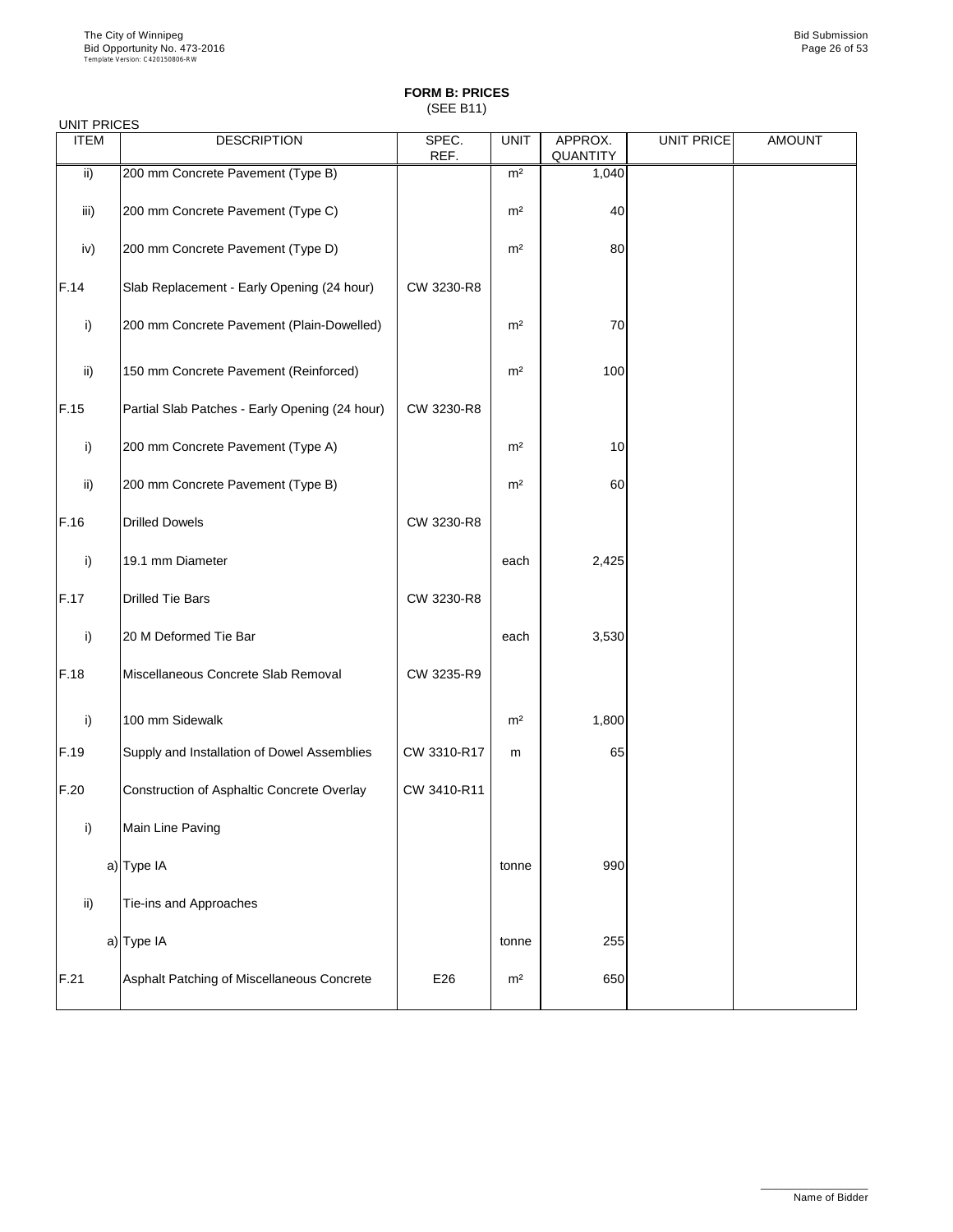(SEE B11)

### UNIT PRICES

| <b>ITEM</b>   | <b>DESCRIPTION</b>                                                                      | SPEC.          | <b>UNIT</b>    | APPROX.         | <b>UNIT PRICE</b> | <b>AMOUNT</b> |
|---------------|-----------------------------------------------------------------------------------------|----------------|----------------|-----------------|-------------------|---------------|
|               |                                                                                         | REF.           |                | <b>QUANTITY</b> |                   |               |
| F.22          | Planing of Pavement                                                                     | CW 3450-R6     |                |                 |                   |               |
|               |                                                                                         |                |                |                 |                   |               |
| $\mathsf{i}$  | 1 - 50 mm Depth (Asphalt)                                                               |                | m <sup>2</sup> | 2,800           |                   |               |
|               |                                                                                         |                |                |                 |                   |               |
| $\mathsf{ii}$ | 50 - 100 mm Depth (Asphalt)                                                             |                | m <sup>2</sup> | 2,800           |                   |               |
|               |                                                                                         |                |                |                 |                   |               |
|               |                                                                                         |                |                |                 |                   |               |
| F.23          | <b>Detectable Warning Surface Tiles</b>                                                 | CW 3326-R3     | each           | 40              |                   |               |
|               |                                                                                         |                |                |                 |                   |               |
|               | <b>ROADWORKS - NEW CONSTRUCTION</b>                                                     |                |                |                 |                   |               |
|               |                                                                                         |                |                |                 |                   |               |
| F.24          | Concrete Pavements, Median Slabs, Bull-                                                 | CW 3310-R17    |                |                 |                   |               |
|               | noses, and Safety Medians                                                               |                |                |                 |                   |               |
| $\mathsf{i}$  | Construction of 250 mm Concrete Pavement                                                |                | m <sup>2</sup> | 240             |                   |               |
|               | (Plain-Dowelled)                                                                        |                |                |                 |                   |               |
| $\mathsf{ii}$ | Construction of 230 mm Concrete Pavement                                                |                | m <sup>2</sup> | 3,165           |                   |               |
|               | (Plain-Dowelled) Slip Form Paving                                                       |                |                |                 |                   |               |
|               |                                                                                         |                |                |                 |                   |               |
| iii)          | Construction of 200 mm Concrete Pavement                                                |                | m <sup>2</sup> | 1,720           |                   |               |
|               | (Plain-Dowelled)                                                                        |                |                |                 |                   |               |
| iv)           | <b>Construction of Monolithic Concrete Median</b>                                       | <b>SD-226A</b> | m <sup>2</sup> | 525             |                   |               |
|               | Slabs                                                                                   |                |                |                 |                   |               |
|               |                                                                                         |                |                |                 |                   |               |
| V)            | <b>Construction of Monolithic Concrete Bull-noses</b>                                   | <b>SD-227C</b> | m <sup>2</sup> | 40              |                   |               |
|               |                                                                                         |                |                |                 |                   |               |
|               |                                                                                         |                |                |                 |                   |               |
| F.25          | Concrete Curbs, Curb and Gutter, and Splash                                             | CW 3310-R17    |                |                 |                   |               |
|               | <b>Strips</b>                                                                           |                |                |                 |                   |               |
| i)            | Construction of Barrier (180 mm ht, Dowelled)                                           | SD-205         | m              | 80              |                   |               |
|               |                                                                                         |                |                |                 |                   |               |
|               |                                                                                         |                |                |                 |                   |               |
| ii)           | <b>Barrier Curb and Gutter</b>                                                          | E30            | m              | 1,840           |                   |               |
|               |                                                                                         |                |                |                 |                   |               |
| iii)          | <b>Pinned Barrier Curb</b>                                                              | E30            | m              | 100             |                   |               |
|               |                                                                                         |                |                |                 |                   |               |
| iv)           | Construction of Curb Ramp and Gutter                                                    | E30            | m              | 75              |                   |               |
|               |                                                                                         |                |                |                 |                   |               |
| iv)           | Construction of Curb Ramp (8-12 mm ht,                                                  | <b>SD-229C</b> | m              | 125             |                   |               |
|               | Monolithic)                                                                             |                |                |                 |                   |               |
|               |                                                                                         | <b>SD-223A</b> |                |                 |                   |               |
| V)            | Construction of Splash Strip (180 mm ht,<br>Monolithic Barrier Curb, 750 mm width, Slip |                | m              | 1,300           |                   |               |
|               | Form Paving)                                                                            |                |                |                 |                   |               |
|               |                                                                                         |                |                |                 |                   |               |
| vi)           | Construction of Splash Strip, (Separate, 600                                            | <b>SD-223B</b> | m              | 1,545           |                   |               |
|               | mm width)                                                                               |                |                |                 |                   |               |
| F.26          | Supply and Installation of Dowel Assemblies                                             | CW 3310-R17    | m              | 670             |                   |               |

| F.27 | Interlocking Paving Stones Charcoal Holland<br>Paver 60x210x210mm | CW 3330-R5<br>E27 | m <sup>2</sup> | 40           |  |
|------|-------------------------------------------------------------------|-------------------|----------------|--------------|--|
| F.28 | Interlocking Paving Stones Blue Holland Paver<br>160x105x210mm    | CW 3330-R5<br>E27 | m <sup>2</sup> | $5^{\prime}$ |  |
| F.29 | Construction of Asphaltic Concrete Pavements                      | CW 3410-R11       |                |              |  |
|      | Main Line Paving                                                  |                   |                |              |  |

\_\_\_\_\_\_\_\_\_\_\_\_\_\_\_\_\_\_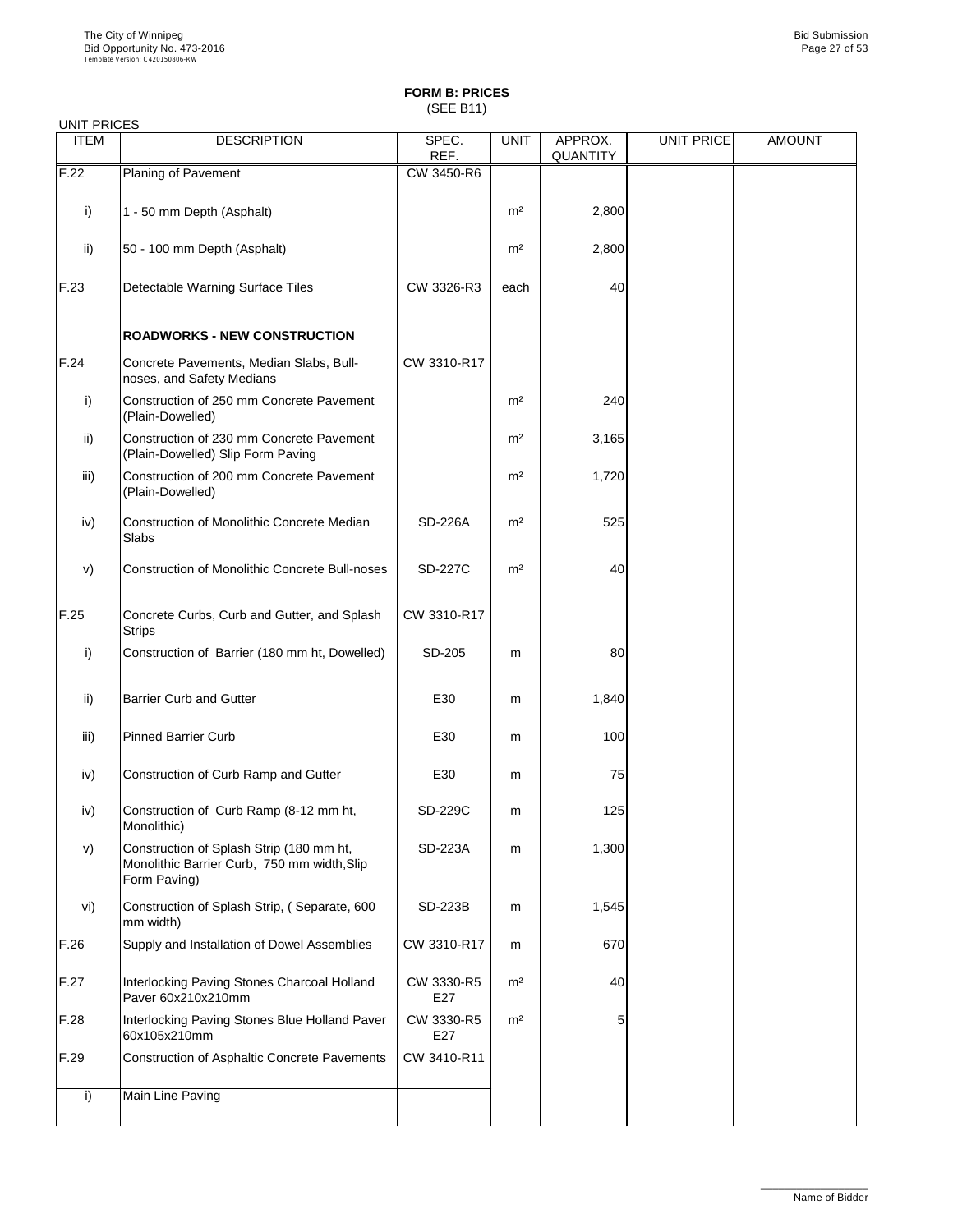(SEE B11)

| <b>UNIT PRICES</b>       |                                                               |                |                |                            |            |               |
|--------------------------|---------------------------------------------------------------|----------------|----------------|----------------------------|------------|---------------|
| <b>ITEM</b>              | <b>DESCRIPTION</b>                                            | SPEC.<br>REF.  | <b>UNIT</b>    | APPROX.<br><b>QUANTITY</b> | UNIT PRICE | <b>AMOUNT</b> |
|                          | a) Type IA                                                    |                | tonne          | 900                        |            |               |
| $\overline{\mathsf{ii}}$ | Tie-ins and Approaches                                        |                |                |                            |            |               |
|                          | a) Type IA                                                    |                | tonne          | 130                        |            |               |
| F.30                     | Construction of Asphaltic Concrete Base<br>Course (Type III)  | CW 3410-R11    | tonne          | 1,300                      |            |               |
|                          | <b>JOINT AND CRACK SEALING</b>                                |                |                |                            |            |               |
| F.31                     | Reflective Crack Maintenance                                  | CW 3250-R7     | m              | 1,400                      |            |               |
|                          | <b>ACTIVE TRANSPORTATION PATHWAY</b>                          |                |                |                            |            |               |
| F.32                     | Excavation                                                    | CW 3110-R19    | m <sup>3</sup> | 1,120                      |            |               |
| F.33                     | <b>Removal of Existing Asphalt</b>                            |                | m <sup>2</sup> | 2130                       |            |               |
| F.34                     | <b>Sub-Grade Compaction</b>                                   | CW 3110-R19    | m <sup>2</sup> | 6,000                      |            |               |
| F.35                     | <b>Crushed Sub-base Material</b>                              | CW 3110-R19    |                |                            |            |               |
| $\vert$ i)               | 50 mm - Limestone                                             |                | tonne          | 1,350                      |            |               |
| F.36                     | Supplying and Placing Base Course Material                    | CW 3110-R19    | m <sup>3</sup> | 415                        |            |               |
| F.37                     | <b>Construction of Monolithic Curb and Sidewalk</b>           | <b>SD-228B</b> | m <sup>2</sup> | 1,025                      |            |               |
| F.38                     | 100 mm Concrete Sidewalk                                      | CW 3325-R5     | m <sup>2</sup> | 2,000                      |            |               |
| F.39                     | <b>Separation Geotextile Fabric</b>                           | CW 3130-R4     | m <sup>2</sup> | 3,000                      |            |               |
| F.40                     | Construction of Asphaltic Concrete Overlay                    | CW 3410-R11    |                |                            |            |               |
| i)                       | Main Line Paving                                              |                |                |                            |            |               |
|                          | a) Type IA                                                    |                | tonne          | 570                        |            |               |
|                          | <b>ASSOCIATED DRAINAGE AND</b><br><b>UNDERGROUND WORKS</b>    |                |                |                            |            |               |
| F.41                     | Replacing Existing Manhole and Catch Basin<br>Frames & Covers | CW 2130-R12    |                |                            |            |               |
| i)                       | AP-004 - Standard Frame for Manhole and<br>Catch Basin        |                | each           |                            |            |               |
| $\mathsf{ii}$            | AP-005 - Standard Solid Cover for Standard<br>Frame           |                | each           |                            |            |               |
| iii)                     | AP-006 - Standard Grated Cover for Standard<br>Frame          |                | each           | $\overline{2}$             |            |               |

\_\_\_\_\_\_\_\_\_\_\_\_\_\_\_\_\_\_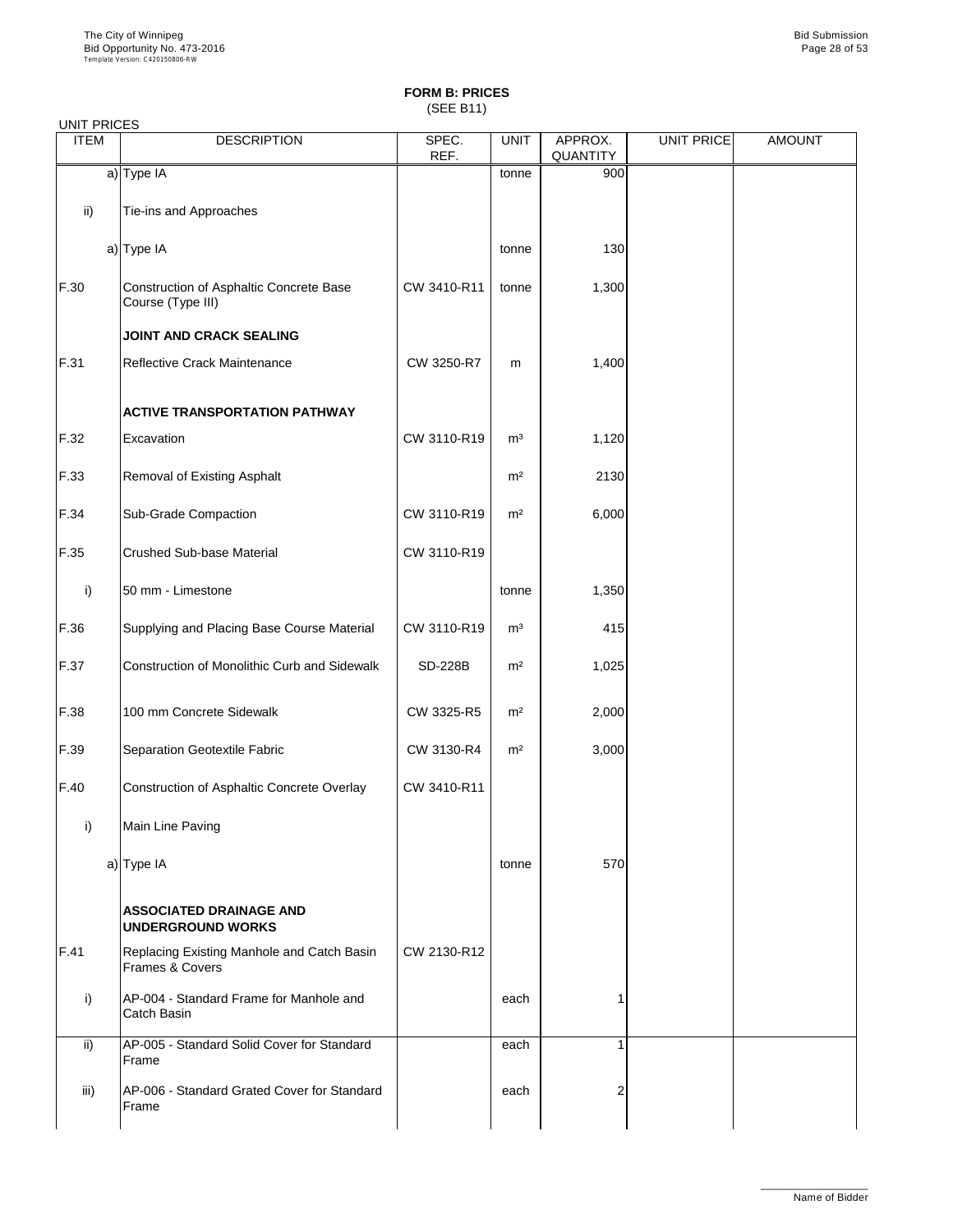(SEE B11)

| <b>ITEM</b>   | <b>DESCRIPTION</b>                                           | SPEC.<br>REF.     | <b>UNIT</b>    | APPROX.<br>QUANTITY     | UNIT PRICE | <b>AMOUNT</b> |
|---------------|--------------------------------------------------------------|-------------------|----------------|-------------------------|------------|---------------|
| F.42          | Installation of Subdrains                                    | CW 3120-R4        | m              | 58                      |            |               |
|               | <b>ADJUSTMENTS</b>                                           |                   |                |                         |            |               |
| F.43          | Adjustment of Catch Basins / Manholes Frames                 | CW 3210-R7        | each           | 3                       |            |               |
| F.44          | <b>Replacing Existing Risers</b>                             | CW 2130-R12       |                |                         |            |               |
| i)            | <b>Brick Risers</b>                                          |                   | vert. m        | 1.0                     |            |               |
| F.45          | <b>Lifter Rings</b>                                          | CW 3210-R7        |                |                         |            |               |
| i)            | 38 mm                                                        |                   | each           | $\overline{2}$          |            |               |
| $\mathsf{ii}$ | 51 mm                                                        |                   | each           | $\overline{2}$          |            |               |
| iii)          | 64 mm                                                        |                   | each           | 1                       |            |               |
| iv)           | 76 mm                                                        |                   | each           | 1                       |            |               |
| F.46          | <b>Adjustment of Valve Boxes</b>                             | CW 3210-R7        | each           | $\overline{\mathbf{c}}$ |            |               |
| F.47          | <b>Valve Box Extensions</b>                                  | CW 3210-R7        | each           | $\overline{2}$          |            |               |
| F.48          | Adjustment of Curb Stop Boxes                                | CW 3210-R7        | each           | 1                       |            |               |
|               | <b>LANDSCAPING</b>                                           |                   |                |                         |            |               |
| F.49          | <b>Clearing and Grubbing</b>                                 | CW 3010-R4<br>E16 |                |                         |            |               |
| i)            | <b>Clearing and Grubbing</b>                                 |                   | ha             | 0.01                    |            |               |
| $\mathsf{ii}$ | <b>Tree Removal</b>                                          |                   | each           | 10                      |            |               |
| F.50          | Sodding                                                      | CW 3510-R9<br>E46 |                |                         |            |               |
| i)            | Sodding width > 600mm (c/w 75mm imported<br>topsoil)         |                   | m <sup>2</sup> | 11,850                  |            |               |
| $\mathsf{ii}$ | Sodding width $<$ or = 600mm (c/w 75 mm<br>imported topsoil) |                   | m <sup>2</sup> | 800                     |            |               |

\_\_\_\_\_\_\_\_\_\_\_\_\_\_\_\_\_\_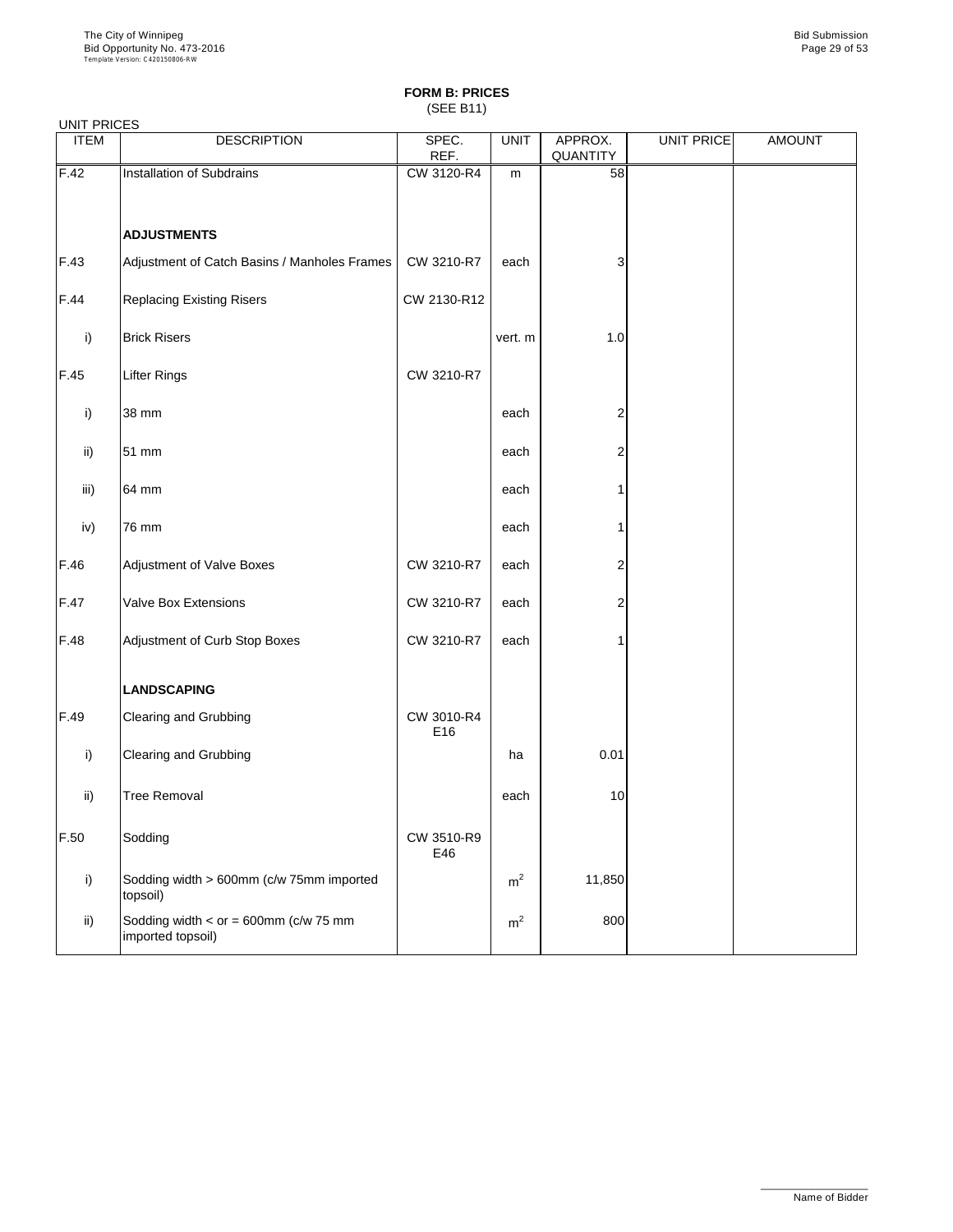(SEE B11)

| <b>ITEM</b>   | <b>DESCRIPTION</b>                      | SPEC.<br>REF.     | UNIT           | APPROX.<br><b>QUANTITY</b> | UNIT PRICE | <b>AMOUNT</b> |
|---------------|-----------------------------------------|-------------------|----------------|----------------------------|------------|---------------|
| F.51          | Seeding                                 | CW 3520-R7<br>E47 |                |                            |            |               |
| i)            | <b>Fescue Overs-seed Mix</b>            |                   | m <sup>2</sup> | 11,850                     |            |               |
| F.52          | <b>Plant Material</b>                   | E48               |                |                            |            |               |
| i)            | Ohio Buckeye (50 mm cal.)               |                   | each           | 9                          |            |               |
| $\mathsf{ii}$ | Prairie Horizon Alder (50 mm cal.)      |                   | each           | 6                          |            |               |
| iii)          | Delta Hackberry (50 mm cal.)            |                   | each           | $\overline{c}$             |            |               |
| iv)           | Bur Oak (45 mm cal.)                    |                   | each           | 5                          |            |               |
| V)            | Glenleven Linden (65 mm cal.)           |                   | each           | 4                          |            |               |
| vi)           | Harvest Gold Linden (65 mm cal.)        |                   | each           | $\overline{2}$             |            |               |
| vii)          | Brandon Elm (65 mm cal)                 |                   | each           | $\overline{2}$             |            |               |
| viii)         | Gladiator Crabapple (50 mm cal.)        |                   | each           | 7                          |            |               |
| ix)           | Pink Spires Crabapple (50 mm cal.)      |                   | each           | 5                          |            |               |
| x)            | Japanese Tree Lilac (50 mm cal.)        |                   | each           | 3                          |            |               |
| F.53          | Site Furnishings                        | E39               |                |                            |            |               |
| i)            | <b>Bench</b>                            |                   | each           |                            |            |               |
| ii)           | <b>Waste Receptacle</b>                 |                   | each           |                            |            |               |
| F.54          | <b>Interlocking Paving Stones</b>       | CW 3335-R1        | m <sup>2</sup> | 9                          |            |               |
| F.55          | Lean Concrete Base                      | CW 3335-R1        | m <sup>2</sup> | 9                          |            |               |
| F             | <b>TAYLOR AVENUE WEST-SURFACE WORKS</b> |                   |                |                            | Subtotal:  |               |

\_\_\_\_\_\_\_\_\_\_\_\_\_\_\_\_\_\_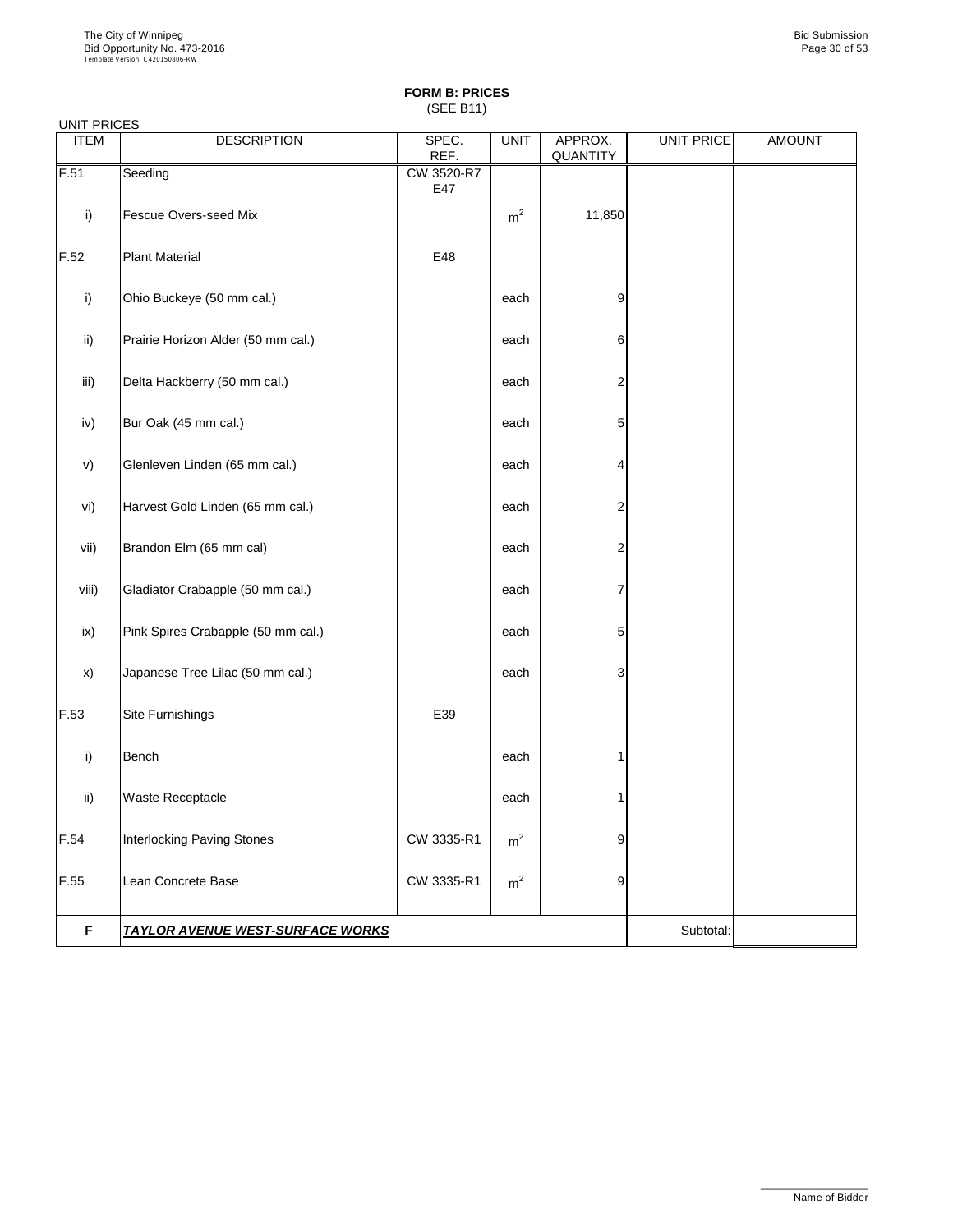(SEE B11)

| <b>UNIT PRICES</b> |                                                                                         |                                       |             |                            |            |               |
|--------------------|-----------------------------------------------------------------------------------------|---------------------------------------|-------------|----------------------------|------------|---------------|
| <b>ITEM</b>        | <b>DESCRIPTION</b>                                                                      | SPEC.<br>REF.                         | <b>UNIT</b> | APPROX.<br><b>QUANTITY</b> | UNIT PRICE | <b>AMOUNT</b> |
| G                  | <b>WILKES INTERSECTION-UNDERGROUND WORKS</b>                                            |                                       |             |                            |            |               |
|                    | <b>ASSOCIATED DRAINAGE AND</b><br><b>UNDERGROUND WORKS</b>                              |                                       |             |                            |            |               |
|                    | <b>WATERMAINS</b>                                                                       |                                       |             |                            |            |               |
| G.1                | Watermain                                                                               | CW 2110-R11                           |             |                            |            |               |
| i)                 | <b>150mm</b>                                                                            |                                       |             |                            |            |               |
|                    | a) trenchless installation                                                              |                                       | m           | 20                         |            |               |
| G.2                | Watermain and Water Service Insulation                                                  | CW 2110-R11                           |             |                            |            |               |
| i)                 | Under Roadway Excavation (SD-018)                                                       |                                       |             |                            |            |               |
|                    | a) 100mm thick x 3000mm wide                                                            |                                       | m           | 30                         |            |               |
| $\mathsf{ii}$      | Insulation Under Rail Ditch (CN R.O.W. STA<br>$5 + 930$<br>a) 100mm thick x 3600mm wide |                                       | m           | 15                         |            |               |
| G.3                | U-Box around LDS                                                                        | E95                                   | each        | 2                          |            |               |
| G.4                | Insulate Catch Basin                                                                    | E95                                   | each        | 5                          |            |               |
| G.5                | Adjust, Relocate Existing Hydrant and Plug<br><b>Drain</b>                              | CW 2110-R11,<br>E88                   | each        | 6                          |            |               |
| G.6                | <b>Watermain Vertical Re-alignment</b>                                                  | CW 2110-R11,<br>E90                   |             |                            |            |               |
| i)                 | 250mm                                                                                   |                                       | each        |                            |            |               |
|                    | <b>GRAVITY SEWERS</b>                                                                   |                                       |             |                            |            |               |
| G.7                | <b>Land Drainage Sewers</b>                                                             | CW 2130-R12,<br>E82, E83, E84,<br>E85 |             |                            |            |               |
| i)                 | 250mm                                                                                   |                                       |             |                            |            |               |
|                    | a) trench or trenchless installation SDR35                                              | E83.13                                | m           | 250                        |            |               |
| $\mathsf{ii}$      | 300mm                                                                                   |                                       |             |                            |            |               |
|                    | a) trench or trenchless installation C76-III or<br>SDR35                                | E83.13                                | m           | 175                        |            |               |
| iii)               | 450mm                                                                                   |                                       |             |                            |            |               |
|                    | a) trench or trenchless installation C76-III or<br>SDR35                                | E83.13                                | m           | 60                         |            |               |

\_\_\_\_\_\_\_\_\_\_\_\_\_\_\_\_\_\_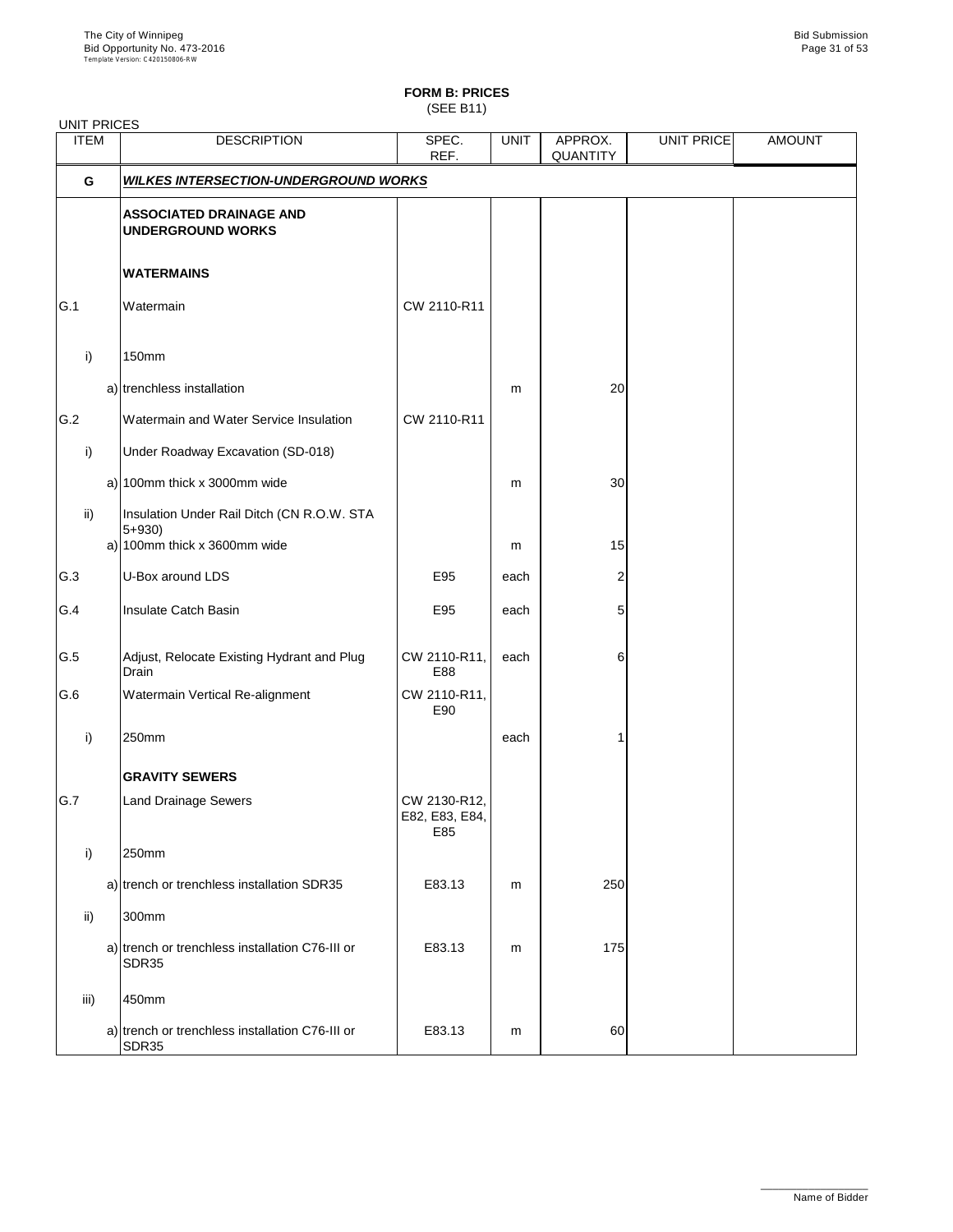(SEE B11)

| <b>UNIT PRICES</b> |                                     |                     |             |                         |                   |               |
|--------------------|-------------------------------------|---------------------|-------------|-------------------------|-------------------|---------------|
| <b>ITEM</b>        | <b>DESCRIPTION</b>                  | SPEC.<br>REF.       | <b>UNIT</b> | APPROX.<br>QUANTITY     | <b>UNIT PRICE</b> | <b>AMOUNT</b> |
| G.8                | Manhole                             | CW 2130-R12,<br>E96 |             |                         |                   |               |
| i)                 | SD-010                              |                     |             |                         |                   |               |
|                    | a) 1200mm diameter base             |                     | vert. m     | 3                       |                   |               |
| G.9                | New Manhole on Existing Sewer       | CW 2130-R12         |             |                         |                   |               |
| i)                 | SD-010                              |                     |             |                         |                   |               |
|                    | a) 1200mm diameter base             |                     | vert. m     | 15                      |                   |               |
| G.10               | <b>Catch Basin</b>                  | CW 2130-R12,<br>E95 |             |                         |                   |               |
| i)                 | SD-024                              |                     | each        | 15                      |                   |               |
| $\mathsf{ii}$      | SD-025                              |                     | each        | 1                       |                   |               |
| G.11               | <b>Beehive Ditch Inlet</b>          | CW 2130-R12,<br>E95 | each        | $\overline{c}$          |                   |               |
| G.12               | <b>Catch Pit</b>                    | CW 2130-R12         |             |                         |                   |               |
| i)                 | SD-023                              |                     | each        | 14                      |                   |               |
| G.13               | Connecting to Existing Manhole      | CW 2130-R12         |             |                         |                   |               |
| i)                 | 250mm                               |                     | each        | 3                       |                   |               |
| $\mathsf{ii}$      | 300mm                               |                     | each        | 4                       |                   |               |
| iii)               | 450mm                               |                     | each        | 1                       |                   |               |
| G.14               | <b>Connecting to Existing Sewer</b> | CW 2130-R12,<br>E86 |             |                         |                   |               |
| i)                 | 250mm LDS to 525 LDS                |                     | each        | 1                       |                   |               |
| $\mathsf{ii}$      | 250mm LDS to 600 LDS                |                     | each        | 1                       |                   |               |
| iii)               | 300mm LDS to 300 LDS                |                     | each        | $\overline{\mathbf{c}}$ |                   |               |

\_\_\_\_\_\_\_\_\_\_\_\_\_\_\_\_\_\_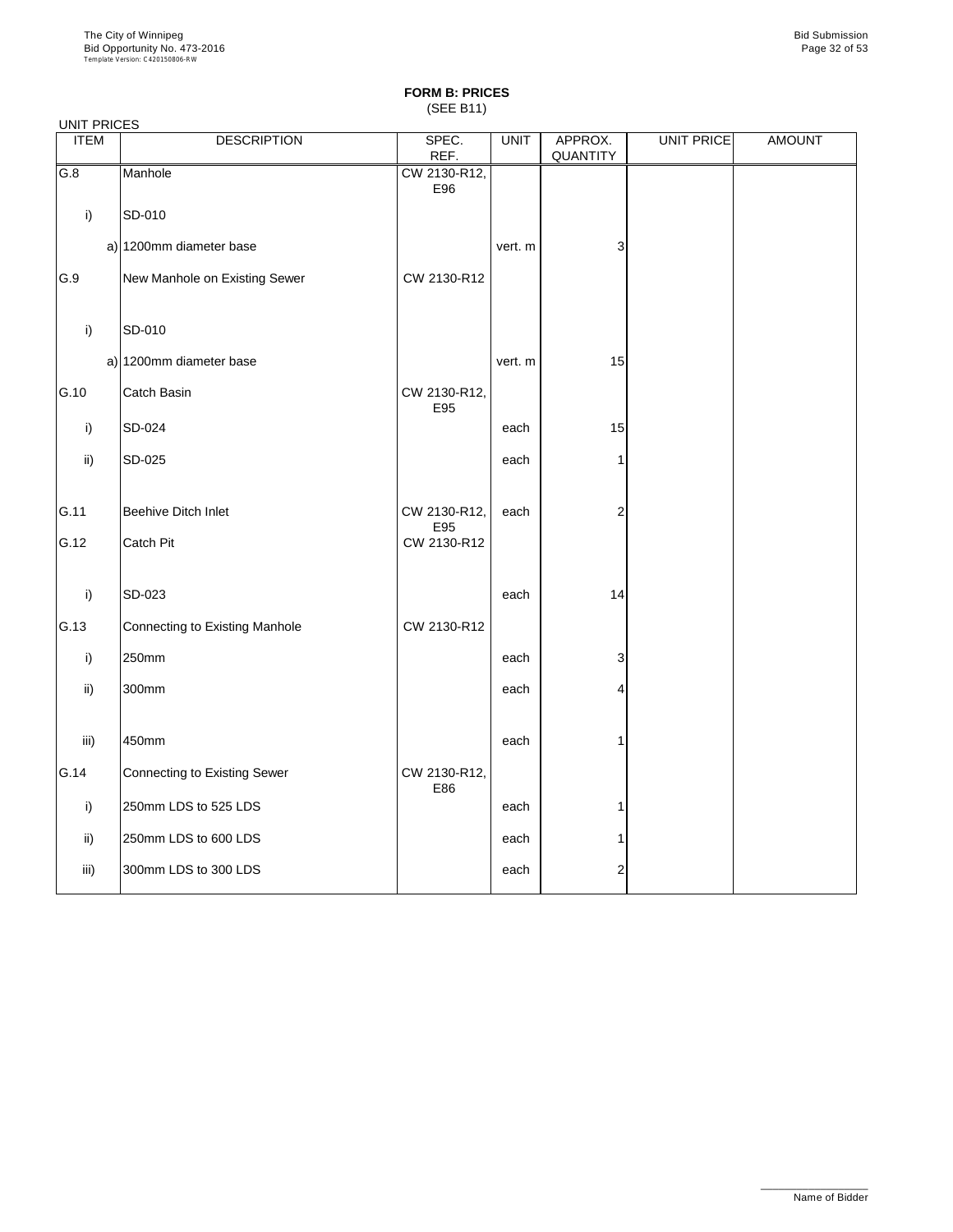(SEE B11)

| <b>UNIT PRICES</b> |                                                                            |                     |                |                            |                   |               |
|--------------------|----------------------------------------------------------------------------|---------------------|----------------|----------------------------|-------------------|---------------|
| <b>ITEM</b>        | <b>DESCRIPTION</b>                                                         | SPEC.<br>REF.       | <b>UNIT</b>    | APPROX.<br><b>QUANTITY</b> | <b>UNIT PRICE</b> | <b>AMOUNT</b> |
| G.15               | <b>Connecting to Existing Catch Basin</b>                                  |                     |                |                            |                   |               |
| i)                 | 250mm                                                                      |                     | each           | 1                          |                   |               |
| ii)                | 300mm                                                                      |                     | each           | 2                          |                   |               |
| G.16               | Adjustment of Catch Basin Frames                                           | CW 3210-R7          | each           | 3                          |                   |               |
| G.17               | Abandoning Existing Sewers with Cement-<br><b>Stabilized Flowable Fill</b> | CW 2130-R12,<br>E93 | m <sup>3</sup> | 9                          |                   |               |
| G.18               | <b>Removal of Existing Catch Basins</b>                                    | CW 2130-R12,<br>E94 | each           | 10                         |                   |               |
| G.19               | <b>Removal of Existing Catch Pits</b>                                      | CW 2130-R12,<br>E94 | each           | 7                          |                   |               |
| G.20               | Sewer Inspection                                                           | CW 2145-R3          |                |                            |                   |               |
| i)                 | 250mm to 900mm                                                             |                     | m              | 485                        |                   |               |
| G.21               | Manhole Inspection                                                         | CW 2145-R3          | each           | 4                          |                   |               |
| G.22               | <b>Beehive Inlet Cover for Manhole</b>                                     | E96                 | each           | $\overline{c}$             |                   |               |
| G                  | <b>WILKES INTERSECTION-UNDERGROUND WORKS</b>                               |                     |                |                            | Subtotal:         |               |
| H                  | BGSA-UNDERGROUND WORKS/TAYLOR AVENUE EAST-UNDERGROUND<br><b>WORKS</b>      |                     |                |                            |                   |               |
|                    | <b>ASSOCIATED DRAINAGE AND</b><br><b>UNDERGROUND WORKS</b>                 |                     |                |                            |                   |               |
|                    | <b>WATERMAINS</b>                                                          |                     |                |                            |                   |               |
| H.1                | Watermain                                                                  | CW 2110-R11         |                |                            |                   |               |
| i)                 | 150mm                                                                      |                     |                |                            |                   |               |
|                    | a) trenchless installation                                                 |                     | m              | 145                        |                   |               |
| $\mathsf{ii}$      | 200mm                                                                      |                     |                |                            |                   |               |
|                    | a) trenchless installation                                                 |                     | m              | 535                        |                   |               |
|                    | b) in a casing pipe                                                        | CW 2110-R11,        | m              | 56                         |                   |               |
| H.2                | <b>Hydrant Assembly</b>                                                    | E91<br>CW 2110-R11  |                |                            |                   |               |
|                    |                                                                            |                     |                |                            |                   |               |

\_\_\_\_\_\_\_\_\_\_\_\_\_\_\_\_\_\_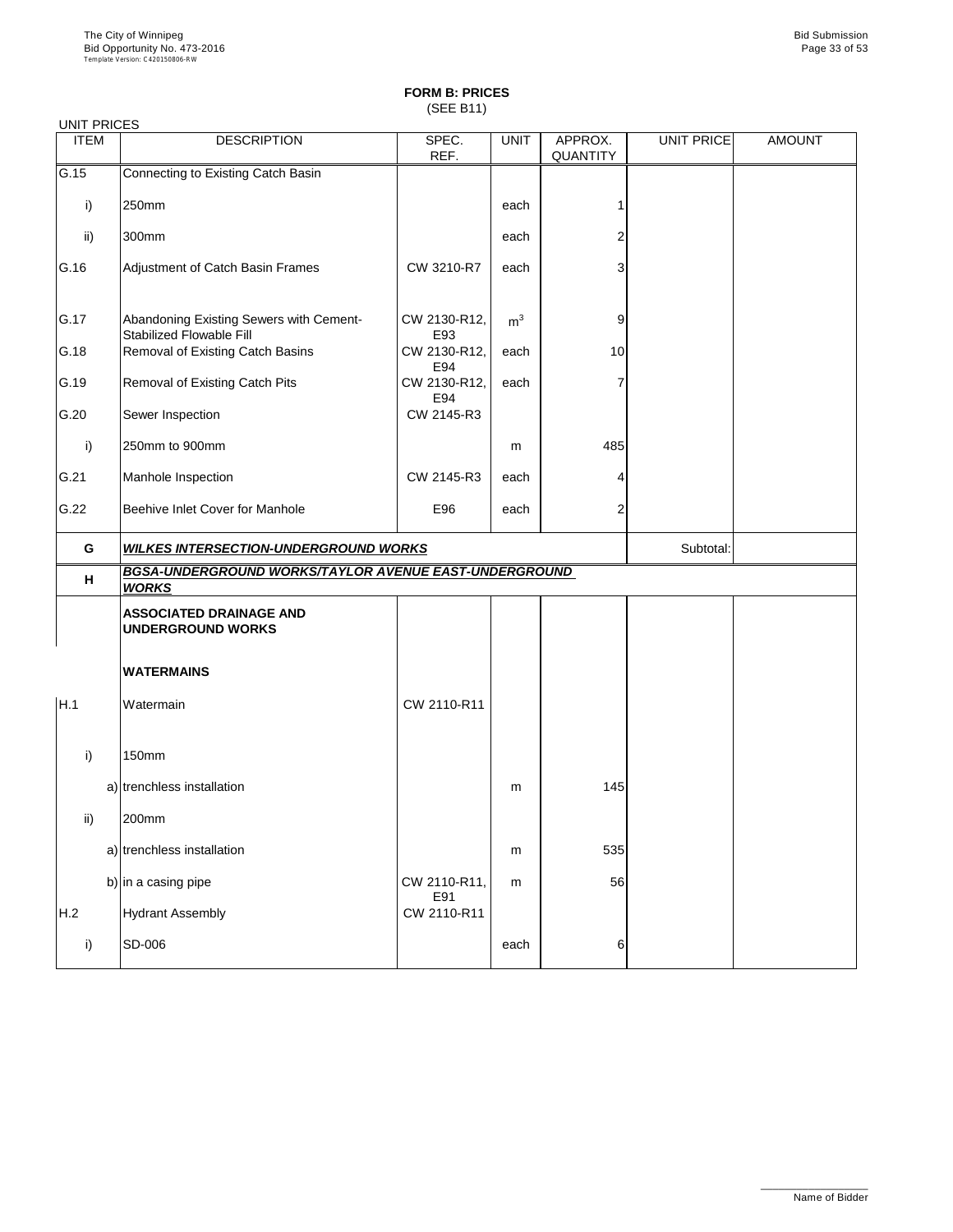(SEE B11)

| <b>UNIT PRICES</b> |                                                                       |                     |             |                     |            |               |
|--------------------|-----------------------------------------------------------------------|---------------------|-------------|---------------------|------------|---------------|
| <b>ITEM</b>        | <b>DESCRIPTION</b>                                                    | SPEC.<br>REF.       | <b>UNIT</b> | APPROX.<br>QUANTITY | UNIT PRICE | <b>AMOUNT</b> |
| H.3                | New Hydrant Assembly on Existing Watermain                            | CW-2110-R11,<br>E89 |             |                     |            |               |
| i)                 | SD-006                                                                |                     | each        |                     |            |               |
| $\mathsf{ii}$      | SD-007                                                                |                     | each        | $\overline{2}$      |            |               |
| H.4                | <b>Watermain Valve</b>                                                | CW 2110-R11         |             |                     |            |               |
| $\mathsf{i}$       | <b>150mm</b>                                                          |                     | each        | 3                   |            |               |
| $\mathsf{ii}$      | 200mm                                                                 |                     | each        | 5                   |            |               |
| H.5                | Fittings                                                              | CW 2110-R11         |             |                     |            |               |
| $\mathsf{i}$       | <b>Tees</b>                                                           |                     |             |                     |            |               |
|                    | a) $ 200$ mm X 200mm X 150mm                                          |                     | each        | 3                   |            |               |
|                    | b) $ 200$ mm X 200mm X 200mm                                          |                     | each        | 1                   |            |               |
| $\mathsf{ii}$      | Bends (SD-004)                                                        |                     |             |                     |            |               |
|                    | a) $150$ mm - $45^{\circ}$                                            |                     | each        | $\overline{c}$      |            |               |
|                    | b) 200mm - 11 1/4 <sup>o</sup>                                        |                     | each        | 7                   |            |               |
|                    | c) 200mm - 22 $1/2^{\circ}$                                           |                     | each        | 4                   |            |               |
|                    | $d$ ) 200mm - 45 <sup>o</sup>                                         |                     | each        | 3                   |            |               |
| iii)               | Bends (SD-005)                                                        |                     |             |                     |            |               |
|                    | a) $50$ mm - 45 $^{\circ}$                                            |                     | each        | 4                   |            |               |
|                    | b) $150$ mm - $45^{\circ}$                                            |                     | each        | 6                   |            |               |
|                    | c) $ 200$ mm - 45°                                                    |                     | each        | 4                   |            |               |
| iv)                | Couplings                                                             |                     |             |                     |            |               |
|                    | a) $150mm$                                                            |                     | each        | 3                   |            |               |
|                    | b) $200$ mm                                                           |                     | each        | 3                   |            |               |
| H.6                | <b>Water Services</b>                                                 | CW 2110-R11         |             |                     |            |               |
| i)                 | 19mm                                                                  |                     |             |                     |            |               |
|                    | a) trenchless installation, Class B sand bedding,<br>Class 1 backfill |                     | m           | 10                  |            |               |

| ü١<br>, | 50mm                       |   |    |  |
|---------|----------------------------|---|----|--|
|         | a) trenchless installation | m | 35 |  |

\_\_\_\_\_\_\_\_\_\_\_\_\_\_\_\_\_\_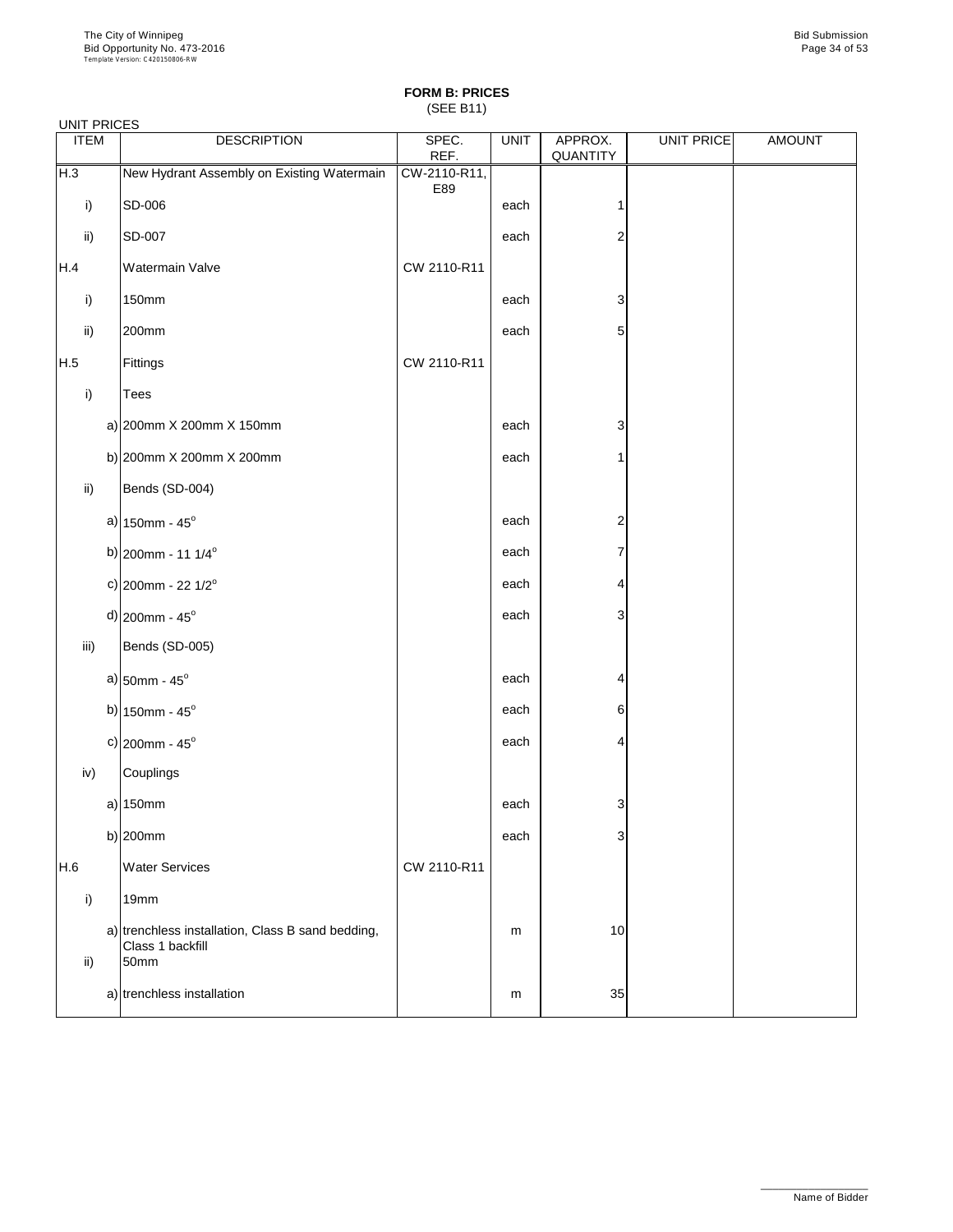## **FORM B: PRICES** (SEE B11)

| <b>UNIT PRICES</b>   |                                                                                                                    |               |             |                            |            |               |
|----------------------|--------------------------------------------------------------------------------------------------------------------|---------------|-------------|----------------------------|------------|---------------|
| <b>ITEM</b>          | <b>DESCRIPTION</b>                                                                                                 | SPEC.<br>REF. | <b>UNIT</b> | APPROX.<br><b>QUANTITY</b> | UNIT PRICE | <b>AMOUNT</b> |
| H.7                  | <b>Corporation Stops</b>                                                                                           | CW 2110-R11   |             |                            |            |               |
| i)                   | 19mm                                                                                                               |               | each        |                            |            |               |
| ii)                  | 50mm                                                                                                               |               | each        |                            |            |               |
| H.8                  | <b>Curb Stops - Replace Existing</b>                                                                               | CW 2110-R11   |             |                            |            |               |
| i)                   | 19mm                                                                                                               |               | each        |                            |            |               |
| ii)                  | 50mm                                                                                                               |               | each        |                            |            |               |
| H.9<br>i)            | <b>Curb Stop Boxes - Replace Existing</b><br>19 <sub>mm</sub>                                                      | CW 2110-R11   | each        |                            |            |               |
| ii)                  | 50mm                                                                                                               |               | each        |                            |            |               |
| H.10                 | Watermain and Water Service Insulation                                                                             | CW 2110-R11   |             |                            |            |               |
| i)                   | <b>Under Roadway Excavation (SD-018)</b>                                                                           |               |             |                            |            |               |
|                      | a) 100mm thick x 3000mm wide                                                                                       |               | m           | 35                         |            |               |
| H.11<br>$\mathsf{i}$ | Connecting to Existing Watermains and Large<br><b>Diameter Water Services</b><br>Inline connection - plug existing | CW 2110-R11   |             |                            |            |               |
|                      | $a)$ 200mm                                                                                                         |               | each        | 1                          |            |               |
| $\mathsf{ii}$ )      | In-line connection - no plug existing                                                                              |               |             |                            |            |               |
|                      | a) $150$ mm                                                                                                        |               | each        | 3                          |            |               |
| H.12                 | b) $200$ mm                                                                                                        | CW 2110-R11   | each        | 2                          |            |               |
| i)                   | Connecting Existing Copper Water Services to<br><b>New Watermains</b><br>12mm                                      |               | each        |                            |            |               |
| ii)                  | 50mm                                                                                                               |               | each        |                            |            |               |
| H.13                 | Abandoning Large Diameter Water Services                                                                           | CW 2110-R11   |             |                            |            |               |
| i)                   | <b>150mm</b>                                                                                                       |               | each        | 3                          |            |               |

| H.14 | Abandoning Small Diameter Water Services            | CW 2110-R11         |      |  |  |
|------|-----------------------------------------------------|---------------------|------|--|--|
|      | 50mm                                                |                     | each |  |  |
| H.15 | Adjust, Relocate Existing Hydrant and Plug<br>Drain | CW 2110-R11,<br>E88 | each |  |  |

\_\_\_\_\_\_\_\_\_\_\_\_\_\_\_\_\_\_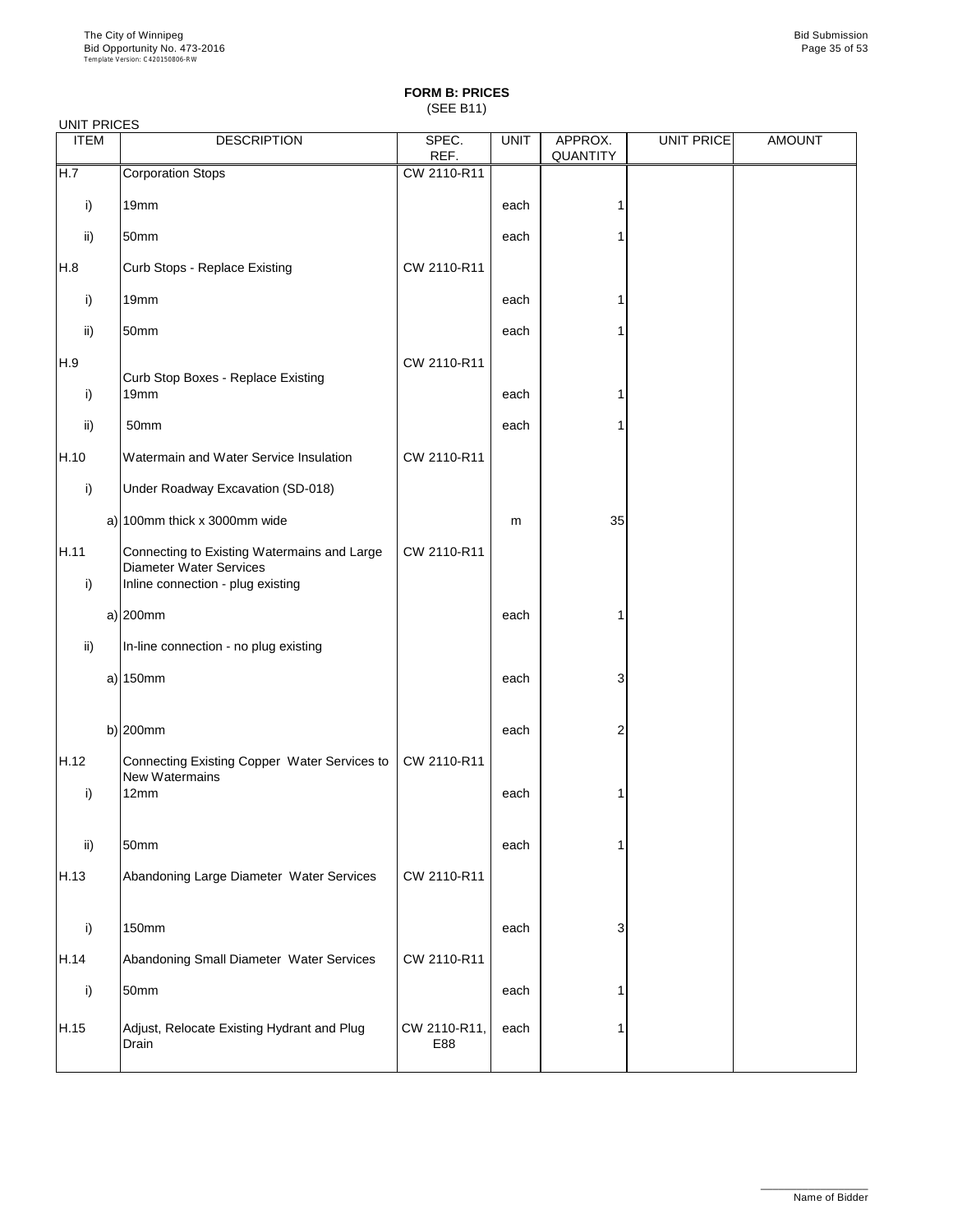(SEE B11)

| <b>UNIT PRICES</b>   |                                                                                |                                       |             |                            |                   |               |
|----------------------|--------------------------------------------------------------------------------|---------------------------------------|-------------|----------------------------|-------------------|---------------|
| <b>ITEM</b>          | <b>DESCRIPTION</b>                                                             | SPEC.<br>REF.                         | <b>UNIT</b> | APPROX.<br><b>QUANTITY</b> | <b>UNIT PRICE</b> | <b>AMOUNT</b> |
| H.16                 | 10.9 Kilogram Sacrificial Zinc Anode                                           |                                       |             |                            |                   |               |
| i)                   | on metallic watermains                                                         |                                       | each        | 8                          |                   |               |
|                      | <b>GRAVITY SEWERS</b>                                                          |                                       |             |                            |                   |               |
| H.17                 | <b>Combined Sewers</b>                                                         | CW 2130-R12,<br>E82, E83, E84,<br>E85 |             |                            |                   |               |
| i)                   | 300mm                                                                          |                                       |             |                            |                   |               |
|                      | a) trenchless installation SDR35                                               |                                       | m           | 125                        |                   |               |
| H.18                 | <b>Land Drainage Sewers</b>                                                    | CW 2130-R12                           |             |                            |                   |               |
| i)                   | 250mm                                                                          |                                       |             |                            |                   |               |
|                      | a) trench or trenchless installation SDR35                                     | E83.13                                | m           | 350                        |                   |               |
| $\mathsf{ii}$        | 300mm                                                                          |                                       |             |                            |                   |               |
|                      | a) trench or trenchless installation C76-III or<br>SDR35                       | E83.13                                | m           | 600                        |                   |               |
|                      | b) trenchless installation C76-V (CN ROW)                                      |                                       | m           | 100                        |                   |               |
| iii)                 | 375mm                                                                          |                                       |             |                            |                   |               |
|                      | a) trench or trenchless installation C76-IV or<br>SDR35                        | E83.13                                | m           | 160                        |                   |               |
| iv)                  | 450mm                                                                          |                                       |             |                            |                   |               |
|                      | a) trench or trenchless installation C76-IV or<br>SDR35                        | E83.13                                | m           | 190                        |                   |               |
| V)                   | 525mm                                                                          |                                       |             |                            |                   |               |
|                      | a) trench or trenchless installation C76-IV or<br>SDR35                        | E83.13                                | m           | 75                         |                   |               |
| vi)                  | 1050mm                                                                         |                                       |             |                            |                   |               |
|                      | a) trench or trenchless installation C76-IV or<br>SDR35                        | E83.13                                | m           | 80                         |                   |               |
|                      | b) trenchless installation C76-V (CN ROW)                                      |                                       | m           | 55                         |                   |               |
| H.19<br>$\mathsf{i}$ | <b>Pre-Insulated Heat Traced Leads</b><br><b>Land Drainage Sewers</b><br>250mm | CW 2130-R12,<br>E97                   |             |                            |                   |               |

| ii)  | a) trench installation, SDR35, Class B sand<br>bedding, Class 2 backfill<br>300mm   |                     | m | 50 |  |
|------|-------------------------------------------------------------------------------------|---------------------|---|----|--|
| H.20 | a) trench installation, SDR35, Class B sand<br>bedding, Class 2 backfill<br>Manhole | CW 2130-R12,<br>E96 | m | 50 |  |

\_\_\_\_\_\_\_\_\_\_\_\_\_\_\_\_\_\_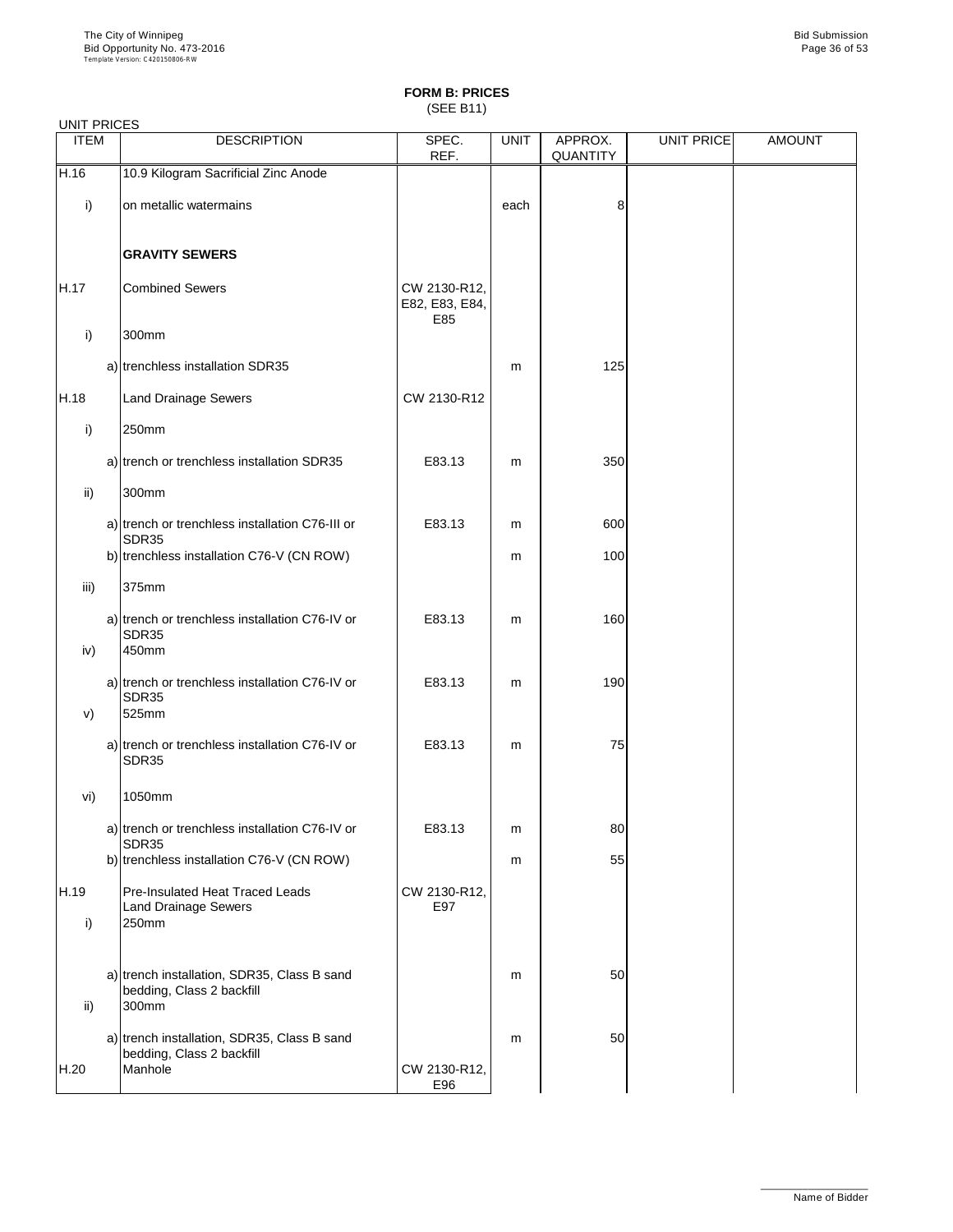(SEE B11)

| <b>UNIT PRICES</b> |                                                                            |                     |                |                     |                   |               |
|--------------------|----------------------------------------------------------------------------|---------------------|----------------|---------------------|-------------------|---------------|
| <b>ITEM</b>        | <b>DESCRIPTION</b>                                                         | SPEC.<br>REF.       | <b>UNIT</b>    | APPROX.<br>QUANTITY | <b>UNIT PRICE</b> | <b>AMOUNT</b> |
| i)                 | SD-010                                                                     |                     |                |                     |                   |               |
|                    | a) 1200mm diameter base                                                    |                     | vert. m        | 47                  |                   |               |
|                    | b) 1500mm diameter base                                                    |                     | vert. m        | 9                   |                   |               |
|                    | c) 2400mm diameter base                                                    |                     | each           | 6                   |                   |               |
|                    | d) 3050mm diameter base                                                    |                     | each           | 1                   |                   |               |
| H.21               | <b>Catch Basin</b>                                                         | CW 2130-R12,<br>E95 |                |                     |                   |               |
| i)                 | SD-024                                                                     |                     | each           | 41                  |                   |               |
| ii)                | SD-025                                                                     |                     | each           | 3                   |                   |               |
| H.22               | <b>Beehive Ditch Inlet</b>                                                 | CW 2130-R12,<br>E95 | each           | 16                  |                   |               |
| H.23               | <b>Catch Pit</b>                                                           | CW 2130-R12         |                |                     |                   |               |
| i)                 | SD-023                                                                     |                     | each           | 34                  |                   |               |
| H.24               | Connecting to Existing Manhole                                             | CW 2130-R12         |                |                     |                   |               |
| i)                 | 250mm                                                                      |                     | each           | 1                   |                   |               |
| ii)                | 300mm                                                                      |                     | each           | $\overline{c}$      |                   |               |
| H.25               | Connecting to Existing Catch Basin                                         | CW 2130-R12         |                |                     |                   |               |
| i)                 | 250mm                                                                      |                     | each           | $\overline{c}$      |                   |               |
| H.26               | Connecting to Existing Sewer                                               | CW 2130-R12,<br>E86 |                |                     |                   |               |
| i)                 | 250mm LDS to 525 CS                                                        |                     | each           | $\overline{c}$      |                   |               |
| $\mathsf{ii}$      | 300mm LDS to 300 LDS                                                       |                     | each           | 3                   |                   |               |
| H.27               | Abandoning Existing Sewers with Cement-<br><b>Stabilized Flowable Fill</b> | CW 2130-R12,<br>E93 | m <sup>3</sup> | 45                  |                   |               |
| H.28               | <b>Removal of Existing Manholes</b>                                        | CW 2130-R12,<br>E94 | each           | 4                   |                   |               |
| H.29               | <b>Removal of Existing Catch Basins</b>                                    | CW 2130-R12,<br>E94 | each           | 7                   |                   |               |
| H.30               | <b>Removal of Existing Catch Pits</b>                                      | CW 2130-R12,        | each           | 6                   |                   |               |

| H.31 | Sewer Inspection                 | E94<br>CW 2145-R3 |      |      |  |
|------|----------------------------------|-------------------|------|------|--|
|      | 250mm to 900mm                   |                   | m    | 1600 |  |
| ii)  | larger than 900mm and egg shaped |                   | m    | 135  |  |
| H.32 | Manhole Inspection               | CW 2145-R3        | each | 25   |  |

\_\_\_\_\_\_\_\_\_\_\_\_\_\_\_\_\_\_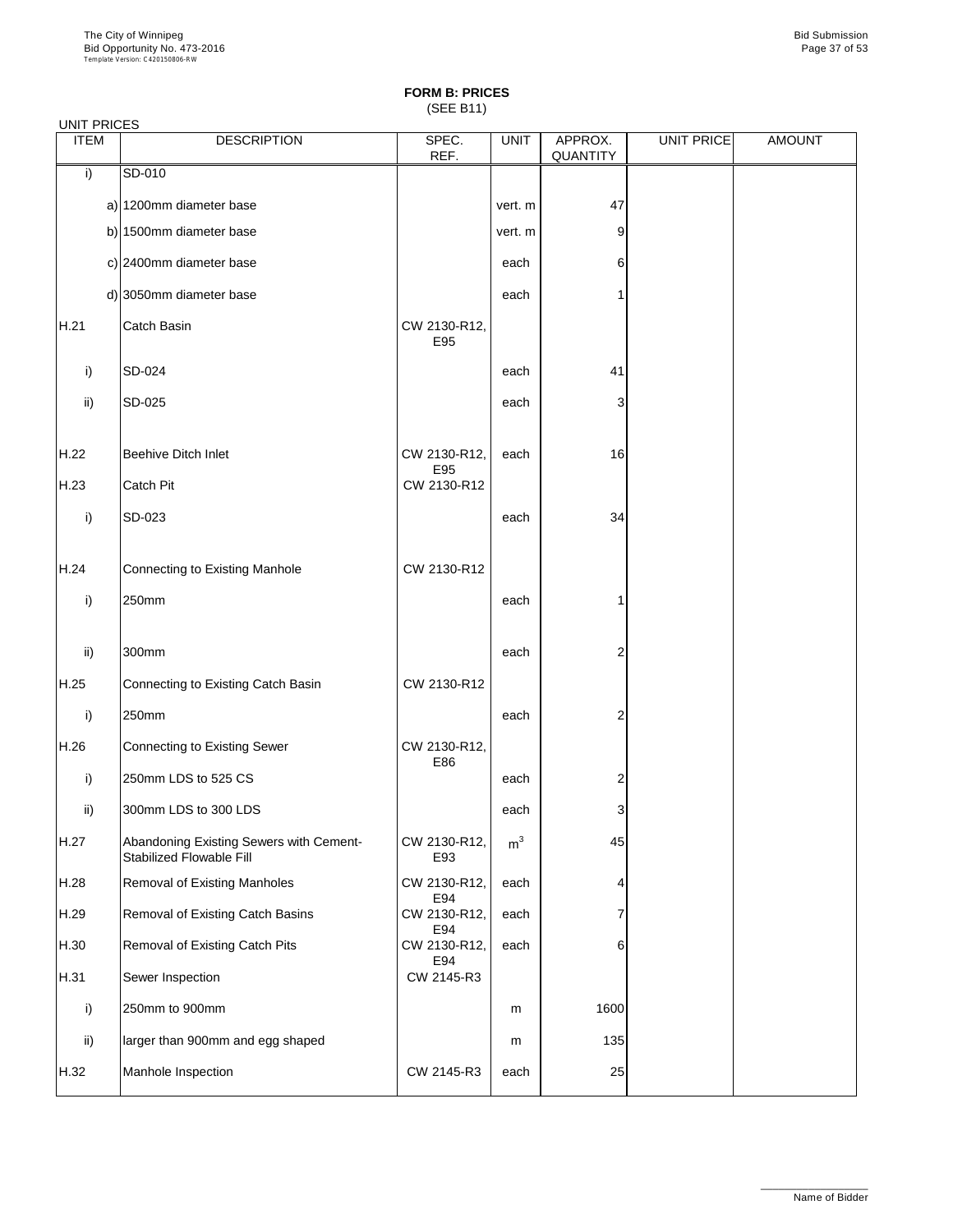(SEE B11)

### UNIT PRICES

| <b>ITEM</b>  | <b>DESCRIPTION</b>                                                    | SPEC.<br>REF.                         | <b>UNIT</b>    | APPROX.<br><b>QUANTITY</b> | <b>UNIT PRICE</b> | <b>AMOUNT</b> |
|--------------|-----------------------------------------------------------------------|---------------------------------------|----------------|----------------------------|-------------------|---------------|
| H.33         | <b>Remove Existing Culvert</b>                                        | CW 3610-R5                            | m              | 110                        |                   |               |
| H.34         | <b>Dispose of Existing Culvert</b>                                    | CW 3610-R5                            | m              | 110                        |                   |               |
| H.35         | <b>Grouted Rip-Rap Channel</b>                                        | <b>CW 3615</b>                        | m <sup>3</sup> | 18                         |                   |               |
| H.36         | Beehive Inlet Cover for Manhole                                       | E96                                   | each           | 3                          |                   |               |
|              | <b>MISCELLANEOUS</b>                                                  |                                       |                |                            |                   |               |
| H.37         | Concrete Pipe Three-Edge Bearing Test                                 |                                       | each           | 27                         |                   |               |
| H            | BGSA-UNDERGROUND WORKS/TAYLOR AVENUE EAST-UNDERGROUND<br><b>WORKS</b> |                                       |                |                            | Subtotal:         |               |
| $\mathbf{I}$ | <b>DETOUR-UNDERGROUND WORKS</b>                                       |                                       |                |                            |                   |               |
|              | <b>ASSOCIATED DRAINAGE AND</b><br><b>UNDERGROUND WORKS</b>            |                                       |                |                            |                   |               |
|              | <b>GRAVITY SEWERS</b>                                                 |                                       |                |                            |                   |               |
| 1.1          | <b>Land Drainage Sewers</b>                                           | CW 2130-R12,<br>E82, E83, E84,<br>E85 |                |                            |                   |               |
| i)           | 250mm                                                                 |                                       |                |                            |                   |               |
|              | a) trench or trenchless installation SDR35                            | E83.13                                | m              | 110                        |                   |               |
| ii)          | 300mm                                                                 |                                       |                |                            |                   |               |
|              | a) trench or trenchless installation C76-III or<br><b>SDR35</b>       | E83.13                                | m              | 150                        |                   |               |
| 1.2          | <b>Catch Basin</b>                                                    | CW 2130-R12,<br>E95                   |                |                            |                   |               |
| i)           | <b>SD-024</b>                                                         |                                       | each           | 4                          |                   |               |
| 1.3          | <b>Beehive Ditch Inlet</b>                                            | CW 2130-R12                           | each           | $\overline{2}$             |                   |               |
| 1.4          | Catch Pit                                                             | E95<br>CW 2130-R12                    |                |                            |                   |               |
| i)           | <b>SD-023</b>                                                         |                                       | each           | $\overline{2}$             |                   |               |
| 1.5          | <b>Connecting to Existing Manhole</b>                                 | CW 2130-R12                           |                |                            |                   |               |
| $\mathsf{i}$ | 250mm                                                                 |                                       | each           |                            |                   |               |

| IJ  | וווווטטבו                                                           |                     | GAULI          |    |  |
|-----|---------------------------------------------------------------------|---------------------|----------------|----|--|
| ii) | 300mm                                                               |                     | each           | ◠  |  |
| 1.6 | Connecting to Existing Sewer                                        | CW 2130-R12,<br>E86 |                |    |  |
| i)  | 300mm LDS to 300 LDS                                                |                     | each           |    |  |
| L7  | Abandoning Existing Sewers with Cement-<br>Stabilized Flowable Fill | CW 2130-R12,<br>E93 | m <sup>3</sup> | 20 |  |

\_\_\_\_\_\_\_\_\_\_\_\_\_\_\_\_\_\_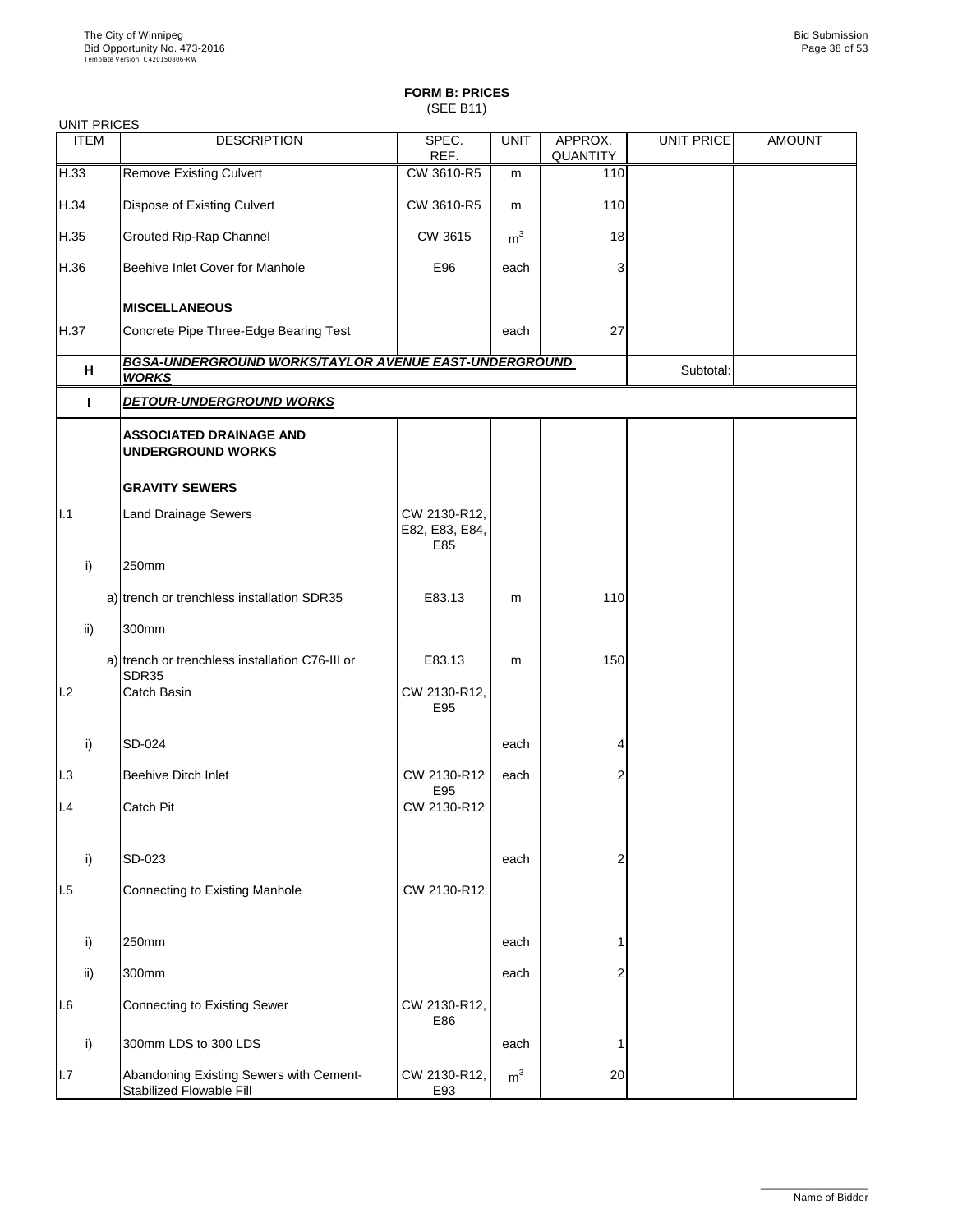(SEE B11)

| <b>UNIT PRICES</b> |                                                            |                                             |                 |                            |                   |               |  |
|--------------------|------------------------------------------------------------|---------------------------------------------|-----------------|----------------------------|-------------------|---------------|--|
| <b>ITEM</b>        | <b>DESCRIPTION</b>                                         | SPEC.<br>REF.                               | <b>UNIT</b>     | APPROX.<br><b>QUANTITY</b> | <b>UNIT PRICE</b> | <b>AMOUNT</b> |  |
| 1.8                | <b>Removal of Existing Catch Basins</b>                    | CW 2130-R12,<br>E94                         | each            | 6                          |                   |               |  |
| 1.9                | <b>Removal of Existing Catch Pits</b>                      | CW 2130-R12,                                | each            |                            |                   |               |  |
| 1.10               | Sewer Inspection                                           | E94<br>CW 2145-R3                           |                 |                            |                   |               |  |
| i)                 | 250mm to 900mm                                             |                                             | m               | 260                        |                   |               |  |
| I.                 | <b>DETOUR-UNDERGROUND WORKS</b>                            |                                             |                 |                            | Subtotal:         |               |  |
| J                  | <b>MIDTOWN FEEDER MAIN PROTECTION</b>                      |                                             |                 |                            |                   |               |  |
|                    | <b>ASSOCIATED DRAINAGE AND</b><br><b>UNDERGROUND WORKS</b> |                                             |                 |                            |                   |               |  |
| J.1                | <b>FeederMain Protection</b>                               | CW 2110-R11<br>E80                          | $\mathsf{L}$ s. |                            |                   |               |  |
| J                  | <b>MIDTOWN FEEDER MAIN PROTECTION</b>                      |                                             |                 |                            | Subtotal:         |               |  |
| K                  |                                                            | <b>GRANT INTERSECTION-UNDERGROUND WORKS</b> |                 |                            |                   |               |  |
|                    | <b>ASSOCIATED DRAINAGE AND</b><br><b>UNDERGROUND WORKS</b> |                                             |                 |                            |                   |               |  |
|                    | <b>WATERMAINS</b>                                          |                                             |                 |                            |                   |               |  |
| K.1                | Insulate Catch Basin                                       | E95                                         | each            | 2                          |                   |               |  |
| K.2                | Adjust, Relocate Existing Hydrant and Plug<br>Drain        | CW 2110-R11,<br>E88                         | each            |                            |                   |               |  |
|                    | <b>GRAVITY SEWERS</b>                                      |                                             |                 |                            |                   |               |  |
| K.3                | <b>Land Drainage Sewers</b>                                | CW 2130-R12<br>E82, E83, E84,<br>E85        |                 |                            |                   |               |  |
| i)                 | 250mm                                                      |                                             |                 |                            |                   |               |  |
|                    | a) trench or trenchless installation SDR35                 | E83.13                                      | m               | 40                         |                   |               |  |
| K.4                | Catch Basin                                                | CW 2130-R12,<br>E95                         |                 |                            |                   |               |  |
| i)                 | <b>SD-024</b>                                              |                                             | each            |                            |                   |               |  |
| ii)                | $SD-025$                                                   |                                             | each            |                            |                   |               |  |

|     | ∪ט−ט∠ט           |             | <b>GUULI</b> | ▵      |  |
|-----|------------------|-------------|--------------|--------|--|
| K.5 | <b>Catch Pit</b> | CW 2130-R12 |              |        |  |
|     | <b>SD-023</b>    |             | each         | ⌒<br>_ |  |

\_\_\_\_\_\_\_\_\_\_\_\_\_\_\_\_\_\_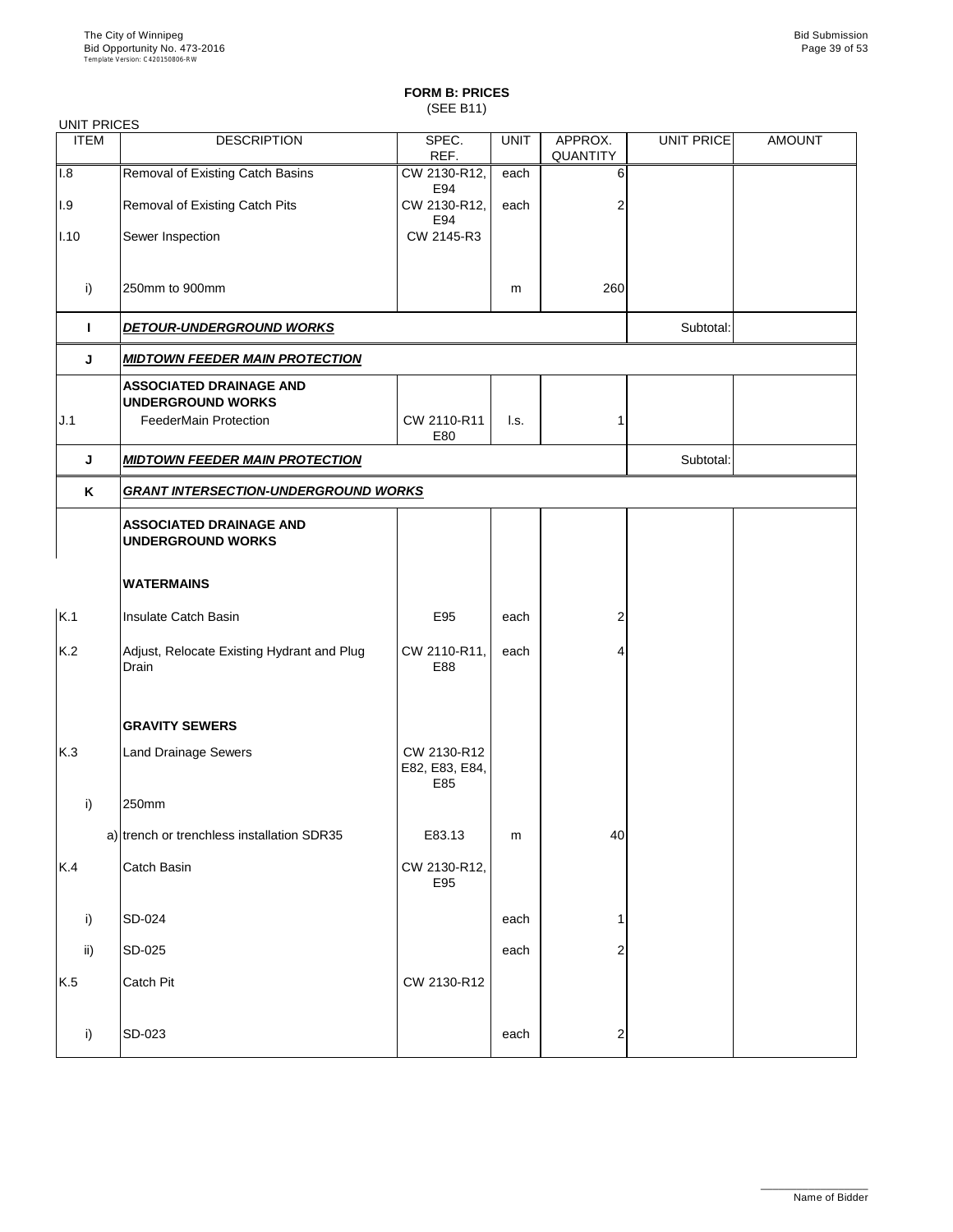(SEE B11)

| <b>UNIT PRICES</b> |                                                                            |                     |                |                            |            |               |
|--------------------|----------------------------------------------------------------------------|---------------------|----------------|----------------------------|------------|---------------|
| <b>ITEM</b>        | <b>DESCRIPTION</b>                                                         | SPEC.<br>REF.       | <b>UNIT</b>    | APPROX.<br><b>QUANTITY</b> | UNIT PRICE | <b>AMOUNT</b> |
| K.6                | Remove and Replace Existing Catch Basin                                    | CW 2130-R12         |                |                            |            |               |
|                    |                                                                            |                     |                |                            |            |               |
| i)                 | SD-024                                                                     |                     | each           | 5                          |            |               |
| $\mathsf{ii}$      | <b>SD-025</b>                                                              |                     | each           | 1                          |            |               |
| K.7                | Remove and Replace Existing Catch Pit                                      | CW 2130-R12         |                |                            |            |               |
|                    |                                                                            |                     |                |                            |            |               |
| i)                 | SD-023                                                                     |                     | each           | $\overline{2}$             |            |               |
| K.8                | Connecting to Existing Manhole                                             | CW 2130-R12         |                |                            |            |               |
|                    |                                                                            |                     |                |                            |            |               |
| i)                 | 250mm                                                                      |                     | each           |                            |            |               |
| K.9                | Abandoning Existing Sewers with Cement-<br><b>Stabilized Flowable Fill</b> | CW 2130-R12,<br>E93 | m <sup>3</sup> | $\overline{\mathbf{c}}$    |            |               |
| K.10               | <b>Removal of Existing Catch Basins</b>                                    | CW 2130-R12,        | each           | 4                          |            |               |
| K.11               | <b>Removal of Existing Catch Pits</b>                                      | E94<br>CW 2130-R12, | each           | $\overline{c}$             |            |               |
| K.12               | Sewer Inspection                                                           | E94<br>CW 2145-R3   |                |                            |            |               |
|                    |                                                                            |                     |                |                            |            |               |
| i)                 | 250mm to 900mm                                                             |                     | m              | 40                         |            |               |
| K.13               | Adjustment of Catch Basin Frames                                           | CW 3210-R7          | each           | $\overline{2}$             |            |               |
| K                  | <b>GRANT INTERSECTION-UNDERGROUND WORKS</b>                                |                     |                |                            | Subtotal:  |               |
| L                  | TAYLOR AVENUE WEST-UNDERGROUND WORKS                                       |                     |                |                            |            |               |
|                    | <b>ASSOCIATED DRAINAGE AND</b>                                             |                     |                |                            |            |               |
|                    | <b>UNDERGROUND WORKS</b>                                                   |                     |                |                            |            |               |
|                    | <b>WATERMAINS</b>                                                          |                     |                |                            |            |               |
| L.1                | Watermain and Water Service Insulation                                     | CW 2110-R11         |                |                            |            |               |
|                    |                                                                            |                     |                |                            |            |               |
| i)                 | In a trench (SD - 018)                                                     |                     |                |                            |            |               |
|                    | $a)$ 75mm thick                                                            |                     | m              | 165                        |            |               |
| L.2                | Insulate Catch Basin                                                       | E95                 | each           | $\overline{7}$             |            |               |

| L.2 | Ilnsulate Catch Basin                                                                    | E95                 | each |   |
|-----|------------------------------------------------------------------------------------------|---------------------|------|---|
| L.3 | Regrading of Existing Sewer Service - Up to 1.5   CW 2110-R11,  <br>metres Long<br>150mm | E92                 | each | 3 |
| L.4 | Regrading of Existing Sewer Service - Longer<br>Than 1.5 metres                          | CW 2110-R11,<br>E92 |      |   |

\_\_\_\_\_\_\_\_\_\_\_\_\_\_\_\_\_\_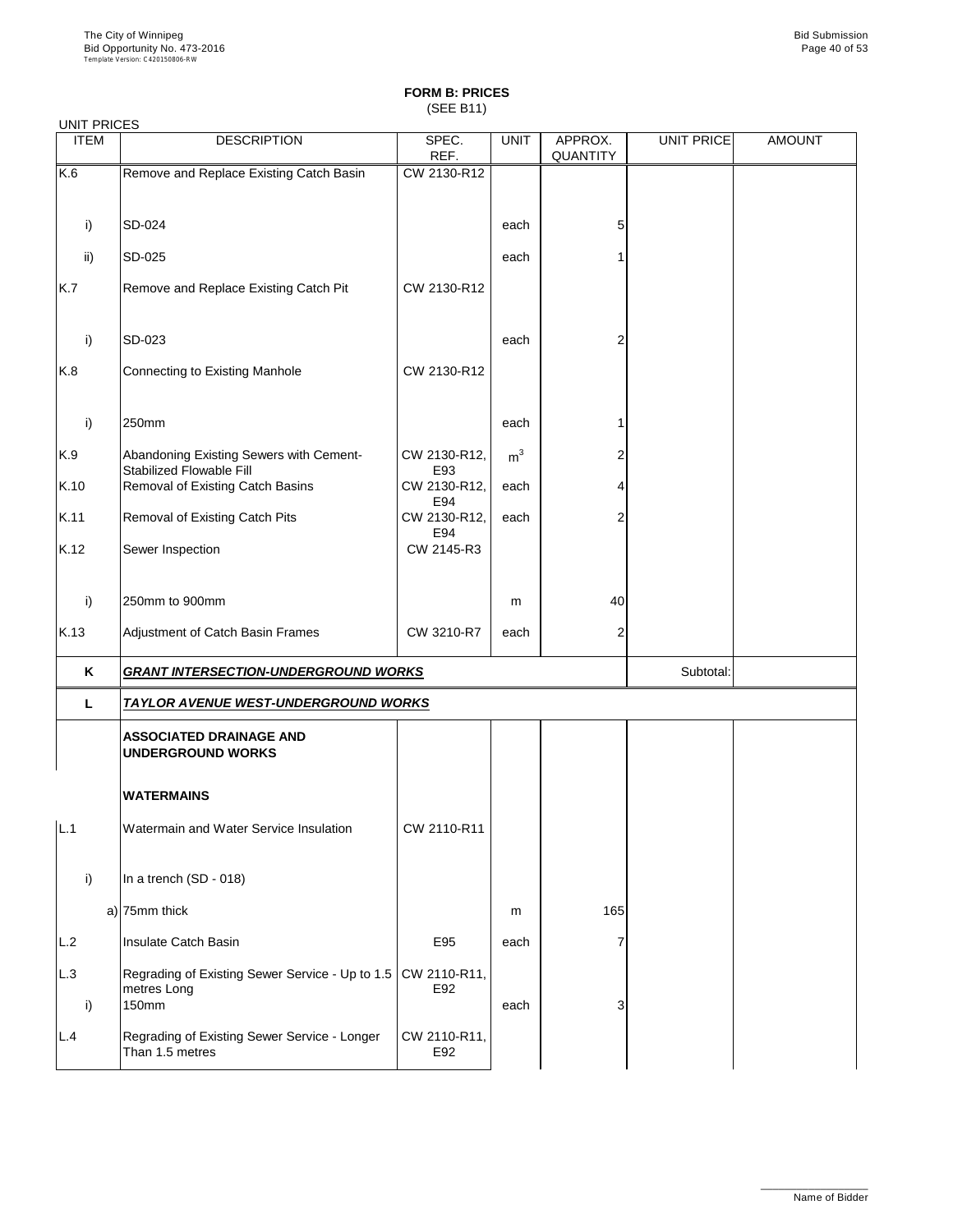(SEE B11)

| <b>ITEM</b> | <b>DESCRIPTION</b>                                                        | SPEC.<br>REF.                         | <b>UNIT</b> | APPROX.<br><b>QUANTITY</b> | <b>UNIT PRICE</b> | <b>AMOUNT</b> |
|-------------|---------------------------------------------------------------------------|---------------------------------------|-------------|----------------------------|-------------------|---------------|
| i)          | <b>150mm</b>                                                              |                                       | m           | 55                         |                   |               |
| L.5         | Adjust, Relocate Existing Hydrant and Plug<br>Drain                       | CW 2110-R11<br>E88                    | each        | 13                         |                   |               |
| L.6         | <b>Watermain Vertical Re-alignment</b>                                    | CW 2110-R11<br>E90                    |             |                            |                   |               |
| i)          | <b>150mm</b>                                                              |                                       | each        | 2                          |                   |               |
| ii)         | 250mm                                                                     |                                       | each        |                            |                   |               |
| iii)        | 400mm                                                                     |                                       | each        |                            |                   |               |
|             | <b>GRAVITY SEWERS</b>                                                     |                                       |             |                            |                   |               |
| L.7         | <b>Land Drainage Sewers</b>                                               | CW 2130-R12,<br>E82, E83, E84,<br>E85 |             |                            |                   |               |
| i)          | 250mm                                                                     |                                       |             |                            |                   |               |
|             | a) trench or trenchless installation SDR35                                | E83.13                                | m           | 530                        |                   |               |
| ii)         | 300mm                                                                     |                                       |             |                            |                   |               |
| iii)        | a) trench or trenchless installation C76-III or<br>SDR35<br>450mm         | E83.13                                | m           | 110                        |                   |               |
| iv)         | a) trench or trenchless installation C76-III or<br>SDR35<br>525mm         | E83.13                                | m           | 95                         |                   |               |
| V)          | a) trench or trenchless installation C76-III or<br><b>SDR35</b><br>750mm  | E83.13                                | m           | 110                        |                   |               |
| vi)         | a) trench or trenchless installation C76-III or<br>SDR35<br>900mm         | E83.13                                | m           | 135                        |                   |               |
| vii)        | a) trench or trenchless installation C76-III or<br><b>SDR35</b><br>1050mm | E83.13                                | m           | 525                        |                   |               |
|             | a) trench or trenchless installation C76-III or<br><b>SDR35</b>           | E83.13                                | m           | 200                        |                   |               |
| L.8         | Manhole                                                                   | CW 2130-R12,<br>E96                   |             |                            |                   |               |

| <b>SD-010</b>           |         |    |  |
|-------------------------|---------|----|--|
|                         |         |    |  |
| a) 1200mm diameter base | vert. m | 9' |  |
| b) 1500mm diameter base | vert. m | 6  |  |
|                         |         |    |  |

\_\_\_\_\_\_\_\_\_\_\_\_\_\_\_\_\_\_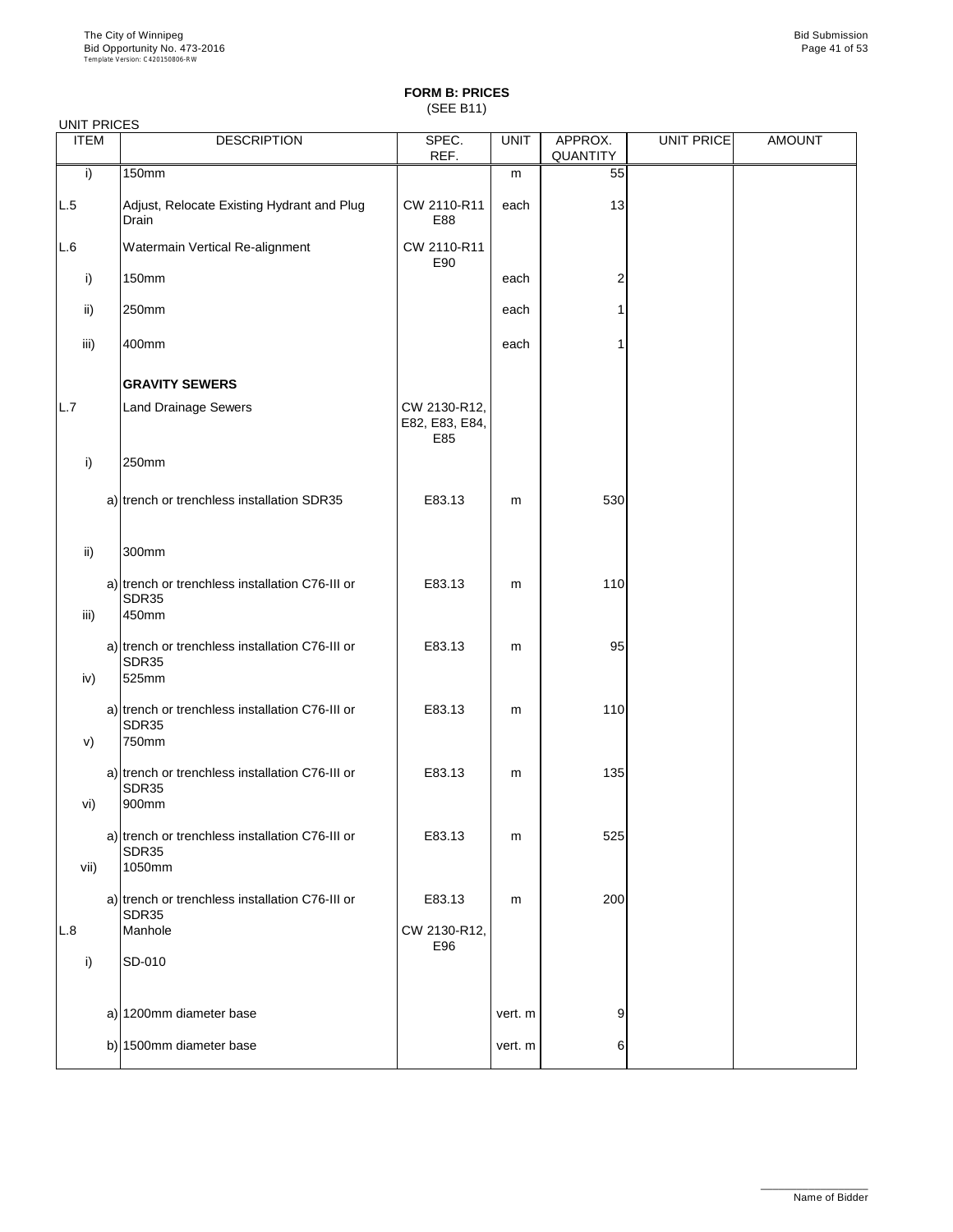(SEE B11)

UNIT PRICES

| <b>ITEM</b>   | <b>DESCRIPTION</b>                                                         | SPEC.<br>REF.       | <b>UNIT</b>    | APPROX.<br>QUANTITY | <b>UNIT PRICE</b> | <b>AMOUNT</b> |
|---------------|----------------------------------------------------------------------------|---------------------|----------------|---------------------|-------------------|---------------|
|               | c) 1800mm diameter base                                                    |                     | vert. m        | 27                  |                   |               |
|               | d) 2100mm diameter base                                                    |                     | vert. m        | 11                  |                   |               |
| L.9           | <b>Catch Basin</b>                                                         | CW 2130-R12,        |                |                     |                   |               |
| i)            | SD-024                                                                     | E95                 | each           | 23                  |                   |               |
|               |                                                                            |                     |                |                     |                   |               |
| $\mathsf{ii}$ | SD-025                                                                     |                     | each           | $\overline{2}$      |                   |               |
|               |                                                                            |                     |                |                     |                   |               |
| L.10          | <b>Catch Pit</b>                                                           | CW 2130-R12         |                |                     |                   |               |
| i)            | SD-023                                                                     |                     | each           | 7                   |                   |               |
| L.11          | Connecting to Existing Catch Basin                                         | CW 2130-R12         |                |                     |                   |               |
|               |                                                                            |                     |                |                     |                   |               |
| i)            | 250mm                                                                      |                     | each           | 5                   |                   |               |
| L.12          | Connecting to Existing Sewer                                               | CW 2130-R12,<br>E86 |                |                     |                   |               |
| i)            | 900mm LDS to 900 LDS                                                       |                     | each           |                     |                   |               |
| $\mathsf{ii}$ | 1050mm LDS to 1050 LDS                                                     |                     | each           |                     |                   |               |
|               |                                                                            |                     |                |                     |                   |               |
| L.13          | Abandoning Existing Sewers with Cement-<br><b>Stabilized Flowable Fill</b> | CW 2130-R12,<br>E93 | m <sup>3</sup> | 30                  |                   |               |
| L.14          | <b>Removal of Existing Catch Basins</b>                                    | CW 2130-R12,<br>E94 | each           | 24                  |                   |               |
|               |                                                                            |                     |                |                     |                   |               |
| L.15          | Sewer Inspection                                                           | CW 2145-R3          |                |                     |                   |               |
| i)            | 250mm to 900mm                                                             |                     | m              | 1505                |                   |               |
| $\mathsf{ii}$ | larger than 900mm and egg shaped                                           |                     | m              | 200                 |                   |               |
| L.16          | Manhole Inspection                                                         | CW 2145-R3          | each           | 16                  |                   |               |
| L.17          | <b>Remove Existing Culvert</b>                                             | CW 3610-R5          | m              | 13                  |                   |               |
|               |                                                                            |                     |                |                     |                   |               |
| L.18          | <b>Dispose of Existing Culvert</b>                                         | CW 3610-R5          | m              | 13                  |                   |               |
| L.19          | <b>LDS Inlet Headwall with Grate</b>                                       |                     |                |                     |                   |               |
|               |                                                                            |                     |                |                     |                   |               |

| 50mm                                        | E98       | each |  |  |  |
|---------------------------------------------|-----------|------|--|--|--|
| <b>TAYLOR AVENUE WEST-UNDERGROUND WORKS</b> | Subtotal: |      |  |  |  |

\_\_\_\_\_\_\_\_\_\_\_\_\_\_\_\_\_\_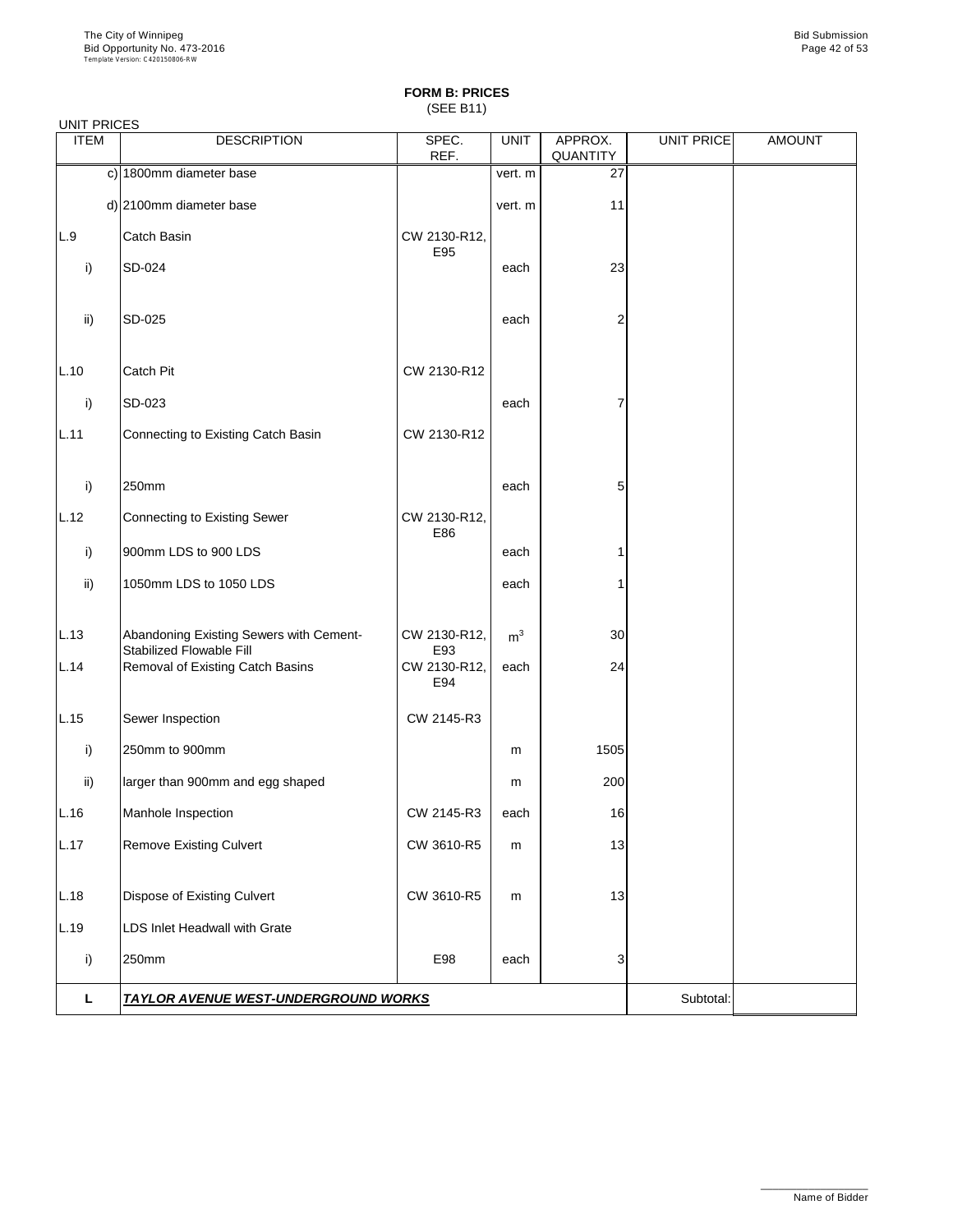(SEE B11)

| <b>ITEM</b>   | <b>DESCRIPTION</b>                                             | SPEC.<br>REF.                         | <b>UNIT</b> | APPROX.<br><b>QUANTITY</b> | UNIT PRICE | <b>AMOUNT</b> |
|---------------|----------------------------------------------------------------|---------------------------------------|-------------|----------------------------|------------|---------------|
| M             | UNDERPASS OUTLET-UNDERGROUND WORKS                             |                                       |             |                            |            |               |
|               | <b>ASSOCIATED DRAINAGE AND</b><br><b>UNDERGROUND WORKS</b>     |                                       |             |                            |            |               |
|               | <b>WATERMAINS</b>                                              |                                       |             |                            |            |               |
| M.1           | Watermain Vertical Re-alignment                                | CW 2110-R11<br>E90                    |             |                            |            |               |
| i)            | 400mm                                                          |                                       | each        |                            |            |               |
|               | <b>GRAVITY SEWERS</b>                                          |                                       |             |                            |            |               |
| M.2           | <b>Land Drainage Sewers</b>                                    | CW 2130-R12,<br>E82, E83, E84,<br>E85 |             |                            |            |               |
| i)            | 300mm                                                          |                                       |             |                            |            |               |
|               | a) trenchless installation C76-V (CN ROW)                      |                                       | m           | 35                         |            |               |
| $\mathsf{ii}$ | 1200mm                                                         |                                       |             |                            |            |               |
|               | a) trench or trenchless installation C76-III or<br>SDR35       | E83.13                                | m           | 70                         |            |               |
|               | b) trench or trenchless installation C76-IV or<br><b>SDR35</b> | E83.13                                | m           | 110                        |            |               |
|               | c) trench or trenchless installation C76-V or<br>SDR35         | E83.13                                | m           | 245                        |            |               |
| M.3           | Manhole                                                        | CW 2130-R12,<br>E96                   |             |                            |            |               |
| $\mathsf{i}$  | SD-010                                                         |                                       |             |                            |            |               |
|               | a) 2100mm diameter base                                        |                                       | vert. m     | 30                         |            |               |
| M.4           | <b>Beehive Ditch Inlet</b>                                     | CW 2130-R12<br>E95                    | each        |                            |            |               |
| M.5           | <b>Catch Pit</b>                                               | CW 2130-R12                           |             |                            |            |               |
| i)            | SD-023                                                         |                                       | each        |                            |            |               |
| M.6           | <b>Connecting to Existing Sewer</b>                            | CW 2130-R12,<br>E86                   |             |                            |            |               |
| i)            | 300mm LDS to 300 LDS                                           |                                       | each        |                            |            |               |
| $\mathsf{ii}$ | 1200mm LDS to 1200 LDS                                         |                                       | each        |                            |            |               |
|               |                                                                |                                       |             |                            |            |               |

\_\_\_\_\_\_\_\_\_\_\_\_\_\_\_\_\_\_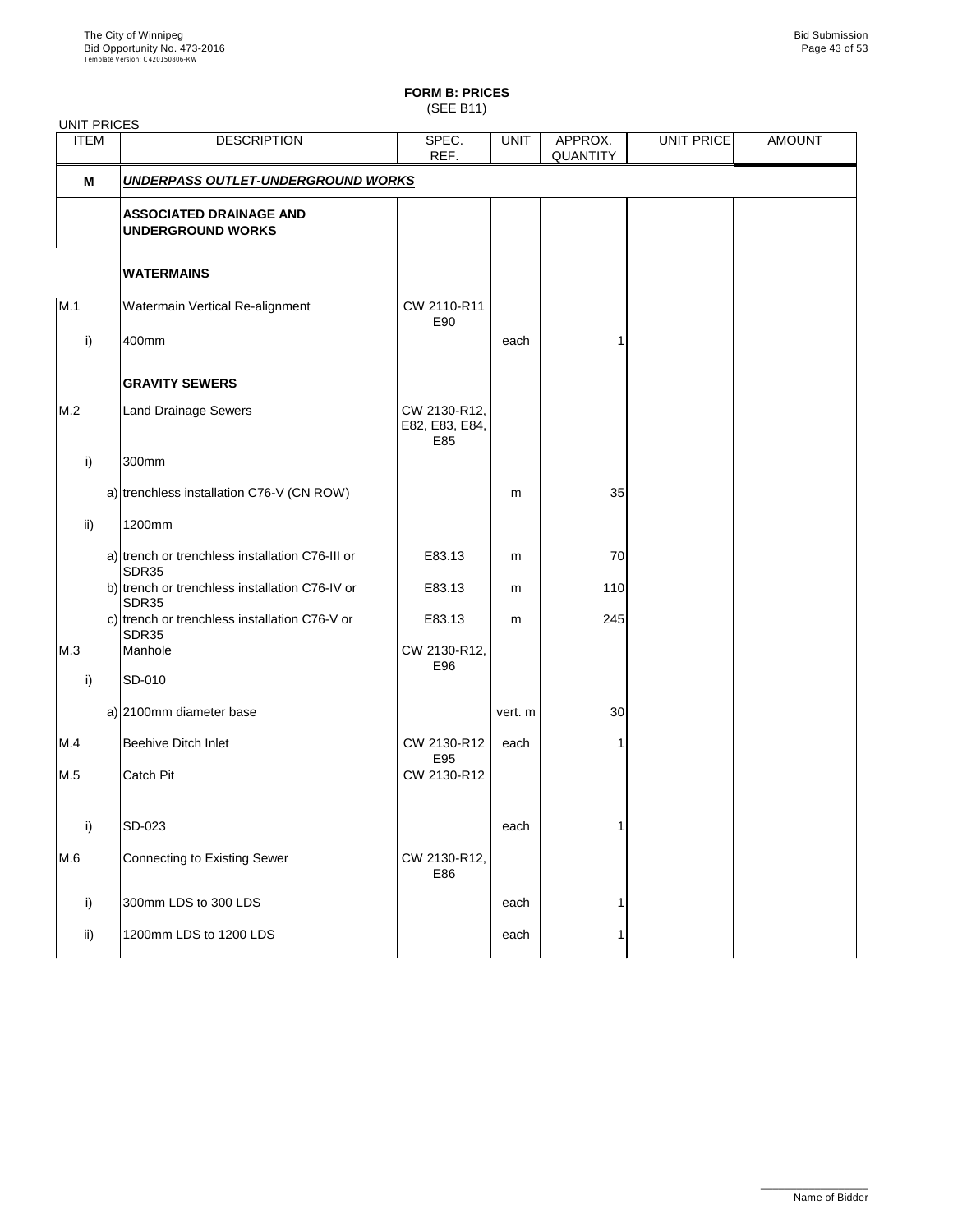(SEE B11)

| <b>UNIT PRICES</b> |                                                                 |                  |                           |                            |                   |               |
|--------------------|-----------------------------------------------------------------|------------------|---------------------------|----------------------------|-------------------|---------------|
| <b>ITEM</b>        | <b>DESCRIPTION</b>                                              | SPEC.<br>REF.    | <b>UNIT</b>               | APPROX.<br><b>QUANTITY</b> | <b>UNIT PRICE</b> | <b>AMOUNT</b> |
| M.7                | Sewer Inspection                                                | CW 2145-R3       |                           |                            |                   |               |
|                    | 250mm to 900mm                                                  |                  |                           | 35                         |                   |               |
| i)                 |                                                                 |                  | m                         |                            |                   |               |
| ii)                | larger than 900mm and egg shaped                                |                  | m                         | 425                        |                   |               |
| M.8                | Manhole Inspection                                              | CW 2145-R3       | each                      | 6                          |                   |               |
| M                  | <b>UNDERPASS OUTLET-UNDERGROUND WORKS</b>                       |                  |                           |                            | Subtotal:         |               |
| N                  | <b>PUMPINGSTATION</b>                                           |                  |                           |                            |                   |               |
| N.1                | Sub Structure                                                   | E99              | I.s.                      |                            |                   |               |
| N.2                | <b>Super Structure</b>                                          | E100             | I.s.                      |                            |                   |               |
| N.3                | <b>Process Mechanical Systems</b>                               | E101             | I.s.                      |                            |                   |               |
| N.4                | Plumbing and HVAC Mechanical Systems                            | E102             | I.s.                      |                            |                   |               |
| N.5                | Electrical, Instrumentation and Control Systems                 | E103             | I.s.                      |                            |                   |               |
| N.6                | Structural Excavation and Shoring for Pumping<br><b>Station</b> | E110             | $\mathsf{I}.\mathsf{s}$ . |                            |                   |               |
| N.7                | Pumping Well Installation and Testing                           | E104             |                           |                            |                   |               |
| i)                 | <b>Pumping Well Installation</b>                                |                  | each                      | 4                          |                   |               |
| ii)                | <b>Additional Pumping Well Drilling Depth</b>                   |                  | m                         | 40                         |                   |               |
| iii)               | <b>Additional Well Development</b>                              |                  | hour                      | 16                         |                   |               |
| N.8                | System Installation                                             | E104             | I.s.                      |                            |                   |               |
| N.9                | <b>System Operation</b>                                         | E104             | I.s.                      |                            |                   |               |
| N.10               | <b>System Decommissioning</b>                                   | E104             | $\mathsf{I}.\mathsf{s}$ . |                            |                   |               |
| N.11               | <b>Well Decommissioning</b>                                     | E104             |                           |                            |                   |               |
| i)                 | <b>Pumping Well Decommissioning</b>                             |                  | each                      | 4                          |                   |               |
| ii)                | Monitoring Well Decommissioning                                 |                  | each                      | 6                          |                   |               |
| N.12               | Applicable MRST (PST) on Items N.3 to N.5                       | <b>B11</b>       | $\mathsf{L}$ s.           |                            |                   |               |
| N                  | <b>PUMPINGSTATION</b>                                           |                  |                           |                            | Subtotal:         |               |
| $\mathbf O$        | <b>RAILWORKS</b>                                                |                  |                           |                            |                   |               |
|                    | <b>EARTH AND BASE WORKS</b>                                     |                  |                           |                            |                   |               |
|                    | <b>SHOOFLY - CONSTRUCTION</b>                                   |                  |                           |                            |                   |               |
| O.1                | <b>Topsoil Excavation</b>                                       | CW3170-R3<br>E77 | m <sup>3</sup>            | 2147                       |                   |               |
| O.2                | Common Excavation Suitable Site Material                        | CW3170-R3<br>E77 | m <sup>3</sup>            | 334                        |                   |               |

\_\_\_\_\_\_\_\_\_\_\_\_\_\_\_\_\_\_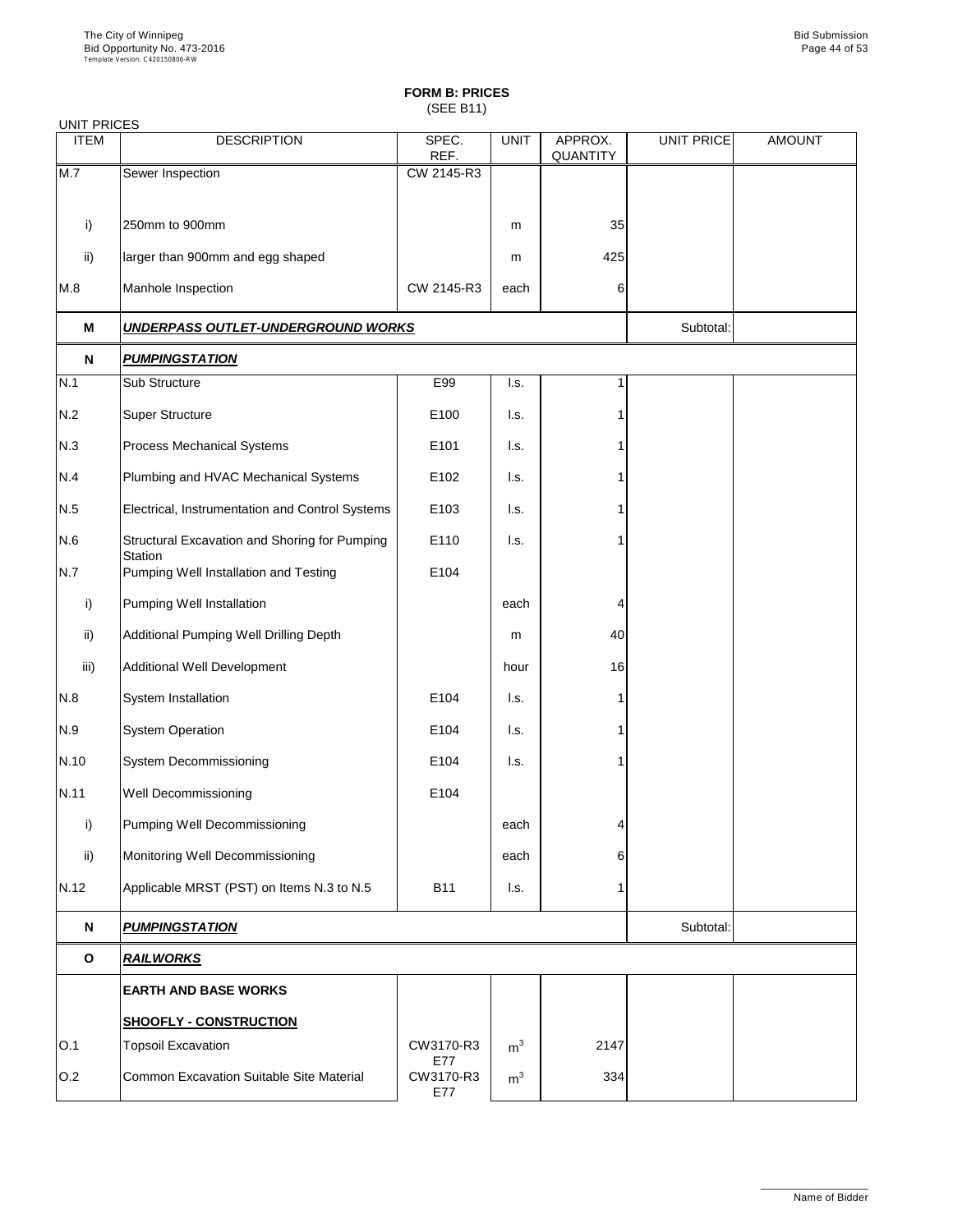(SEE B11)

### UNIT PRICES

| <b>ITEM</b>   | <b>DESCRIPTION</b>                               | SPEC.             | <b>UNIT</b>               | APPROX.         | <b>UNIT PRICE</b> | <b>AMOUNT</b> |
|---------------|--------------------------------------------------|-------------------|---------------------------|-----------------|-------------------|---------------|
|               | <b>Common Excavatin Unsuitable Site Material</b> | REF.              |                           | <b>QUANTITY</b> |                   |               |
| O.3           |                                                  | CW3170-R3<br>E77  | m <sup>3</sup>            | 12035           |                   |               |
| O.4           | <b>Chain Link Fence Removal</b>                  | E42               | $\mathsf{L}$ s.           | 70              |                   |               |
| O.5           | <b>Asphalt Removal</b>                           | CW3110 R17        | m <sup>2</sup>            | 737             |                   |               |
| O.6           | <b>Concrete Removal</b>                          | CW3110 R17        | m <sup>2</sup>            | 48              |                   |               |
| O.7           | <b>Supply and Placing Subballast Material</b>    | E78               | m <sup>3</sup>            | 3706            |                   |               |
| O.8           | Corrugated Steel Pipe (CSP) Culverts             | CW3610-R5<br>E79  |                           |                 |                   |               |
| i)            | 150mm Perf CSP (1.6mm Thick)                     |                   | $\mathsf{I}.\mathsf{s}$ . | 88              |                   |               |
| ii)           | 900mm CSP STN 0+539.830 (2.0mm Thick)            |                   | l.s.                      | 18              |                   |               |
| iii)          | 900mm CSP STN 0+564.271(2.0mm Thick)             |                   | l.s.                      | 49              |                   |               |
| iv)           | 900mm CSP STN 0+611.000(2.0mm Thick)             |                   | $\mathsf{I}.\mathsf{s}$ . | 25              |                   |               |
| V)            | 600mm CSP STN0+452.332 (1.6mm Thick)             |                   | $\mathsf{I}.\mathsf{s}$ . | 40              |                   |               |
|               | <b>MAINTRACK - CONSTRUCTION</b>                  |                   |                           |                 |                   |               |
| O.9           | <b>Excavation to Waste</b>                       | E77               |                           |                 |                   |               |
| i)            | <b>Ballast</b>                                   |                   | m <sup>3</sup>            | 1251            |                   |               |
| $\mathsf{ii}$ | Subballast                                       |                   | m <sup>3</sup>            | 1890            |                   |               |
| iii)          | Subgrade                                         |                   | m <sup>3</sup>            | 1080            |                   |               |
| O.10          | <b>Placing Suitable Site Material</b>            | CW3170-R3<br>E77  | m <sup>3</sup>            | 6185            |                   |               |
| O.11          | Supply and Placing Subballast Material           | E78               | m <sup>3</sup>            | 1796            |                   |               |
| 0.12          | <b>Ditch Excavation</b>                          | CW3110-R19<br>E77 | m <sup>3</sup>            | 7100            |                   |               |
|               | <b>SHOOFLY - REMOVAL AND FINSHING</b>            |                   |                           |                 |                   |               |
| O.13          | Salvage Ballast                                  | E77               | m <sup>3</sup>            | 4908            |                   |               |
| O.14          | Salvage Subballast                               | E77               | m <sup>3</sup>            | 3706            |                   |               |
| 0.15          | <b>Removal of Existing Culverst</b>              | CW3610-R5<br>E79  |                           |                 |                   |               |
| i)            | 150mm Perf CSP (1.6mm Thick)                     |                   | m                         | 88              |                   |               |
| ii)           | 900mm CSP STN 0+539.830 (2.0mm Thick)            |                   | m                         | 18              |                   |               |
|               |                                                  |                   |                           |                 |                   |               |

| iii) | 900mm CSP STN 0+564.271(2.0mm Thick) | m | 49              |  |
|------|--------------------------------------|---|-----------------|--|
| iv)  | 900mm CSP STN 0+611.000(2.0mm Thick) | m | 25 <sub>1</sub> |  |

\_\_\_\_\_\_\_\_\_\_\_\_\_\_\_\_\_\_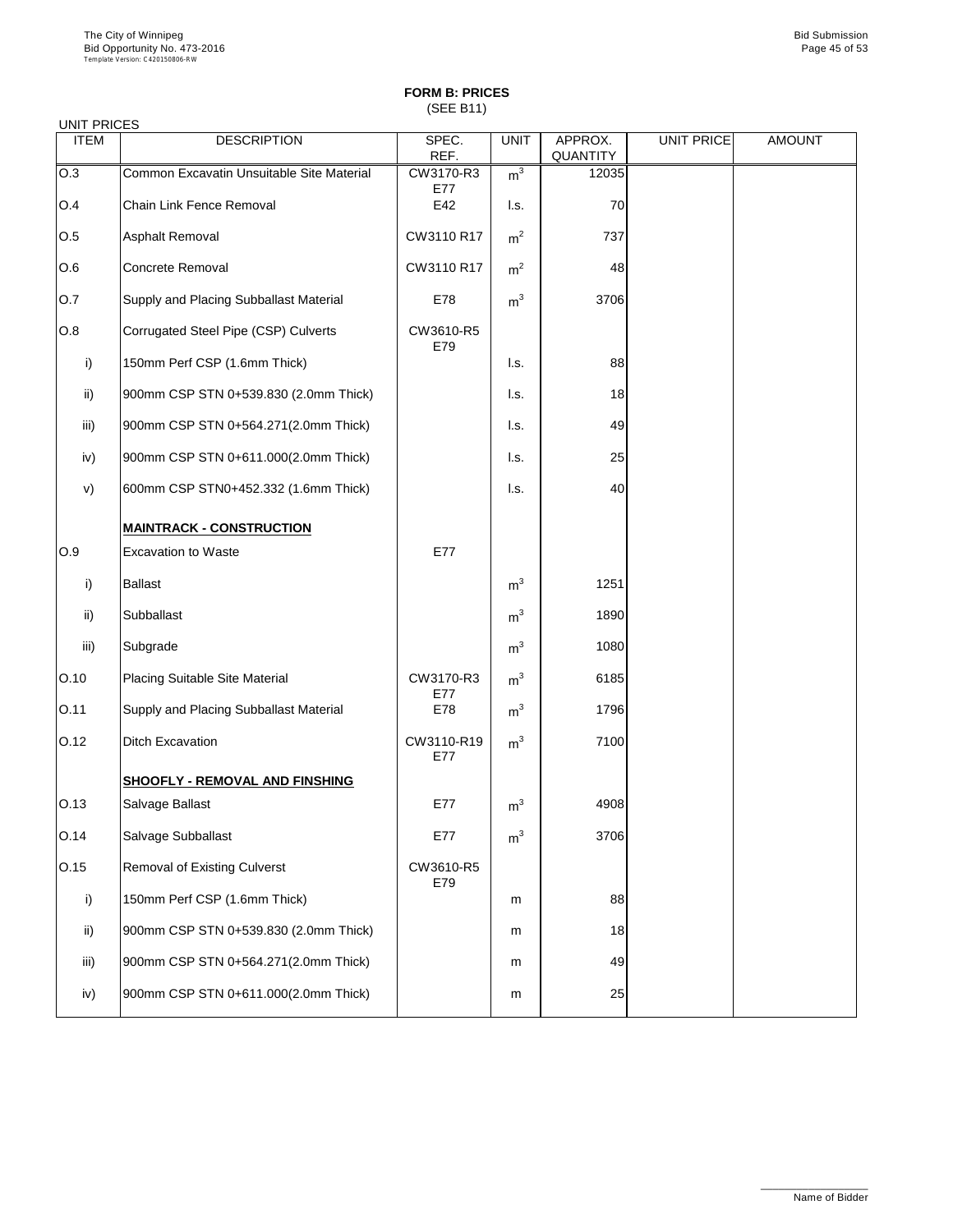(SEE B11)

| <b>UNIT PRICES</b> |                                                                 |                  |                |                            |                   |               |
|--------------------|-----------------------------------------------------------------|------------------|----------------|----------------------------|-------------------|---------------|
| <b>ITEM</b>        | <b>DESCRIPTION</b>                                              | SPEC.<br>REF.    | <b>UNIT</b>    | APPROX.<br><b>QUANTITY</b> | <b>UNIT PRICE</b> | <b>AMOUNT</b> |
| O.16               | <b>Corrugated Steel Pipe (CSP) Culverts</b>                     | CW3610-R5<br>E79 |                |                            |                   |               |
| $\mathsf{i}$       | 600mm CSP STN0+452.332 (1.6mm Thick)                            |                  | m              | 40                         |                   |               |
| O.17               | Supply and Place Base Course Material                           | CW3110-R19       | m <sup>3</sup> | 470                        |                   |               |
| O.18               | Seeding                                                         | E40              | hectare        | 1.01                       |                   |               |
| $\mathbf O$        | <b>RAILWORKS</b>                                                |                  |                |                            | Subtotal:         |               |
| P                  | <b>BRIDGE, AND OHSS</b>                                         |                  |                |                            |                   |               |
| P.1                | Mobilization and Demobilization                                 | E7               | I.s.           | 1                          |                   |               |
| P.2                | <b>Structural Excavation</b>                                    | E56              | l.s.           |                            |                   |               |
| P.3                | Temporary Shoring, Excavation, Dewatering<br>and Monitoring     | E58              | I.s.           |                            |                   |               |
| P.4                | <b>Supplying Steel H Piles</b>                                  | E60              | m              | 640                        |                   |               |
| P.5                | <b>Driving Steel Piles</b>                                      | E60              | m              | 640                        |                   |               |
| P.6                | Supplying of Steel H Pile Tips                                  | E60              | each           | 36                         |                   |               |
| P.7                | Installation of Steel H Pile Tips                               | E60              | each           | 36                         |                   |               |
| P.8                | <b>Splicing Steel H Piles</b>                                   | E60              | each           | 36                         |                   |               |
| P.9                | <b>Rock-Socketed Caissons</b>                                   |                  |                |                            |                   |               |
| i)                 | Supply and Install Rock-Socketed Caissons                       | E59, E62         | I.s.           |                            |                   |               |
| ii)                | Added Length of Rock-Socket                                     | E <sub>59</sub>  | m              | 20                         |                   |               |
| iii)               | Added Length of Steel Casing into<br><b>Weathered Rock Zone</b> | E <sub>59</sub>  | m              | 5                          |                   |               |
| iv)                | Subtracted Length of Rock-Socketed<br>Caisson                   | E59              | m              | $-15$                      |                   |               |
| P.10               | <b>Steel Casing Tips</b>                                        |                  |                |                            |                   |               |
| i)                 | <b>Supply of Steel Casing Tips</b>                              | E59              | each           | 9                          |                   |               |
| $\mathsf{ii}$      | Installation of Steel Casing Tips                               | E59              | each           | 9                          |                   |               |
| P.11               | Pile Dynamic Analyzer (PDA) Testing                             | E61              | I.s.           |                            |                   |               |

\_\_\_\_\_\_\_\_\_\_\_\_\_\_\_\_\_\_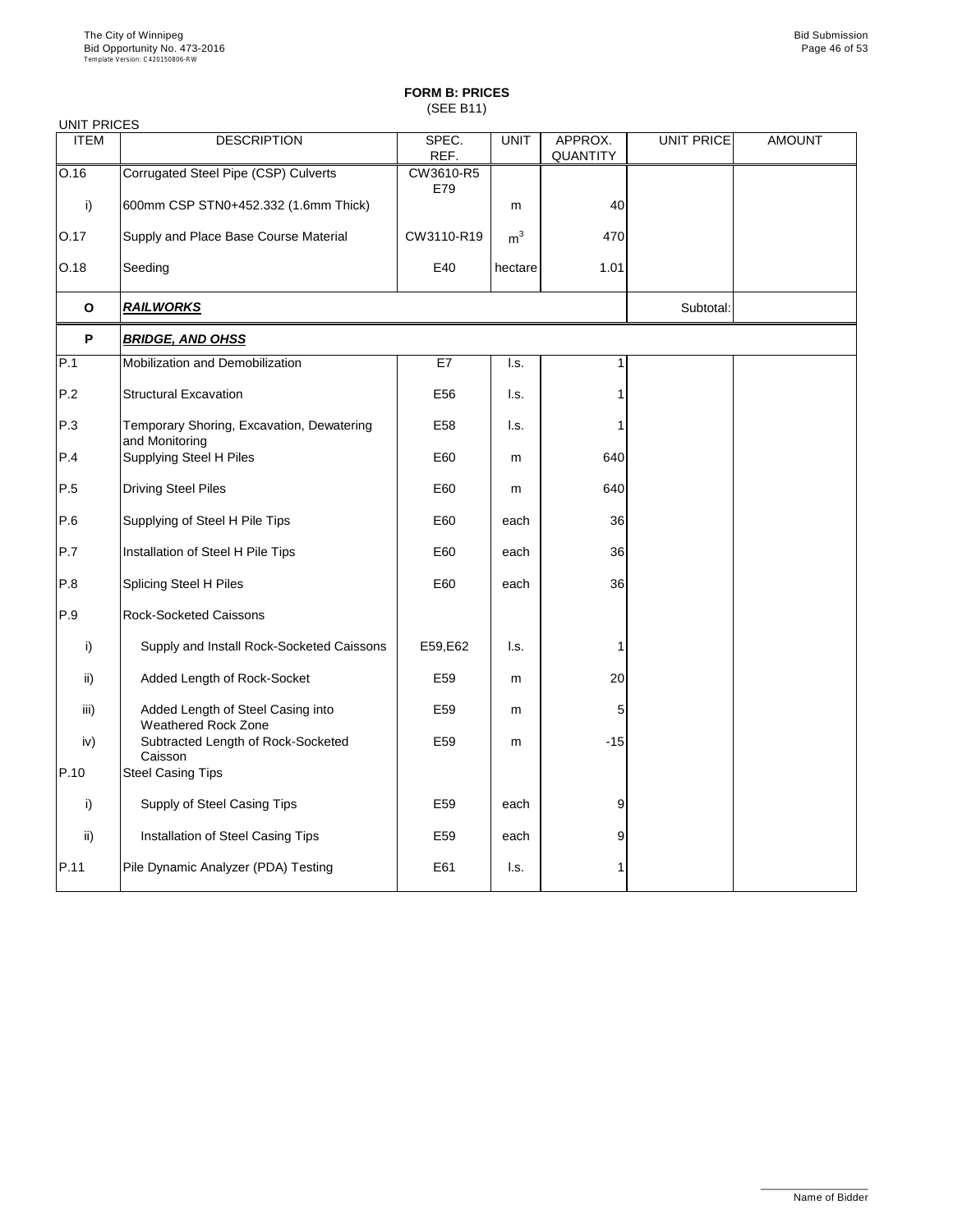(SEE B11)

| <b>UNIT PRICES</b> |                                                                                     |                 |                |                            |            |               |
|--------------------|-------------------------------------------------------------------------------------|-----------------|----------------|----------------------------|------------|---------------|
| <b>ITEM</b>        | <b>DESCRIPTION</b>                                                                  | SPEC.<br>REF.   | <b>UNIT</b>    | APPROX.<br><b>QUANTITY</b> | UNIT PRICE | <b>AMOUNT</b> |
| P.12               | <b>Supplying Reinforcing Steel</b>                                                  |                 |                |                            |            |               |
| i)                 | <b>Plain Steel</b>                                                                  | E63             | kg             | 23,660                     |            |               |
| $\mathsf{ii}$      | <b>Galvanized Steel</b>                                                             | E63             | kg             | 65,905                     |            |               |
| iii)               | <b>Stainless Steel</b>                                                              | E63             | kg             | 11,020                     |            |               |
| iv)                | CHROMX 9000 Steel                                                                   | E63             | kg             | 132,343                    |            |               |
| P.13               | <b>Placing Reinforcing Steel</b>                                                    | E63             |                | 232,928                    |            |               |
| P.14               | Supply and Place Structural Concrete                                                |                 |                |                            |            |               |
| i)                 | Abutment                                                                            | E62             | I.s.           | 1                          |            |               |
| $\mathsf{ii}$      | Pier Caps                                                                           | E62             | I.s.           |                            |            |               |
| iii)               | Deck and Trainman's Walkways                                                        | E62             | I.s.           | 1                          |            |               |
| iv)                | <b>Shoulder and Median Traffic Barriers</b>                                         | E62             | I.s.           | 1                          |            |               |
| vi)                | <b>Slope Protection Paving</b>                                                      | E62             | I.s.           | 1                          |            |               |
| P.15               | Supplying and Placing Subsurface Drainage                                           | E <sub>55</sub> | I.s.           |                            |            |               |
| P.16               | <b>Structural Backfilling</b>                                                       | E <sub>57</sub> | I.s.           | 1                          |            |               |
| P.17               | <b>Heating Concrete</b>                                                             | E62             | m <sup>3</sup> | 300                        |            |               |
| P.18               | Supply, Fabrication and Delivery of Steel<br><b>Reinforced Elastomeric Bearings</b> |                 |                |                            |            |               |
| i)                 | Bearings "EB1"                                                                      | E64             | each           | 16                         |            |               |
| $\mathsf{ii}$      | Bearings "EB2"                                                                      | E64             | each           | 8                          |            |               |
| P.19               | <b>Installation of Steel Reinforced Elastomeric</b><br><b>Bearings</b>              |                 |                |                            |            |               |
| i)                 | Bearings "EB1"                                                                      | E64             | each           | 16                         |            |               |
| $\mathsf{ii}$ )    | Bearings "EB2"                                                                      | E64             | each           | 8                          |            |               |

\_\_\_\_\_\_\_\_\_\_\_\_\_\_\_\_\_\_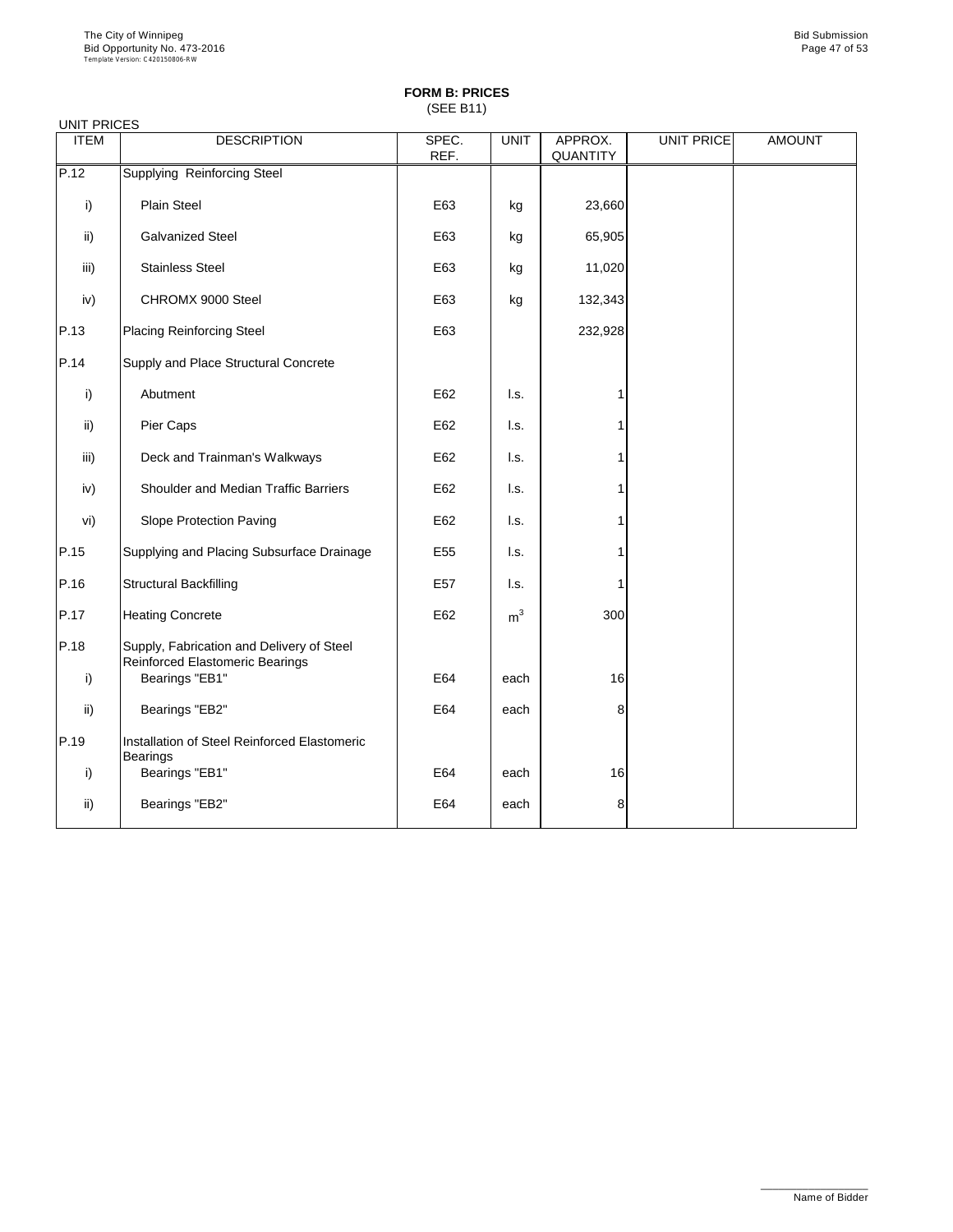## **FORM B: PRICES** (SEE B11)

| <b>UNIT PRICES</b> |                                                                                 |               |             |                            |                   |               |
|--------------------|---------------------------------------------------------------------------------|---------------|-------------|----------------------------|-------------------|---------------|
| <b>ITEM</b>        | <b>DESCRIPTION</b>                                                              | SPEC.<br>REF. | <b>UNIT</b> | APPROX.<br><b>QUANTITY</b> | <b>UNIT PRICE</b> | <b>AMOUNT</b> |
| P.20               | Supply, Fabrication and Delivery of Structural<br><b>Steel</b>                  | E65           | I.s.        |                            |                   |               |
| P.21               | <b>Erection of Structural Steel</b>                                             | E66           | l.s.        |                            |                   |               |
| P.22               | Supply and Installation of Expansion Joints                                     | E69           | l.s.        |                            |                   |               |
| P.23               | Supply and Install Moveable Deck Hoarding                                       | E62           | I.s.        |                            |                   |               |
| P.24               | Supply and Fabricate Miscellaneous Metal                                        | E71           | l.s.        |                            |                   |               |
| P.25               | <b>Placing Miscellaneous Metal</b>                                              | E71           | I.s.        |                            |                   |               |
| P.26               | Supply and Placement of Waterproofing                                           | E70           | I.s.        |                            |                   |               |
| P.27               | Supply and Installation of Bridge Electrical                                    | E73           | I.s.        |                            |                   |               |
| P.28               | Cast-in-Place Concrete Pile Foundations                                         |               |             |                            |                   |               |
| i)                 | S780 - 762 mm Diameter Pile                                                     | E74           | each        |                            |                   |               |
| $\mathsf{ii}$      | S781 - 915 mm Diameter Pile                                                     | E74           | each        |                            |                   |               |
| iii)               | S782 - 762 mm Diameter Pile                                                     | E74           | each        |                            |                   |               |
| iv)                | S783 - 915 mm Diameter Pile                                                     | E74           | each        |                            |                   |               |
| V)                 | S784 - 1219 mm Diameter Pile                                                    | E74           | each        |                            |                   |               |
| vi)                | S785 - 1219 mm Diameter Pile                                                    | E74           | each        | 2                          |                   |               |
| P.29               | Abandonment of Piles due to Utility Interference                                |               | each        |                            |                   |               |
| P.30               | Supply and Installation of New Steel Overhead<br><b>Sign Support Structures</b> |               |             |                            |                   |               |
| i)                 | S780 - WB Grant Ave at Waverley St                                              | E75           | each        |                            |                   |               |
| ii)                | S781 - NB Waverley St at Taylor Ave                                             | E75           | each        |                            |                   |               |

\_\_\_\_\_\_\_\_\_\_\_\_\_\_\_\_\_\_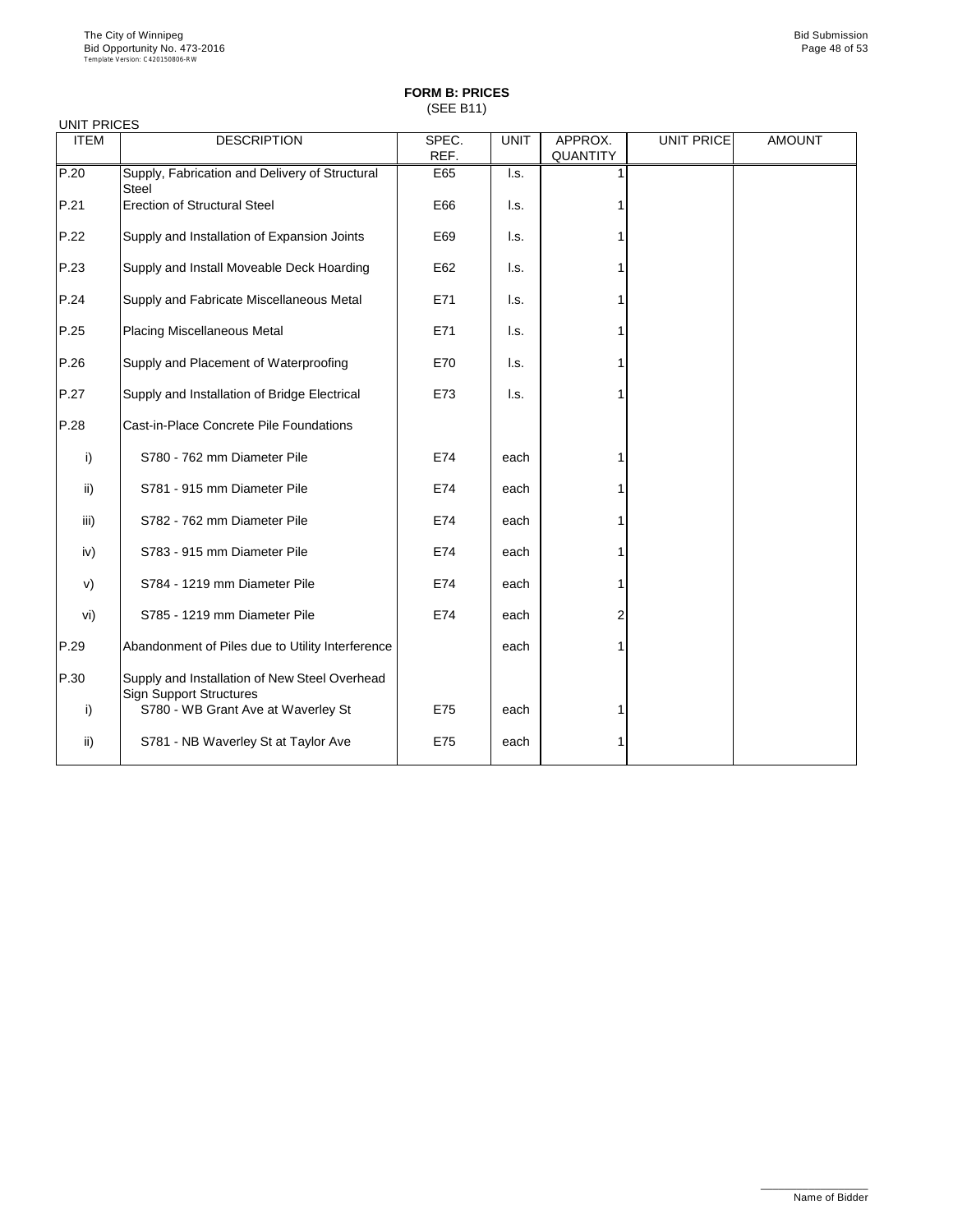(SEE B11)

| <b>UNIT PRICES</b> |                                                                              |               |             |                            |            |               |
|--------------------|------------------------------------------------------------------------------|---------------|-------------|----------------------------|------------|---------------|
| <b>ITEM</b>        | <b>DESCRIPTION</b>                                                           | SPEC.<br>REF. | <b>UNIT</b> | APPROX.<br><b>QUANTITY</b> | UNIT PRICE | <b>AMOUNT</b> |
| iii)               | S782 - WB Taylor Ave at Waverley St                                          | E75           | each        |                            |            |               |
| iv)                | S783 - EB Wilkes Ave at Waverley St                                          | E75           | each        |                            |            |               |
| V)                 | S784 - SB Waverley St at Victor Lewis Dr                                     | E75           | each        |                            |            |               |
| vi)                | S785 - SB Waverley St at Wilkes Ave                                          | E75           | each        |                            |            |               |
| P                  | <b>BRIDGE, AND OHSS</b>                                                      |               |             |                            | Subtotal:  |               |
|                    | <b>SUMMARY</b>                                                               |               |             |                            |            |               |
| $\mathsf{A}$       | <b>WILKES INTERSECTION-SURFACE WORKS</b>                                     |               |             |                            |            |               |
|                    |                                                                              |               |             |                            | Subtotal:  |               |
| B                  | <b>BGSA-SURFACE WORKS</b>                                                    |               |             |                            | Subtotal:  |               |
| $\mathbf C$        | DETOUR-SURFACE WORKS                                                         |               |             | Subtotal:                  |            |               |
| D                  | <b>1360 TAYLOR AVENUE</b>                                                    |               |             | Subtotal:                  |            |               |
| E                  | <b>GRANT INTERSECTION-SURFACE WORKS</b>                                      |               |             | Subtotal:                  |            |               |
| F.                 | <b>TAYLOR AVENUE WEST-SURFACE WORKS</b>                                      |               | Subtotal:   |                            |            |               |
| G                  | <b>WILKES INTERSECTION-UNDERGROUND</b><br><b>WORKS</b>                       |               | Subtotal:   |                            |            |               |
| H                  | <b>BGSA-UNDERGROUND WORKS/TAYLOR</b><br><b>AVENUE EAST-UNDERGROUND WORKS</b> |               |             |                            | Subtotal:  |               |
|                    | DETOUR-UNDERGROUND WORKS                                                     |               |             |                            | Subtotal:  |               |
| J                  | <b>MIDTOWN FEEDER MAIN PROTECTION</b>                                        |               |             |                            | Subtotal:  |               |
| K                  | <b>GRANT INTERSECTION-UNDERGROUND</b><br><b>WORKS</b>                        |               | Subtotal:   |                            |            |               |
| L                  | <u>TAYLOR AVENUE WEST-UNDERGROUND_</u><br><b>WORKS</b>                       |               |             | Subtotal:                  |            |               |
| M                  | UNDERPASS OUTLET-UNDERGROUND WORKS                                           |               |             |                            |            |               |
|                    |                                                                              |               |             |                            | Subtotal:  |               |
| N                  | <b>PUMPINGSTATION</b>                                                        |               |             |                            | Subtotal:  |               |
|                    |                                                                              |               |             |                            |            |               |

| O | <b>RAILWORKS</b>                   |              | Subtotal: |  |
|---|------------------------------------|--------------|-----------|--|
| D | <b>BRIDGE, AND OHSS</b>            |              | Subtotal: |  |
|   | <b>TOTAL BID PRICE (GST extra)</b> | (in figures) |           |  |

\_\_\_\_\_\_\_\_\_\_\_\_\_\_\_\_\_\_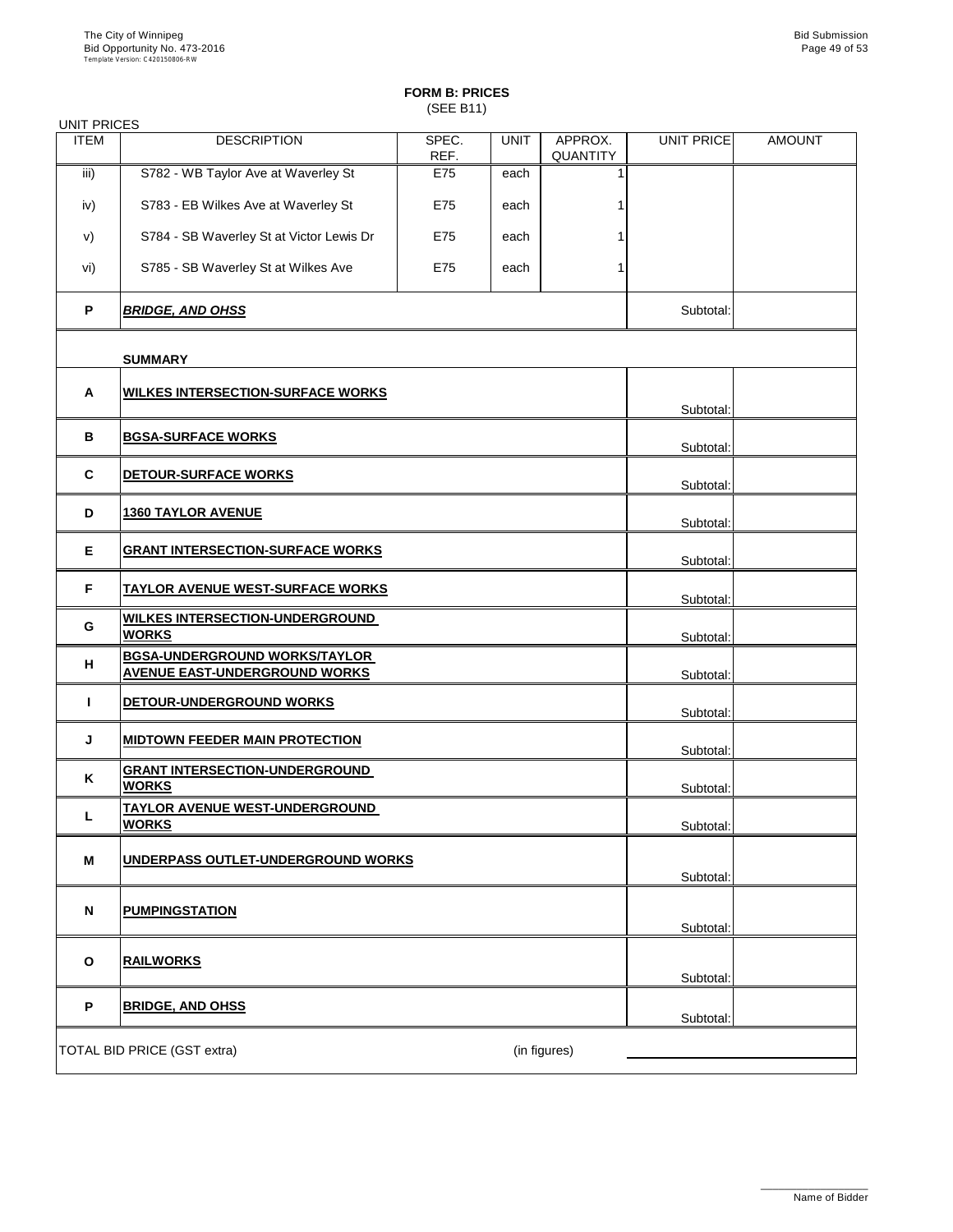#### **FORM G1: BID BOND AND AGREEMENT TO BOND**

(Page 1 of 2) (See B15)

#### **BID BOND**

\_\_\_\_\_\_\_\_\_\_\_\_\_\_\_\_\_\_\_\_\_\_\_\_\_\_\_\_\_\_\_\_\_\_\_\_\_\_\_\_\_\_\_\_\_\_\_\_\_\_\_\_\_\_\_\_\_\_\_\_\_\_\_\_\_\_\_\_\_\_\_\_\_\_\_\_\_\_\_\_\_\_\_\_\_

KNOW ALL MEN BY THESE PRESENTS THAT

(hereinafter called the "Principal") and

\_\_\_\_\_\_\_\_\_\_\_\_\_\_\_\_\_\_\_\_\_\_\_\_\_\_\_\_\_\_\_\_\_\_\_\_\_\_\_\_\_\_\_\_\_\_\_\_\_\_\_\_\_\_\_\_\_\_\_\_\_\_\_\_\_\_\_\_\_\_\_\_\_\_\_\_\_\_\_\_\_\_\_\_\_ (hereinafter called the "Surety"), are held and firmly bound unto **THE CITY OF WINNIPEG** (hereinafter called the "Obligee") in the sum of ten percent (10%) of the Total Bid Price set out in the Bid hereinafter described, for the payment of which sum the Principal and Surety bind themselves, their heirs, executors, administrators, successors and assigns, jointly and severally, firmly by these presents.

WHEREAS the Principal has submitted a Bid to the Obligee for

BID OPPORTUNITY NO. 473-2016

WAVERLEY STREET UNDERPASS AT CN MILE 3.89 RIVERS SUB: CONTRACT 2 – UNDERPASS STRUCTURE, RAILWORKS, ROADWORKS, LAND DRAINAGE SEWER, PUMPING STATION AND LANDSCAPING WORKS

as more fully set out in the Bid Opportunity.

NOW THEREFORE the condition of this obligation is such that if the Bid of the Principal is not accepted, or if said Bid is accepted and the Principal, in accordance with the terms of the Bid, enters into a Contract with the said Obligee and furnishes the required performance security for guaranteeing the faithful performance of the Contract, this obligation shall be void, but otherwise shall remain in full force and effect.

IN WITNESS WHEREOF the Principal and Surety have signed and sealed this bond the

day of  $\qquad \qquad \qquad 20 \qquad \qquad .$ 

| SIGNED AND SEALED<br>in the presence of: | (Name of Principal)                           |        |
|------------------------------------------|-----------------------------------------------|--------|
| (Witness as to Principal if no seal)     | Per: ____________                             | (Seal) |
|                                          | (Name of Surety)<br>By:<br>(Attorney-in-Fact) | (Seal) |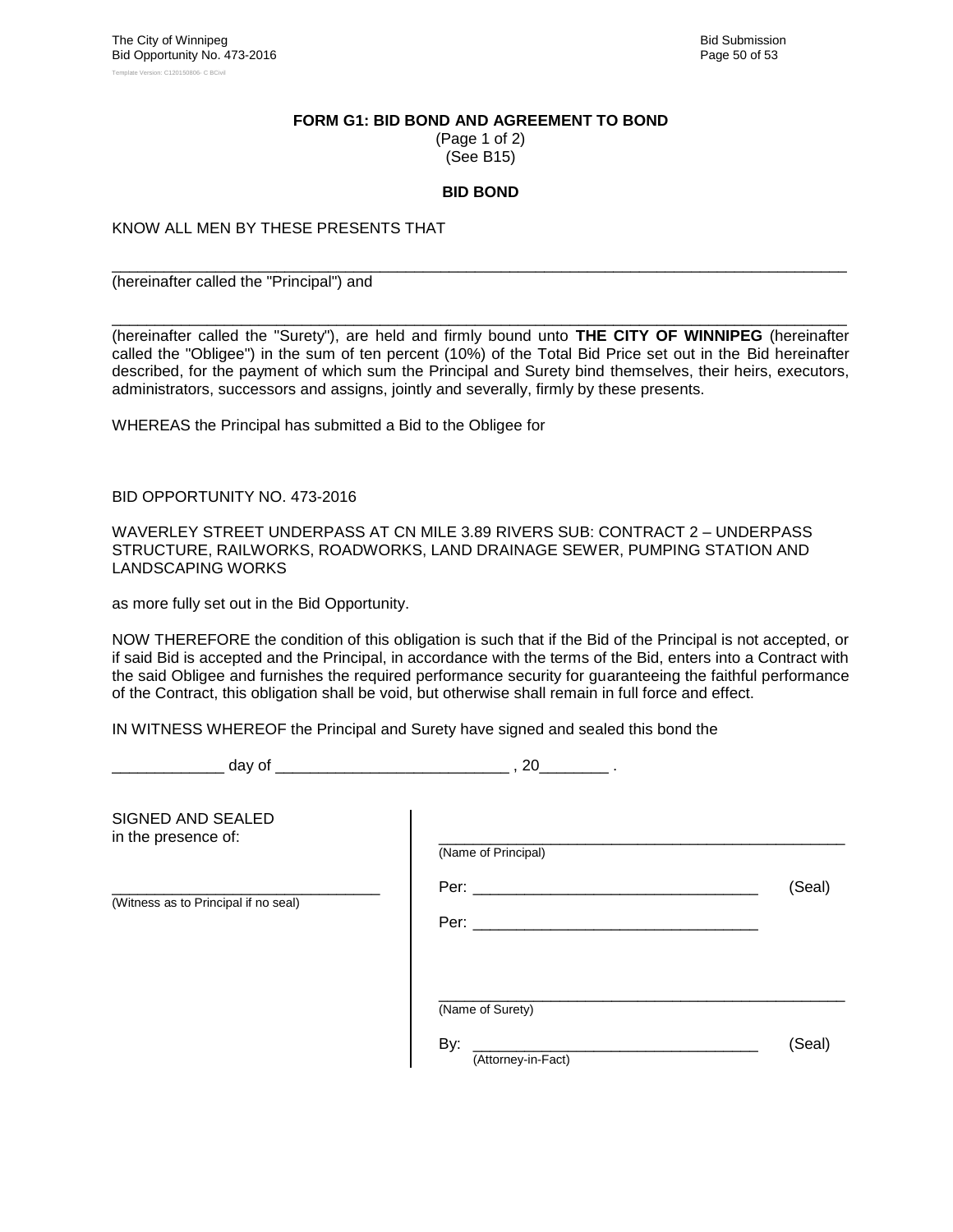#### **FORM G1: BID BOND AND AGREEMENT TO BOND**

(Page 2 of 2) (See B15)

#### **AGREEMENT TO BOND**

(to be attached to and to form part of Bid Bond)

The Surety on the attached Bid Bond hereby undertakes and agrees with **THE CITY OF WINNIPEG** to become bound as Surety for the Principal,

(Name of Bidder)

\_\_\_\_\_\_\_\_\_\_\_\_\_\_\_\_\_\_\_\_\_\_\_\_\_\_\_\_\_\_\_\_\_\_\_\_\_\_\_\_\_\_\_\_\_\_\_\_\_\_\_\_\_\_\_\_\_\_\_\_\_\_\_\_\_\_\_\_\_\_\_\_\_\_\_\_\_\_\_\_\_\_\_\_\_ (Place)

the Bidder to you on \_\_\_\_\_\_\_\_\_\_\_\_\_\_\_\_\_\_\_\_\_\_\_\_\_\_\_ , 20\_\_\_\_ for

BID OPPORTUNITY NO. 473-2016

WAVERLEY STREET UNDERPASS AT CN MILE 3.89 RIVERS SUB: CONTRACT 2 – UNDERPASS STRUCTURE, RAILWORKS, ROADWORKS, LAND DRAINAGE SEWER, PUMPING STATION AND LANDSCAPING WORKS

In an amount equal to fifty percent (50%) of the Contract Price for the due and proper performance of the Work shown and described in the Bid Opportunity, if our Principal's Bid is accepted by you, such Performance Bond to be maintained and continue in full force and effect until the expiration of the warranty period. The Performance Bond shall be in the form specified in the Bid Opportunity.

It is a condition that this Agreement to Bond shall become null and void if the Performance Bond mentioned above is not required from our Principal within Sixty (60) Calendar Days following the Submission Deadline.

AND IT IS HEREBY DECLARED AND AGREED that the Surety shall be liable as Principal, and that nothing of any kind or matter whatsoever that will not discharge the Principal shall operate as a discharge or release of liability of the Surety, any law or usage relating to the liability of Sureties to the contrary notwithstanding.

SIGNED AND SEALED this \_\_\_\_\_\_\_\_\_\_\_\_\_ day of \_\_\_\_\_\_\_\_\_\_\_\_\_\_\_\_\_\_\_\_\_\_\_\_\_\_\_ , 20\_\_\_\_\_\_\_\_ .

\_\_\_\_\_\_\_\_\_\_\_\_\_\_\_\_\_\_\_\_\_\_\_\_\_\_\_\_\_\_\_\_\_\_\_\_\_\_\_\_\_\_\_\_\_\_ (Name of Surety)

By: \_\_\_\_\_\_\_\_\_\_\_\_\_\_\_\_\_\_\_\_\_\_\_\_\_\_\_\_\_\_\_\_\_ (Seal) (Attorney-in-Fact)

\_\_\_\_\_\_\_\_\_\_\_\_\_\_\_\_\_\_\_\_\_\_\_\_\_\_\_\_\_\_\_\_\_\_\_\_\_\_\_\_\_\_\_\_\_\_\_\_\_\_\_\_\_\_\_\_\_\_\_\_\_\_\_\_\_\_\_\_\_\_\_\_\_\_\_\_\_\_\_\_\_\_\_ of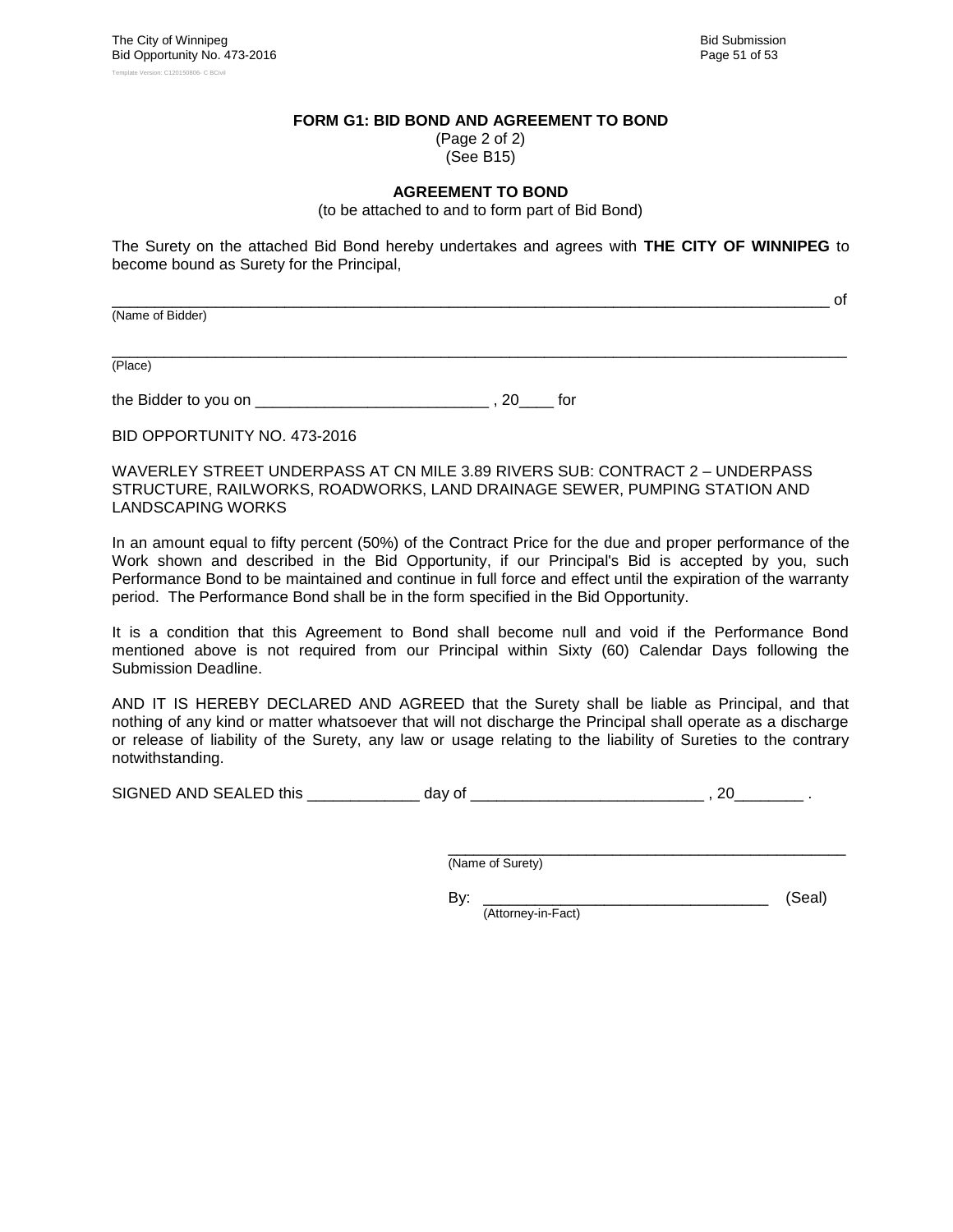#### **FORM G2: IRREVOCABLE STANDBY LETTER OF CREDIT AND UNDERTAKING (BID SECURITY)** (Page 1 of 2)

(See B15)

\_\_\_\_\_\_\_\_\_\_\_\_\_\_\_\_\_\_\_\_\_\_ (Date)

The City of Winnipeg Corporate Finance Department Materials Management Division 185 King Street, Main Floor Winnipeg MB R3B 1J1

#### RE: BID SECURITY - BID OPPORTUNITY NO. 473-2016

WAVERLEY STREET UNDERPASS AT CN MILE 3.89 RIVERS SUB: CONTRACT 2 – UNDERPASS STRUCTURE, RAILWORKS, ROADWORKS, LAND DRAINAGE SEWER, PUMPING STATION AND LANDSCAPING WORKS

Pursuant to the request of and for the account of our customer,

(Name of Bidder)

\_\_\_\_\_\_\_\_\_\_\_\_\_\_\_\_\_\_\_\_\_\_\_\_\_\_\_\_\_\_\_\_\_\_\_\_\_\_\_\_\_\_\_\_\_\_\_\_\_\_\_\_\_\_\_\_\_\_\_\_\_\_\_\_\_\_\_\_\_\_\_\_\_\_\_\_\_\_\_\_\_\_\_\_\_ (Address of Bidder)

WE HEREBY ESTABLISH in your favour our irrevocable Standby Letter of Credit for a sum not exceeding in the aggregate

\_\_\_\_\_\_\_\_\_\_\_\_\_\_\_\_\_\_\_\_\_\_\_\_\_\_\_\_\_\_\_\_\_\_\_\_\_\_\_\_\_\_\_\_\_\_\_\_\_\_\_\_\_\_\_\_\_\_\_\_\_\_\_\_\_\_\_\_\_\_\_\_\_\_\_\_\_\_\_\_\_\_\_\_\_

\_\_\_\_\_\_\_\_\_\_\_\_\_\_\_\_\_\_\_\_\_\_\_\_\_\_\_\_\_\_\_\_\_\_\_\_\_\_\_\_\_\_\_\_\_\_\_\_\_\_\_\_\_\_\_\_\_\_\_\_\_\_\_\_\_\_\_\_\_\_\_\_\_\_\_\_\_\_\_\_\_\_\_\_ ,

Canadian dollars.

This Standby Letter of Credit may be drawn on by you at any time and from time to time upon written demand for payment made upon us by you. It is understood that we are obligated under this Standby Letter of Credit for the payment of monies only and we hereby agree that we shall honour your demand for payment without inquiring whether you have a right as between yourself and our customer to make such demand and without recognizing any claim of our customer or objection by the customer to payment by us.

The amount of this Standby Letter of Credit may be reduced from time to time only by amounts drawn upon it by you or by formal notice in writing given to us by you if you desire such reduction or are willing that it be made.

Partial drawings are permitted.

We engage with you that all demands for payment made within the terms and currency of this Standby Letter of Credit will be duly honoured if presented to us at:

#### \_\_\_\_\_\_\_\_\_\_\_\_\_\_\_\_\_\_\_\_\_\_\_\_\_\_\_\_\_\_\_\_\_\_\_\_\_\_\_\_\_\_\_\_\_\_\_\_\_\_\_\_\_\_\_\_\_\_\_\_\_\_\_\_\_\_\_\_\_\_\_\_\_\_\_\_\_\_\_\_\_\_\_\_\_ (Address)

and we confirm and hereby undertake to ensure that all demands for payment will be duly honoured by us.